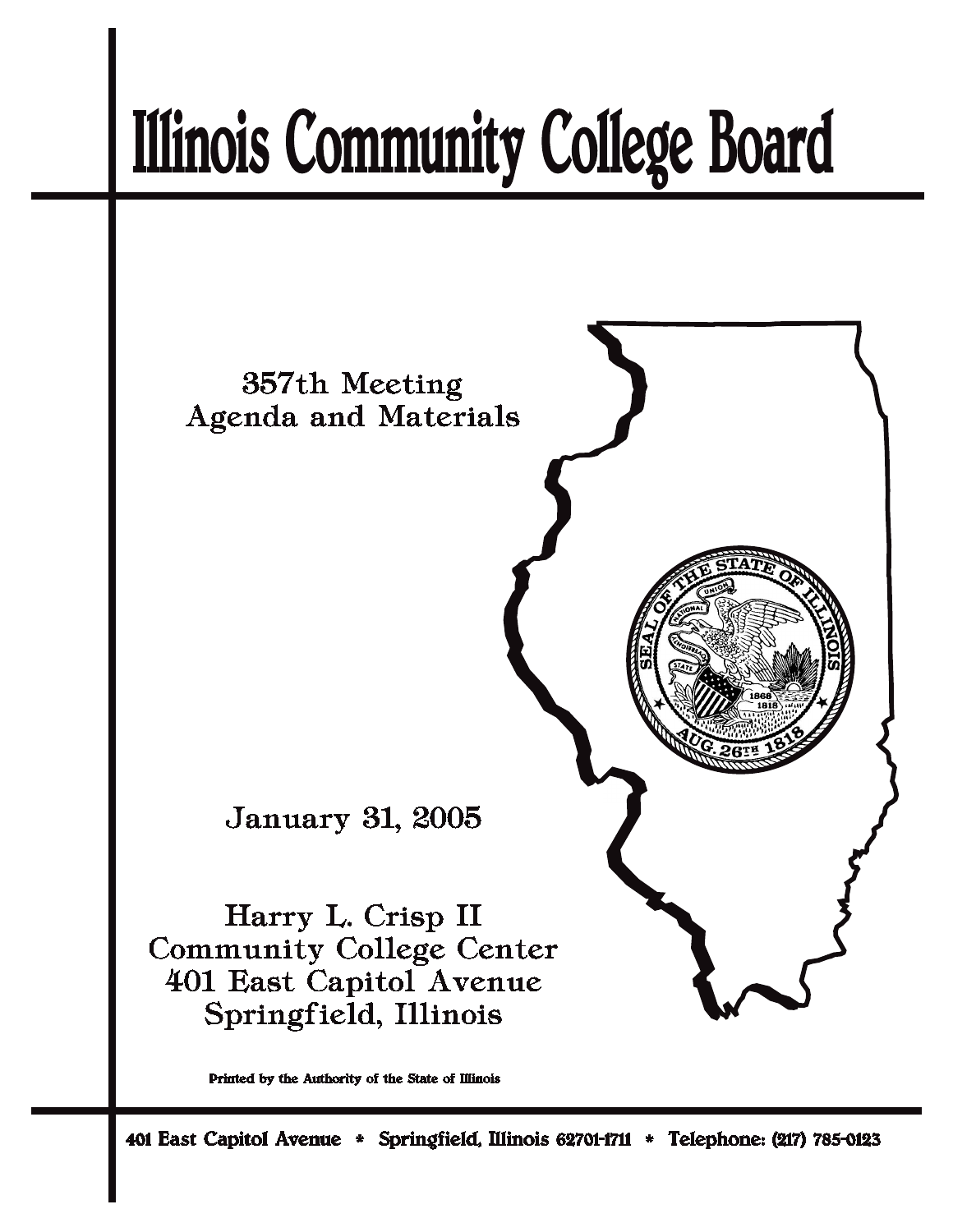Agenda 357th Meeting of the Illinois Community College Board Harry L. Crisp II Community College Center 401 East Capitol Avenue Springfield, Illinois

January 31, 2005

#### *Committee Meetings*

8:00 a.m. - Adult Education Committee - *Board Room, First Floor* 8:00 a.m. - Budget and Finance Committee - *Library, Second Floor* 9:00 a.m. - Strategic Planning Committee - *Board Room, First Floor*

#### *10:00 a.m. - Business Meeting - Second Floor Conference Room*

| 1. |                                                                                          | Roll Call and Declaration of Quorum                                               | Page |  |
|----|------------------------------------------------------------------------------------------|-----------------------------------------------------------------------------------|------|--|
|    |                                                                                          |                                                                                   |      |  |
| 2. |                                                                                          | Announcements and Remarks by Guy Alongi, Chair                                    |      |  |
| 3. | Recognition of Individuals for their Service to<br>the Illinois Community College System |                                                                                   |      |  |
|    |                                                                                          |                                                                                   |      |  |
|    | 3.1                                                                                      | Jake Rendleman for his Service as President                                       |      |  |
|    |                                                                                          | of the Illinois Community College Trustees<br>Association during fiscal year 2004 |      |  |
|    | 3.2                                                                                      | Terry Ludwig for his Service as President                                         |      |  |
|    |                                                                                          | of the Illinois Community College Presidents                                      |      |  |
|    |                                                                                          | Council during fiscal year 2004                                                   |      |  |
|    | 3.3                                                                                      | Ellen Lindeen for her Service as President of                                     |      |  |
|    |                                                                                          | the Illinois Community College Faculty Association                                |      |  |
|    |                                                                                          | during fiscal year 2004                                                           |      |  |
| 4. | <b>Committee Reports</b>                                                                 |                                                                                   |      |  |
|    | 4.1                                                                                      | <b>Adult Education Committee</b>                                                  |      |  |
|    | 4.2                                                                                      | <b>Budget and Finance Committee</b>                                               |      |  |
|    | 4.3                                                                                      | <b>Strategic Planning Committee</b>                                               |      |  |
|    | 4.4                                                                                      | <b>Joint Education Committee</b>                                                  |      |  |
| 5. |                                                                                          | President/CEO Report                                                              |      |  |
| 6. | <b>Advisory Organizations</b>                                                            |                                                                                   |      |  |
|    | 6.1                                                                                      | Illinois Community College Faculty Association                                    |      |  |
|    | 6.2                                                                                      | <b>ICCB Student Advisory Committee</b>                                            |      |  |
|    | 6.3                                                                                      | Illinois Community College Trustees Association                                   |      |  |
|    | 6.4                                                                                      | <b>Adult Education and Family Literacy Advisory Council</b>                       |      |  |
|    | 6.5                                                                                      | <b>Presidents Council</b>                                                         |      |  |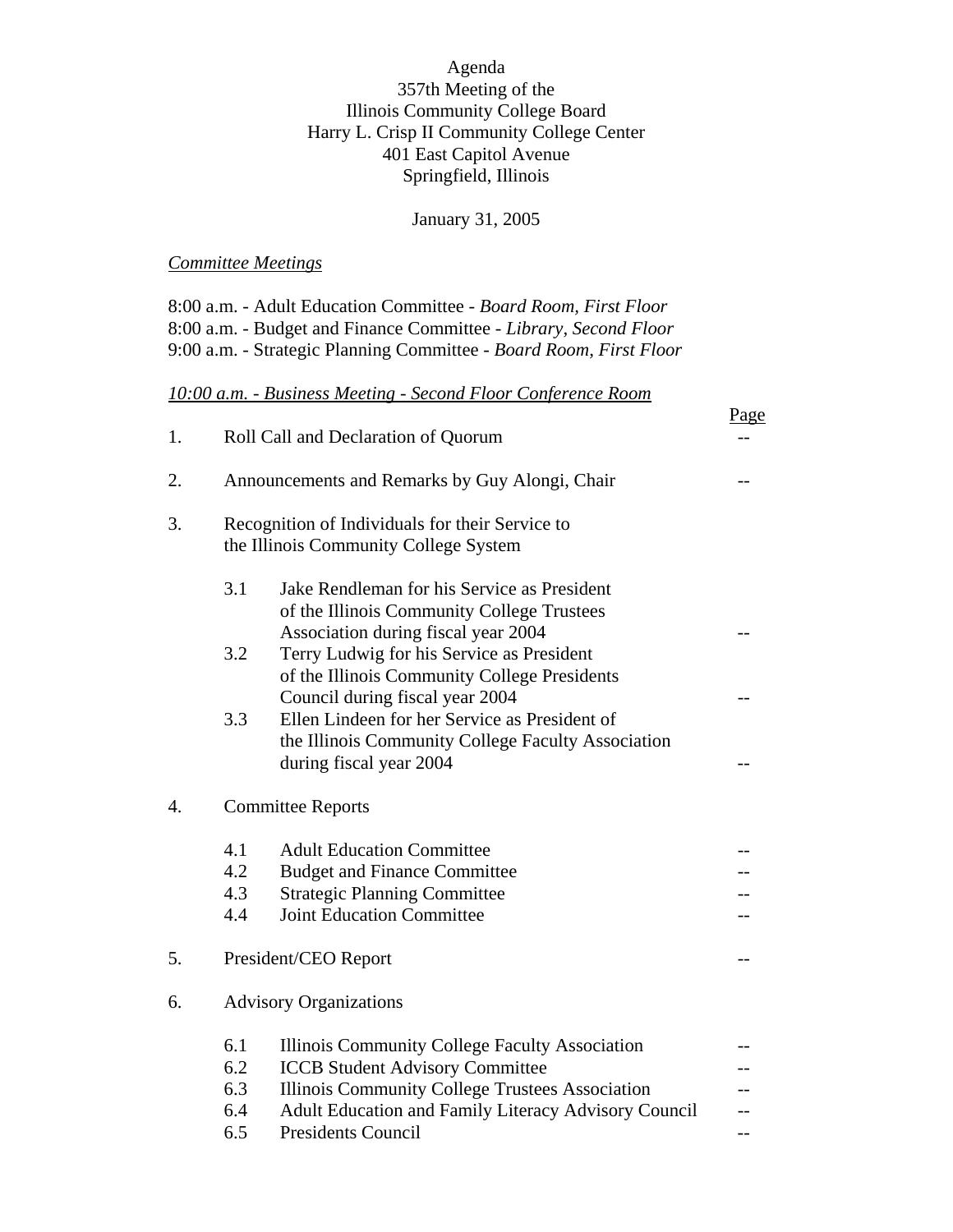#### Agenda 357th Meeting of the Illinois Community College Board

|     |                                                                                                         |                                                                                                                                                                                                                                                                                                                                           | Page                                           |
|-----|---------------------------------------------------------------------------------------------------------|-------------------------------------------------------------------------------------------------------------------------------------------------------------------------------------------------------------------------------------------------------------------------------------------------------------------------------------------|------------------------------------------------|
| 7.  | <b>IBHE Results Report: Community College System</b><br>Best Practice - Kishwaukee College Presentation |                                                                                                                                                                                                                                                                                                                                           |                                                |
| 8.  | Fiscal Year 2006 Illinois Community College Board<br><b>System Budget Requests</b>                      |                                                                                                                                                                                                                                                                                                                                           |                                                |
|     | 8.1                                                                                                     | Fiscal Year 2006 Community College System<br><b>Operating Budget Request</b>                                                                                                                                                                                                                                                              |                                                |
|     | 8.2                                                                                                     | Fiscal Year 2006 Community College System<br><b>Capital Budget Request</b>                                                                                                                                                                                                                                                                |                                                |
|     | 8.3                                                                                                     | Fiscal Year 2006 Adult Education and Family                                                                                                                                                                                                                                                                                               |                                                |
|     | 8.4                                                                                                     | <b>Literacy System Operating Budget Request</b><br>Fiscal Year 2006 Career and Technical Education<br><b>System Operating Budget Request</b>                                                                                                                                                                                              |                                                |
| 9.  |                                                                                                         | Fiscal Year 2006 Illinois Community College Board<br><b>Office Budget Request</b>                                                                                                                                                                                                                                                         | $\overline{2}$                                 |
| 10. |                                                                                                         | Legislative Update                                                                                                                                                                                                                                                                                                                        | 3                                              |
| 11. |                                                                                                         | Baccalaureate Access Committee Status Report                                                                                                                                                                                                                                                                                              | $4-9$                                          |
| 12. | Consent Agenda                                                                                          |                                                                                                                                                                                                                                                                                                                                           |                                                |
|     | 12.1<br>12.2<br>12.3<br>12.4<br>12.5                                                                    | Minutes of the October 14-15, 2004 Meeting<br>Minutes of the November 15, 2004 Special Meeting<br><b>Review of Executive Session Minutes</b><br>New Units of Instruction<br>Proposed Amendments to Illinois Community<br><b>College Board Rules Concerning Midterm</b><br>Certification of Students for State Funding<br>(Final Approval) | $10-20$<br>$21-23$<br>24<br>$25 - 30$<br>31-39 |
| 13. | <b>Information Items</b>                                                                                |                                                                                                                                                                                                                                                                                                                                           |                                                |
|     | 13.1<br>13.2                                                                                            | Fiscal Year 2005 Financial Statements<br>Student Enrollments and Completions in the<br>Illinois Community College System - Fiscal                                                                                                                                                                                                         |                                                |
|     | 13.3                                                                                                    | <b>Year 2004</b><br>Proposed Amendments to Illinois Community<br><b>College Board Rules Concerning Illinois</b><br>Community Colleges Online (ILCCO) Program<br>Sharing (Future Consideration)                                                                                                                                            | 40-45<br>46-47                                 |
| 14. | <b>GED Illinois Demonstration</b>                                                                       |                                                                                                                                                                                                                                                                                                                                           |                                                |
| 15. | <b>Other Business</b>                                                                                   |                                                                                                                                                                                                                                                                                                                                           |                                                |
| 16. | Adjournment                                                                                             |                                                                                                                                                                                                                                                                                                                                           |                                                |
|     |                                                                                                         |                                                                                                                                                                                                                                                                                                                                           |                                                |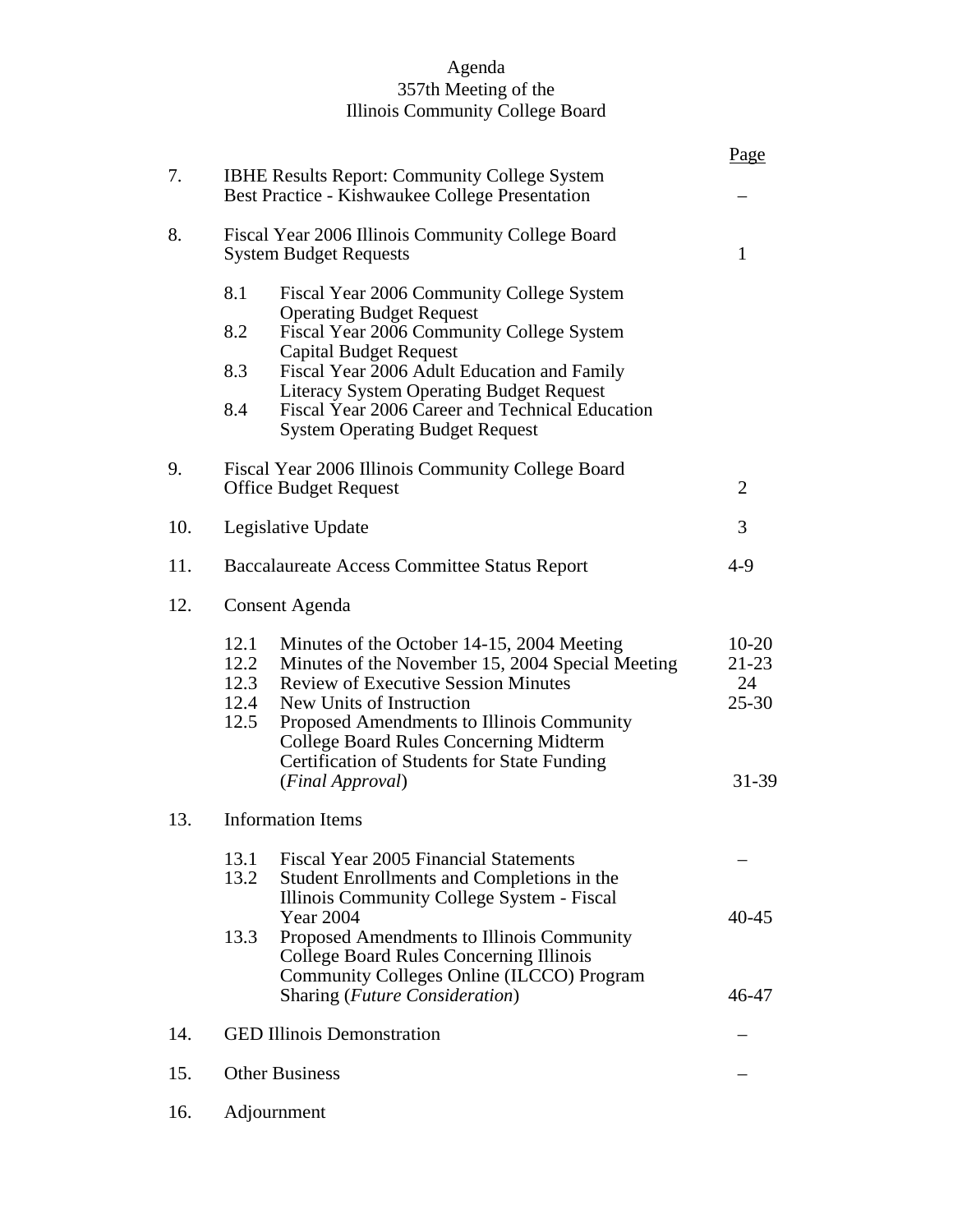# Illinois Community College Board

# **FISCAL YEAR 2006 ILLINOIS COMMUNITY COLLEGE BOARD SYSTEM BUDGET REQUESTS**

An oral report will be presented at the Board meeting on January 31, 2005.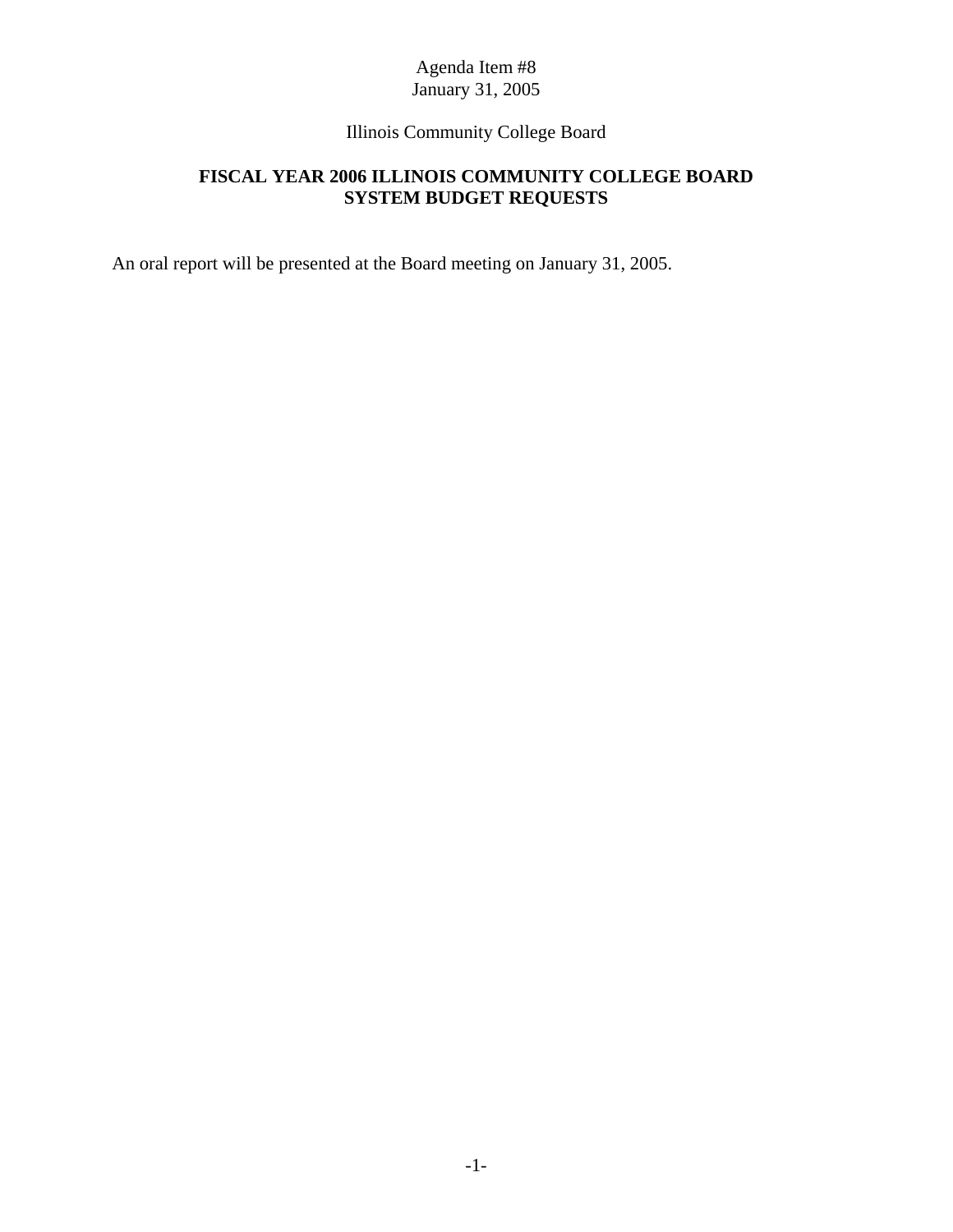# Illinois Community College Board

# **FISCAL YEAR 2006 ILLINOIS COMMUNITY COLLEGE BOARD OFFICE BUDGET REQUEST**

An oral report will be presented at the Board meeting on January 31, 2005.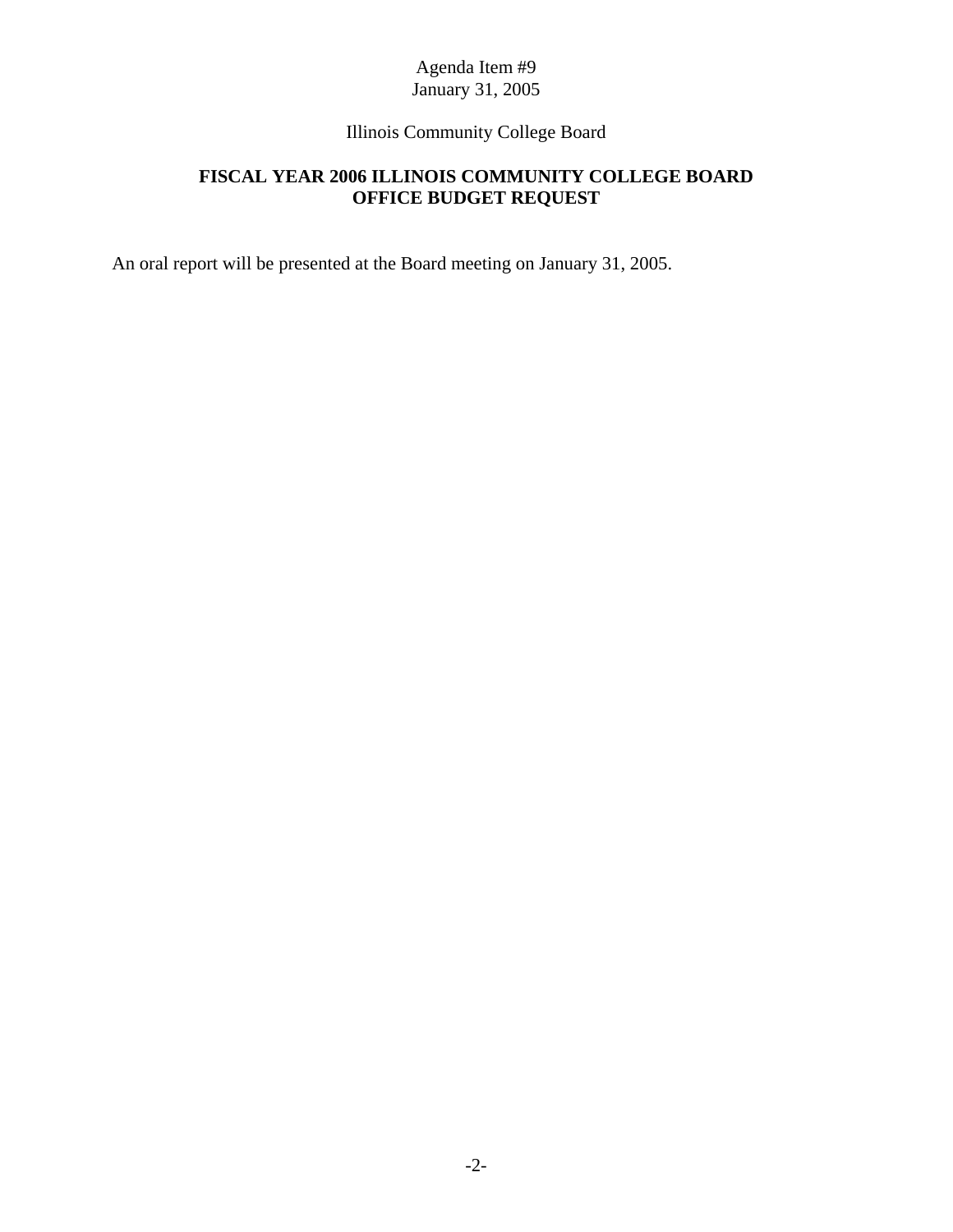Illinois Community College Board

# **LEGISLATIVE REPORT**

An oral report will be presented at the Board meeting on January 31, 2005.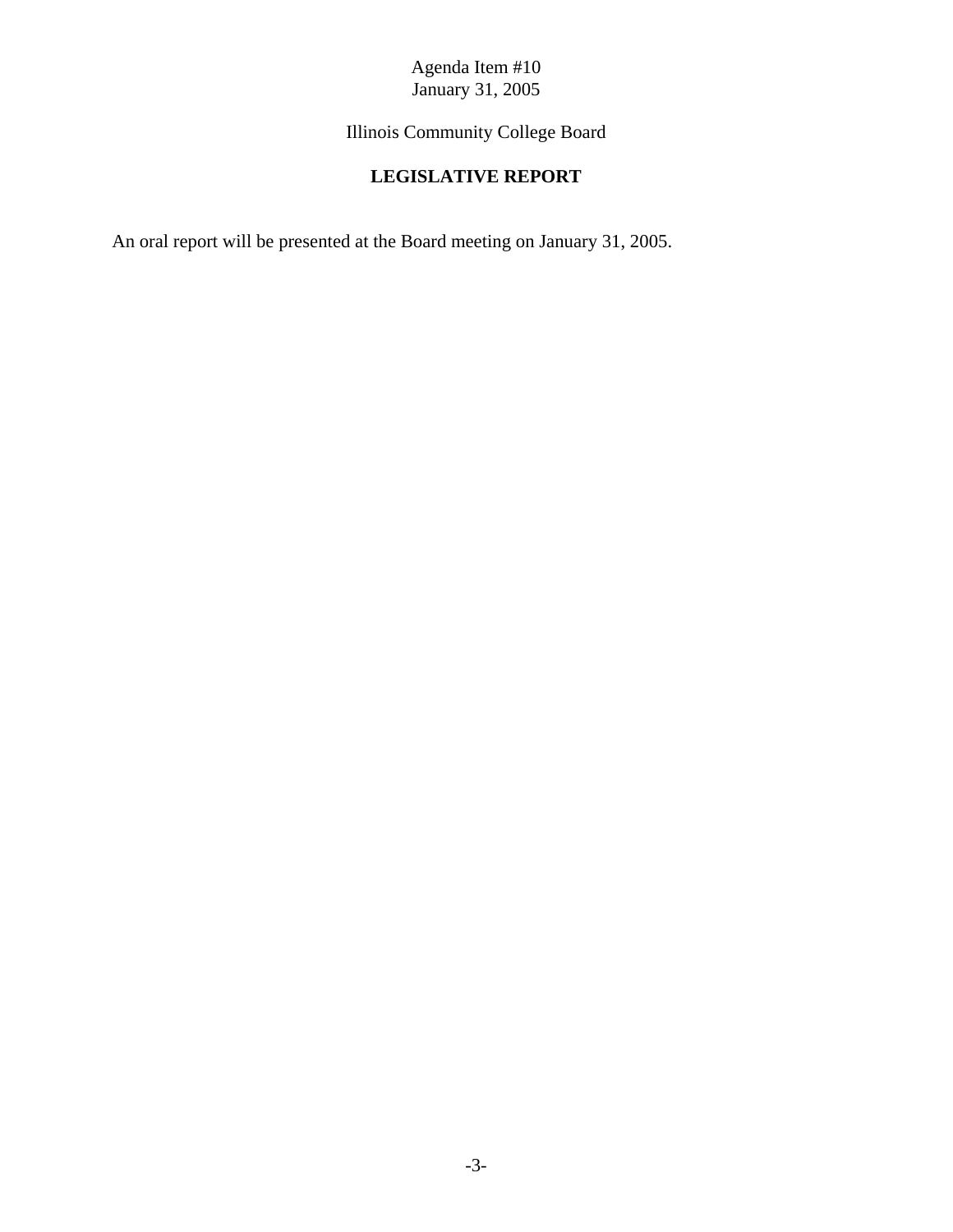#### Illinois Community College Board

## **BACCALAUREATE ACCESS TASK FORCE STATUS REPORT**

In October, the Illinois Community College Board appointed a task force to review issues associated with baccalaureate degree access for community college students. The task force, comprised of 18 individuals and facilitated by Dr. David R. Pierce, President Emeritus of the American Association of Community Colleges, met for the first time on December 9, 2004, in the ICCB office in Springfield. A summary of the meeting is presented below for the Board's information. The task force is scheduled to meet again on March 1, 2005. In the meantime, staff are gathering information identified by the task force as pertinent to their work

# **ICCB BACCALAUREATE ACCESS TASK FORCE DECEMBER 9, 2004 MEETING SUMMARY**

Members Present: Gary Alexander, Chris Denton, Clyde El-Amin, Alan Hardersen, Kent Hawley, Polly Hoover, Vicki Jensen, Anne Kaplan, Joan Kerber, Stephen Kubiczky (by phone), Scott Lensink, Robert Marshall, Keith Miller, Mike Monaghan, Don Patton, David Pierce, Sheila Quirk, and Julia Schroeder. ICCB Staff: Carol Lanning, Virginia McMillan, Geoffrey Obrzut, Scott Parke, Barbara Risse, and Don Wilske.

Geoff Obrzut, ICCB President/CEO, welcomed everyone and made comments regarding the Task Force. Introductions were made and Geoff introduced David Pierce, President Emeritus of the American Association of Community Colleges, who is serving as the facilitator of the Task Force.

Geoff Obrzut referenced the Charge to the Baccalaureate Access Task Force and encouraged the Task Force to focus on what will benefit the students the most. He encouraged each Task Force member to approach the issue with an open mind. David Pierce, Facilitator, advised that baccalaureate access has been an issue for many years. While baccalaureate access is better than it has been, the economy has changed and more people are needing the baccalaureate degree. He advised that Illinois should visit the issue of access to the baccalaureate periodically to see how community colleges need to address it. After the Task Force reviews the issues and makes recommendations, a report will be presented to the Illinois Community College Board and Illinois Board of Higher Education for their consideration. There is no particular form/process at this time on how and what will come out of this review and discussion. That will be developed following today's discussion. The project is expected to be completed in a year.

Virginia McMillan, ICCB Executive Vice President, has been named the Chair of the Task Force. She presented background on the issues leading to the establishment of this Task Force. The Task Force needs to consider what approach the group wants to take, identify issues, and identify information needed to address the issues. She explained that although impetus for formation of the Task Force stems from William Rainey Harper College's desire to offer selected baccalaureate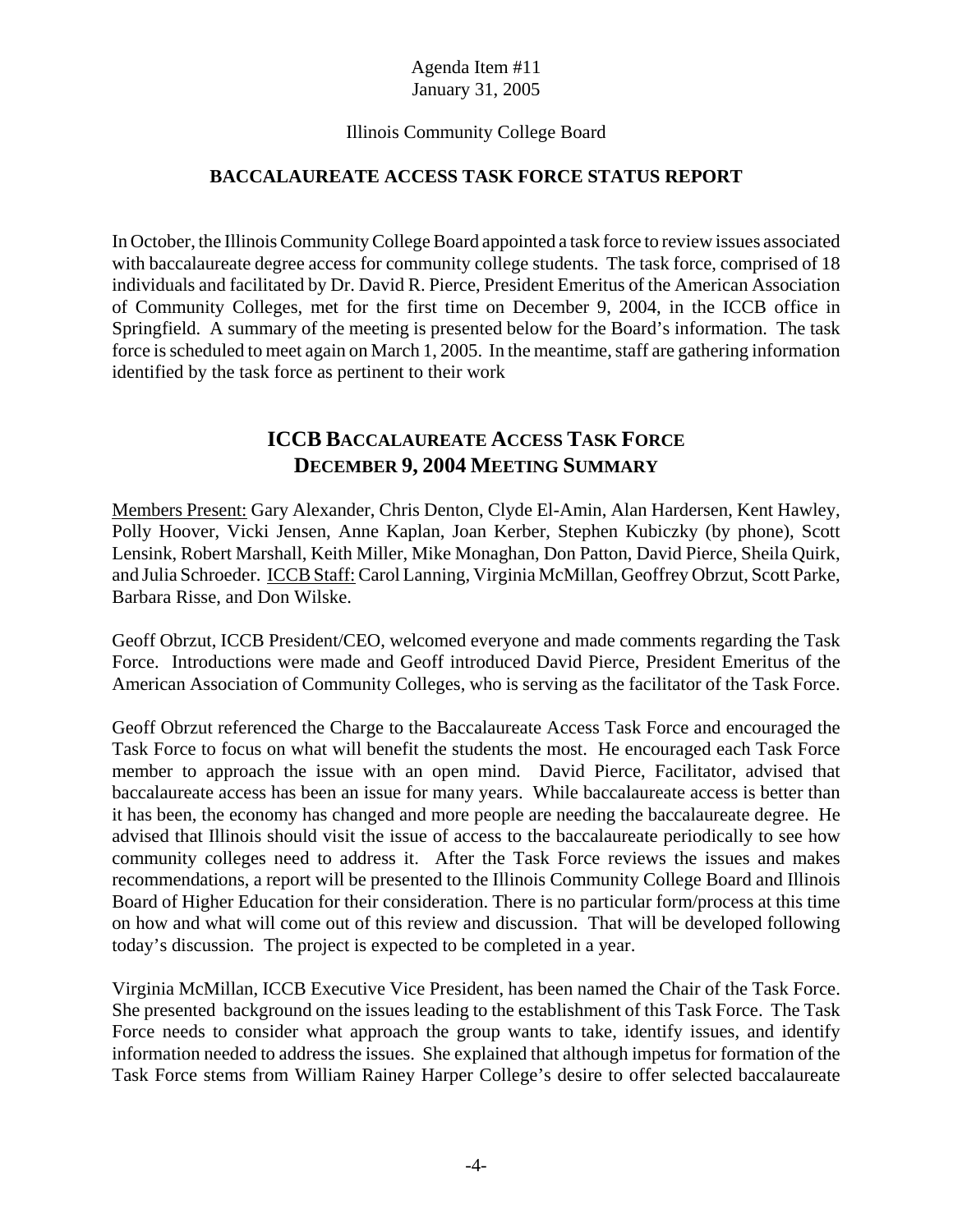degrees, the Task Force will be looking at the issue in a broader context. Barriers to access should be examined and various approaches to eliminating these barriers identified and explored. The awarding of baccalaureate degrees by community colleges will be only one of those approaches.

Transfer and articulation issues have been addressed over the years. Illinois is a leader in articulation with the establishment of the Illinois Articulation Initiative. Although this initiative has been extremely successful, there are still issues remaining due to the challenges of coordinating two different education systems (community college and university) with similar yet different missions. Virginia identified some potential approaches that the Task Force could consider in its deliberations: the traditional transfer route, baccalaureate institutions offering more off-campus instruction, technology-based access, and access provided by expanding the authority to award degrees.

The publication "Improving Access to the Baccalaureate" prepared by the American Association of Community Colleges and American Association of State Colleges and Universities was distributed. The publication will be helpful in exploring access to baccalaureate degrees at community colleges. The Illinois Community College Trustees Association has passed a resolution requesting the ICCB and IBHE adopt the recommendations in the report. The Task Force members were encouraged to carefully review the document as the work of the group progresses.

## **Identification of Issues to be Addressed by the Task Force**

- 1. Resources state and local
- 2. Programmatic Needs
	- a. Program availability
	- b. Capacity of senior institutions to provide access
	- c. Problems for AA/AS degree non-traditional students to pursue a baccalaureate in some areas of the state due to location and finances.
	- d. Universities not offering programs students
	- e. Avenues for AAS graduates to pursue further education
- 3. Financial Aid
- 4. Capital Facility needs
- 5. Workforce Development/Labor supply and demand
- 6. Baccalaureate completion on community colleges' campuses
- 7. Time to degree
- 8. MAP funding changes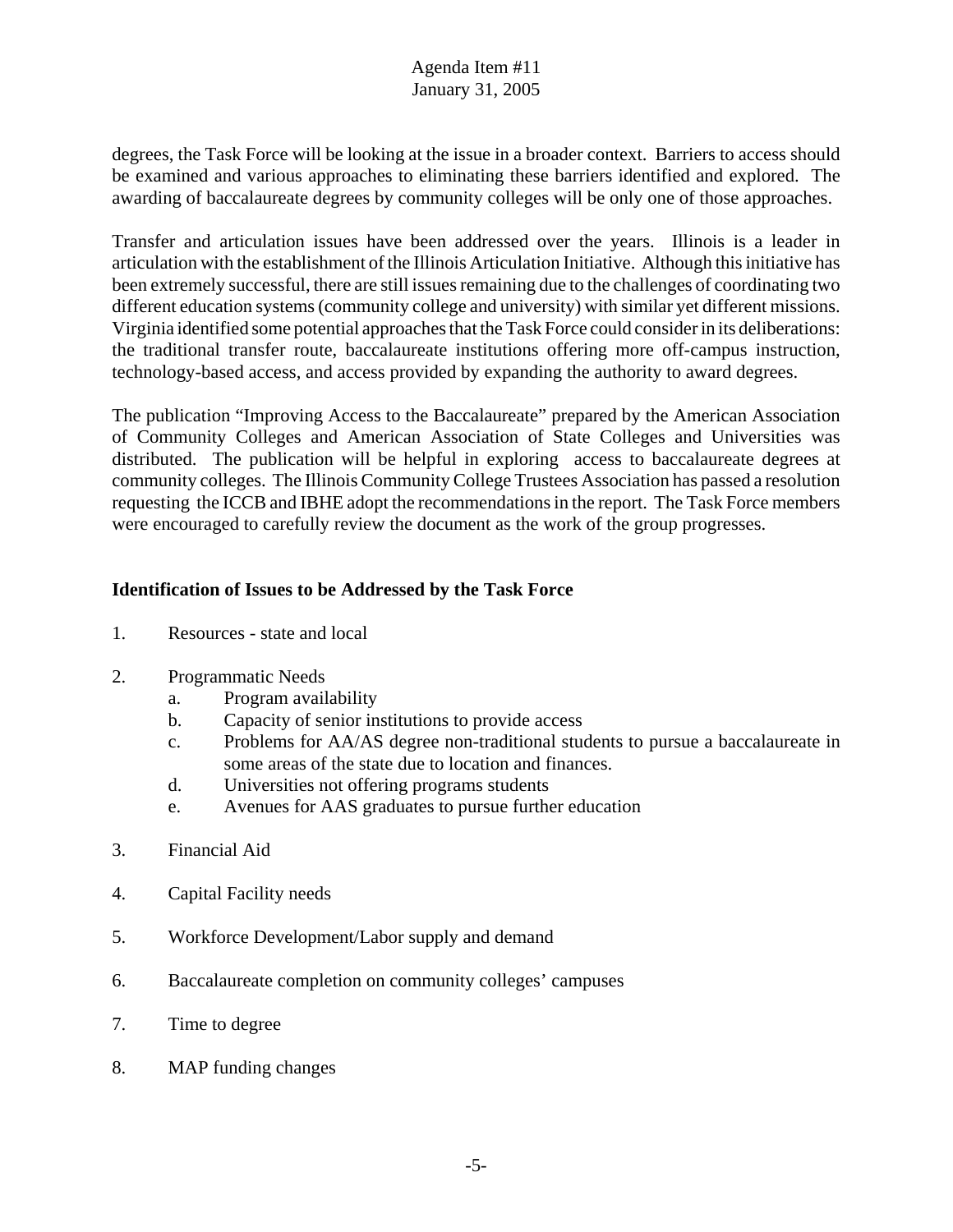- 9. Dual enrollment/credit. Dave Pierce commented on the Utah system as an example. Due to dual enrollment, many high school students go to a four-year institution as a junior. It is saving money for the state. Dual credit accelerates the baccalaureate degree process. Advising student support services at both high schools and higher education levels would help. It was mentioned that many counselors do not understand the concept and students do not realize the importance of dual enrollment.
- 10. 90/30 model. In the 90/30 model, three/fourths of the credit hours needed for a 120 hour baccalaureate degree are offered by the community college and the remainder by a four-year institution.
- 11. Human resources would faculty load change if community colleges adopted offering baccalaureate degrees (typical load being 15-16 credit hours at community colleges)?
- 12. Funding Universities and community colleges operate under different formulas. How would funding be affected if community colleges offer baccalaureate degrees or worked with universities to offer the degree?
- 13. Tuition What is a reasonable practical tuition rate in the state? There is a big gap between community college and university tuition.
- 14. State Policy What state policies should the Task Force examine? Does difficulty in university off-campus program approval an issue?
- 15. Geographical issues Do offerings have to be provided within a local region? Example: SIU flies to Joliet for a certain program since it is needed in area and regional universities do not offer the program.
- 16. Adult Students Are there differences in the issues for recent high school graduates and adult students?
- 17. Accreditation What are the accreditation issues involved in various approaches to expanding baccalaureate access?
- 18. Higher education reactions to various approaches. For example, what is the perspective on baccalaureate degree transfer from teacher unions? Would the senior institutions say they needed more transfers.
- 19. Tuition issues. For example, private universities have been responsive to making programs available on community college campuses. However, their tuition makes access difficult for many students.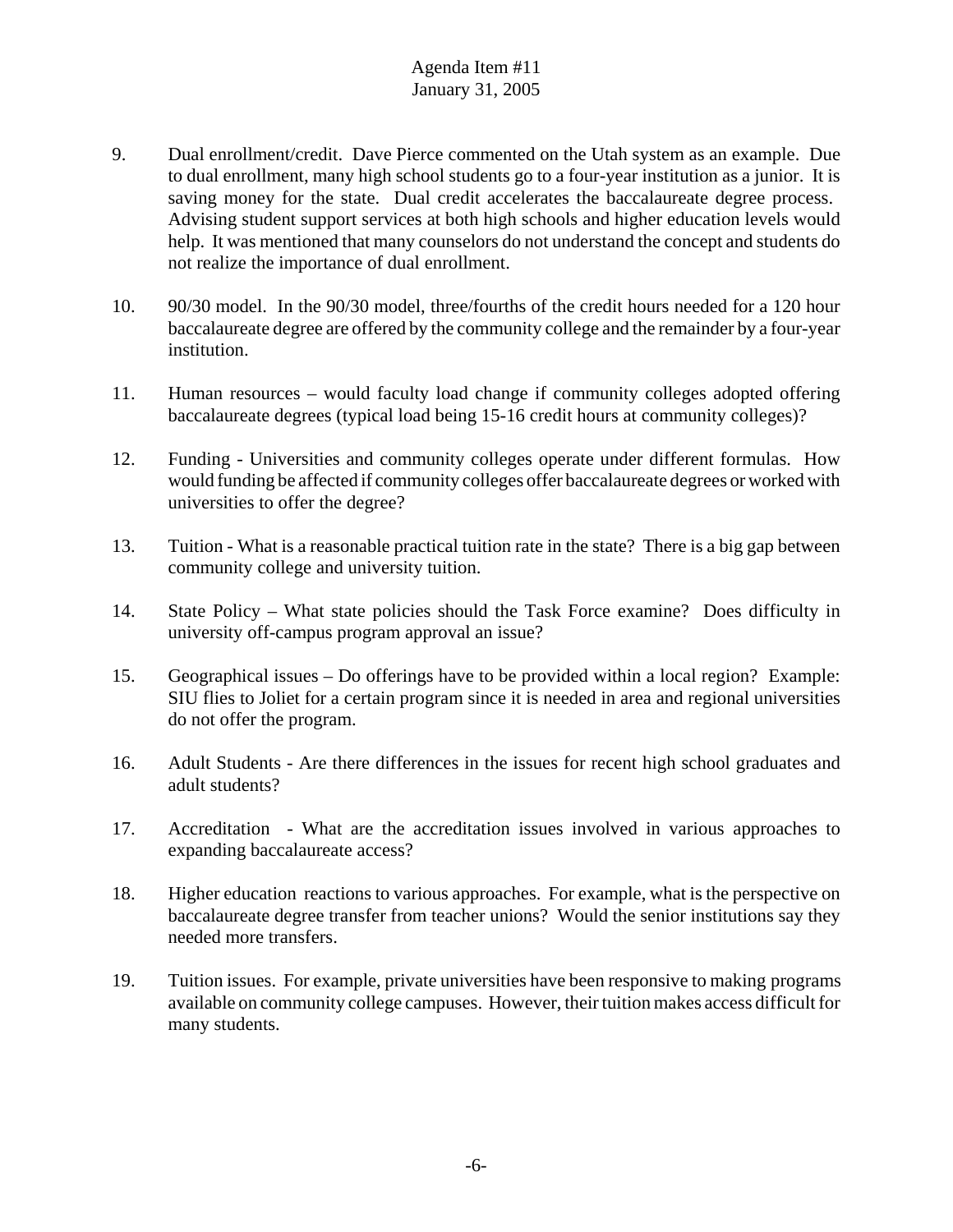#### *General Comments*

It appears that access is inadvertently defined as availability when there are still access issues beyond availability due to financial and other barriers. Dual admissions would be helpful.

Indiana is low in proportion of adult participation in baccalaureate degrees. The Governor of Indiana determined the problem was that the state did not have a comprehensive community college system like the State of Illinois. Indiana is using Vincinnes University (two-year institution) to provide the general education courses at each community college that has been converted from an IVY Tech campus. Vincennes University also recently received approval to offer seven baccalaureate programs.

Northern Illinois University is surrounded by 23 community colleges and has a long history of delivering courses off campus. Student services and financial aid issues are much bigger than one can imagine and trying to keep up with the daily operational issues is a challenge. It is hard to say what is and is not working due to problems of tracking students.

Is the focus on students needs that are not met or is the focus on meeting student needs? There is already a resistance to transfer. Baccalaureate access at community colleges may make it harder to transfer depending upon recommended approaches. The perceived need for a baccalaureate degree may not translate to the need for degrees in specific disciplines. Is there a high level need for a General Studies Baccalaureate (inverted model)?

## **Information Needs, Resources, Data Needs of Task Force**

- 1. Possible presentations were identified
	- a. Carl Kuttler from St. Petersburg College, Florida
	- b. Others from states that have examined baccalaureate access
	- c. Jane Wellman
	- d. Indiana University
	- e. Accrediting through Higher Learning Commission have someone from NCA give presentation
	- f. Harper's presentation at ICCCA
	- g. ECS
	- f. Rock Valley/NIU cooperative program
- 2. Actual models of community college baccalaureate degrees that work
- 3. State agencies configuration/agency relationships. However, every state has a different type of system and different configuration.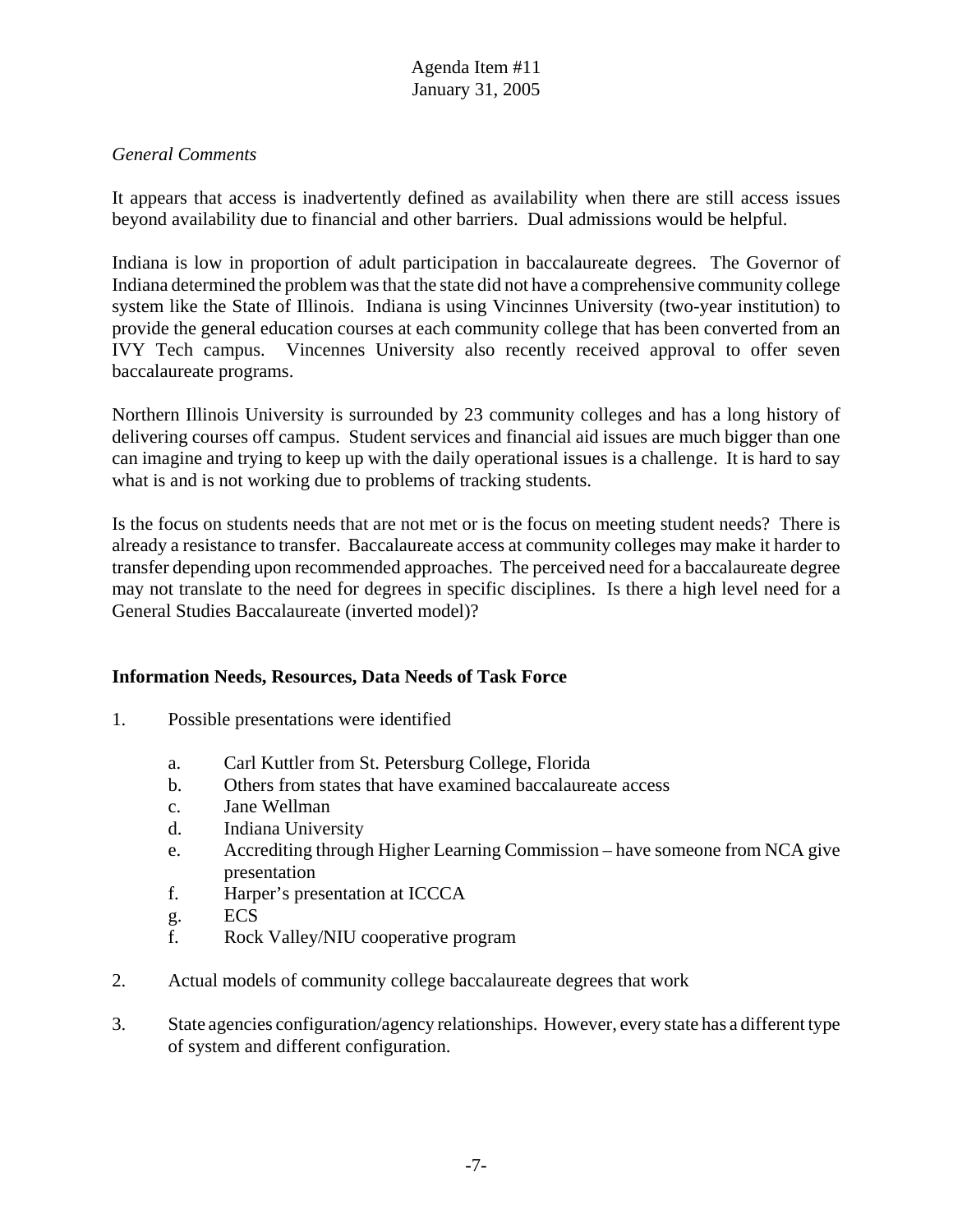- 4. How and can we offer baccalaureate degrees at community colleges? What state law changes are needed, which state agencies need to be involved (such as ICCB and IBHE), what are the local government issues?
- 5. Scope of statewide problem dealing with numbers and percentages. Virginia McMillan advised that transfer degrees are awarded to 14,000 students annually, 10,000 students transfer from community colleges to universities annually, but half of those students do not have a degree. A survey on satisfaction for students who have gone through a community college to a baccalaureate degree was suggested. It may be worthwhile to do a quality control analysis. It was suggested that several colleges conduct informal follow-up studies of their baccalaureate/transfer students and that information from these studies might be helpful.
- 6. Baccalaureate completion programs on community college campuses now. A report has already been done on which community colleges have this. How is tuition charged?  $\setminus$
- 7. Information on AAS students who have capped out in their jobs.
- 8. Articles and other documents written on the subject. What did states look at as they moved toward baccalaureate degree completion at community colleges? There has been a study on the impact of state policy on baccalaureate access with six states and three states are identified as having model policies.
- 9. Data on number of qualifying persons in state turned away due to no availability in the program. (IBHE will check if data available). How many students were not admitted due to capacity issues?
- 10. Dual admissions data. (IBHE will check if data available)
- 11. Examples of Applied Baccalaureate Degree curriculum/courses offered. (SIU has one)
- 12. History of associate degrees being offered at universities.
- 13. Institutional research regarding institutional policies that discourage associate degree completion prior to transfer

## *General Comments*

Dave Pierce advised that Illinois has worked hard for the last 15 years to improve transfer and articulation to improve access to the junior level. Transfer centers help in this endeavor.

Franklin University offers online baccalaureate degrees to community college students and several of our community colleges participate with Franklin University. How many Illinois students participating?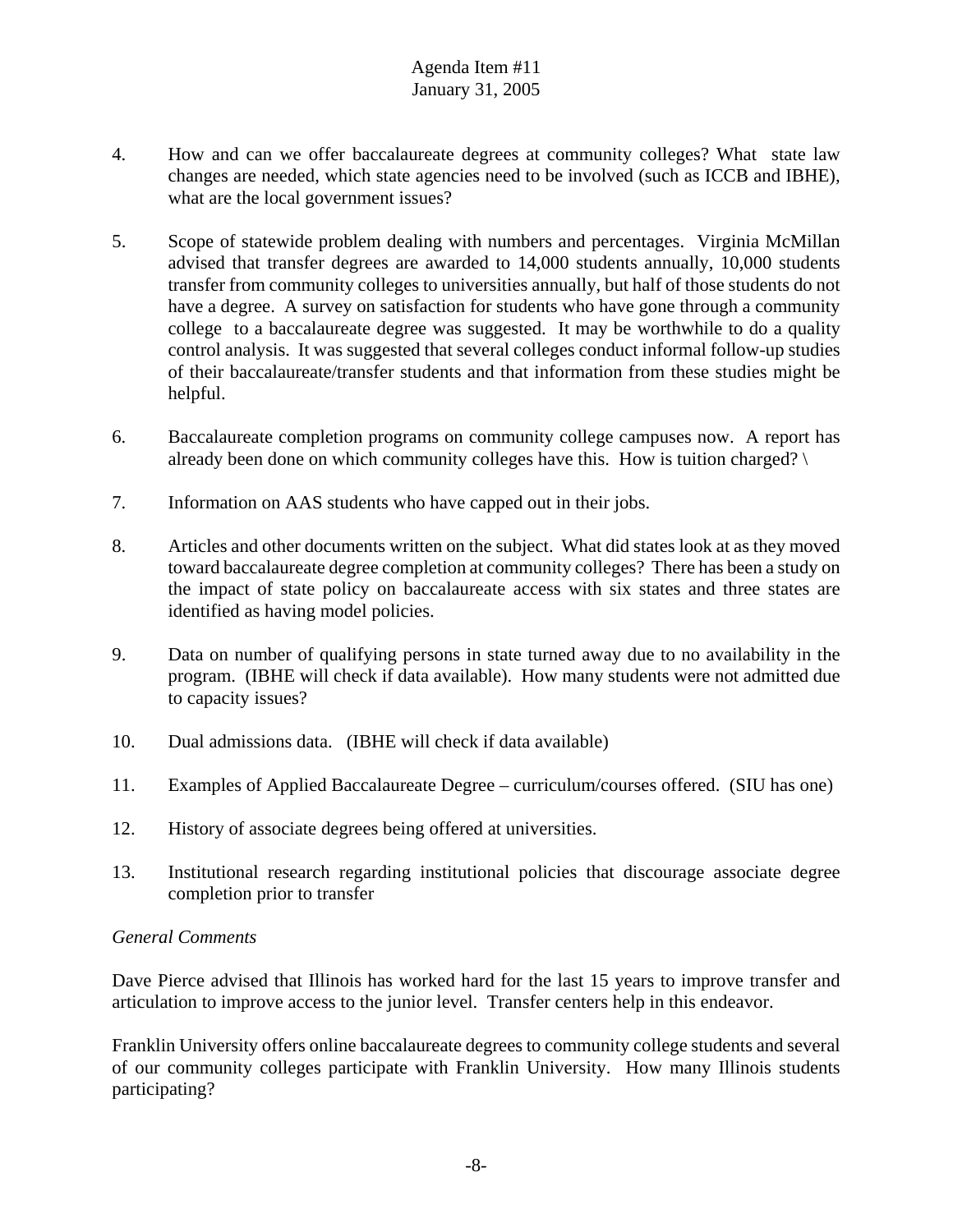Some community colleges have bridge programs such as Truman College and DePaul University in Chicago.

The following 11 states currently allow community colleges to offer selected baccalaureate degrees under certain circumstances: Florida, Utah, Nevada, Arkansas, Minnesota, Texas, New York, Pennsylvania, Vermont, Indiana, and Hawaii. Legislation is pending in New Mexico, Arizona and California. At least one Canadian province has allowed its community colleges to offer baccalaureate degrees since 1995. There is no general policy in any state to offer community college baccalaureate degrees.

Harper will share what studies it has done already, and IBHE should have information on baccalaureate access.

It is difficult to sort out why there are problems with transferability. It may be worthwhile to identify students who tried to transfer and what problems were encountered. However, this type of data is hard to obtain. Keith Miller offered to contact 12 or so alumni to see what, if any, problems were encountered in attempting to transfer. Other colleges offered to do this as well.

# **Next Steps**

A summary of the meeting discussions will be e-mailed to the Task Force for comments. It was suggested that the Task Force may want to focus its meetings on certain issues instead of addressing so many at one time. Following input from the Task Force members on the meeting summary, ICCB staff will organize the issues and approaches and provide a suggested process for the Task Force to follow. A suggestion was made that perhaps the Task Force could be broken into subcommittees to facilitate more involvement of individual members. Collection of needed information will commence immediately.

The next meeting will be on Tuesday, March 1, 2005, from 11:00 a.m. - 3:00 p.m. in the 2<sup>nd</sup> Floor Conference Room at the downtown ICCB office.

# **INFORMATION ONLY**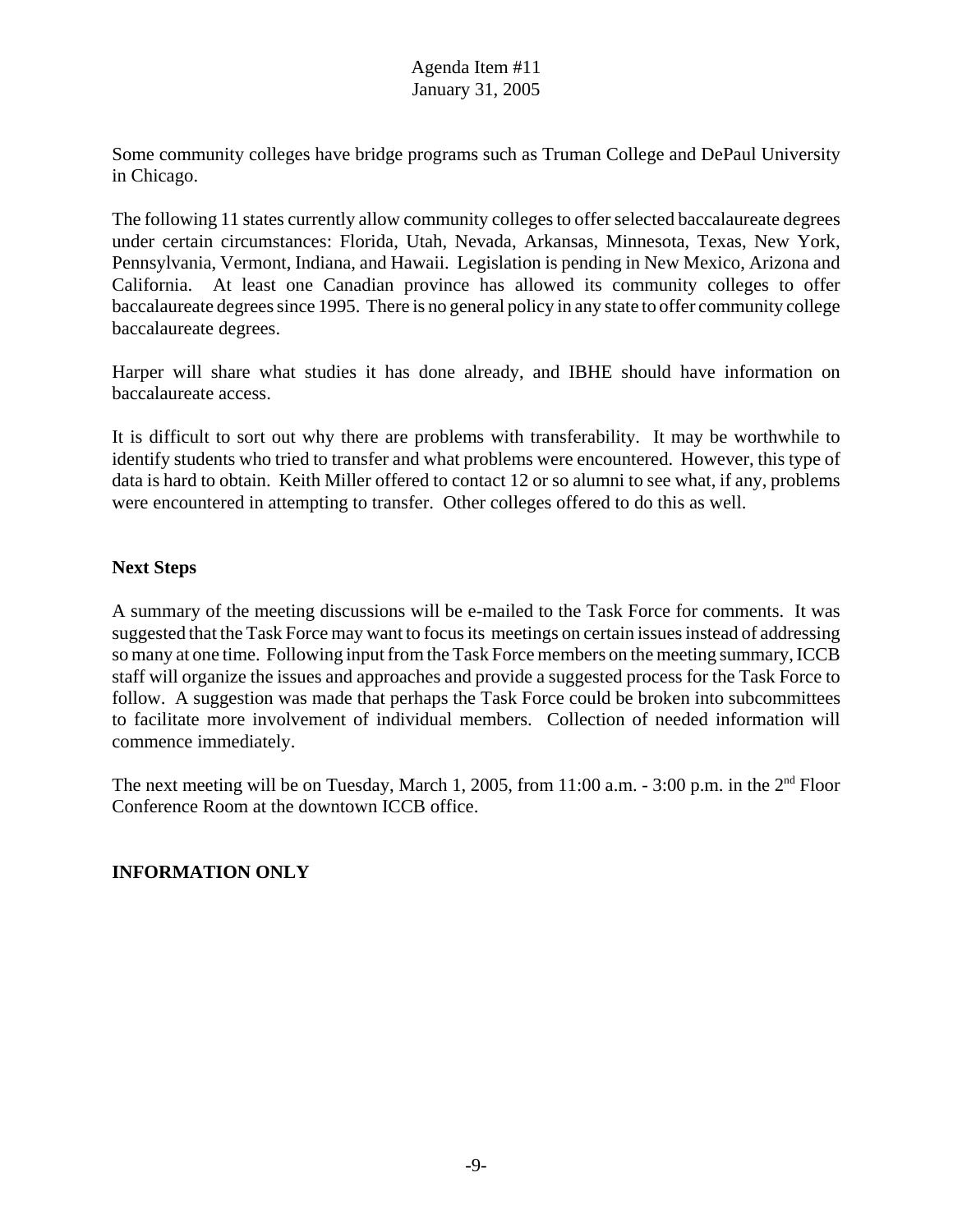## UNAPPROVED

Minutes of the 355th Meeting of the Illinois Community College Board October 14-15, 2004 Parkland College D Building, Room D-244 Champaign, Illinois

## Item #1 - Roll Call and Declaration of Quorum

Chairman Guy Alongi called the meeting to order at 9:00 a.m. Roll call was taken with the following members present: Guy Alongi, Christopher Denton, Marikay Hegarty, Rudolph Papa, and Judith Rake. Marjorie Cole, Laurna Godwin, and Suzanne Morris were absent.

## Item #2 - Announcements and Remarks by Chairman Alongi

Chairman Alongi thanked Parkland officials for hosting the meeting and for last evening's dinner events.

ICCB member Hermene Hartman resigned from the Board on October 6, 2004.

The Board members are asked to complete, sign, and return their time sheets to Joyce Chilton by the end of the meeting.

On today's agenda are resolutions for advisory representatives, Jake Rendleman, Terry Ludwig, and Ellen Lindeen recognizing their services to the Illinois Community College System during fiscal year 2004. Their recognition will be deferred until January 2005 when they will be available to join us. Rhonda Serafin, who serves for two years as chair of the Adult Education Advisory Council, will be recognized at the completion of her term in October 2005.

Dr. Gary Davis, Executive Director of the Illinois Community College Trustees Association, will retire on December 31, 2004. His retirement dinner will be held on November 12, 2004 in Chicago.

## Item #3 - Remarks by Dr. Zelema Harris, President, Parkland College

President Harris welcomed the Board and guests to Parkland College and provided comments on several college initiatives.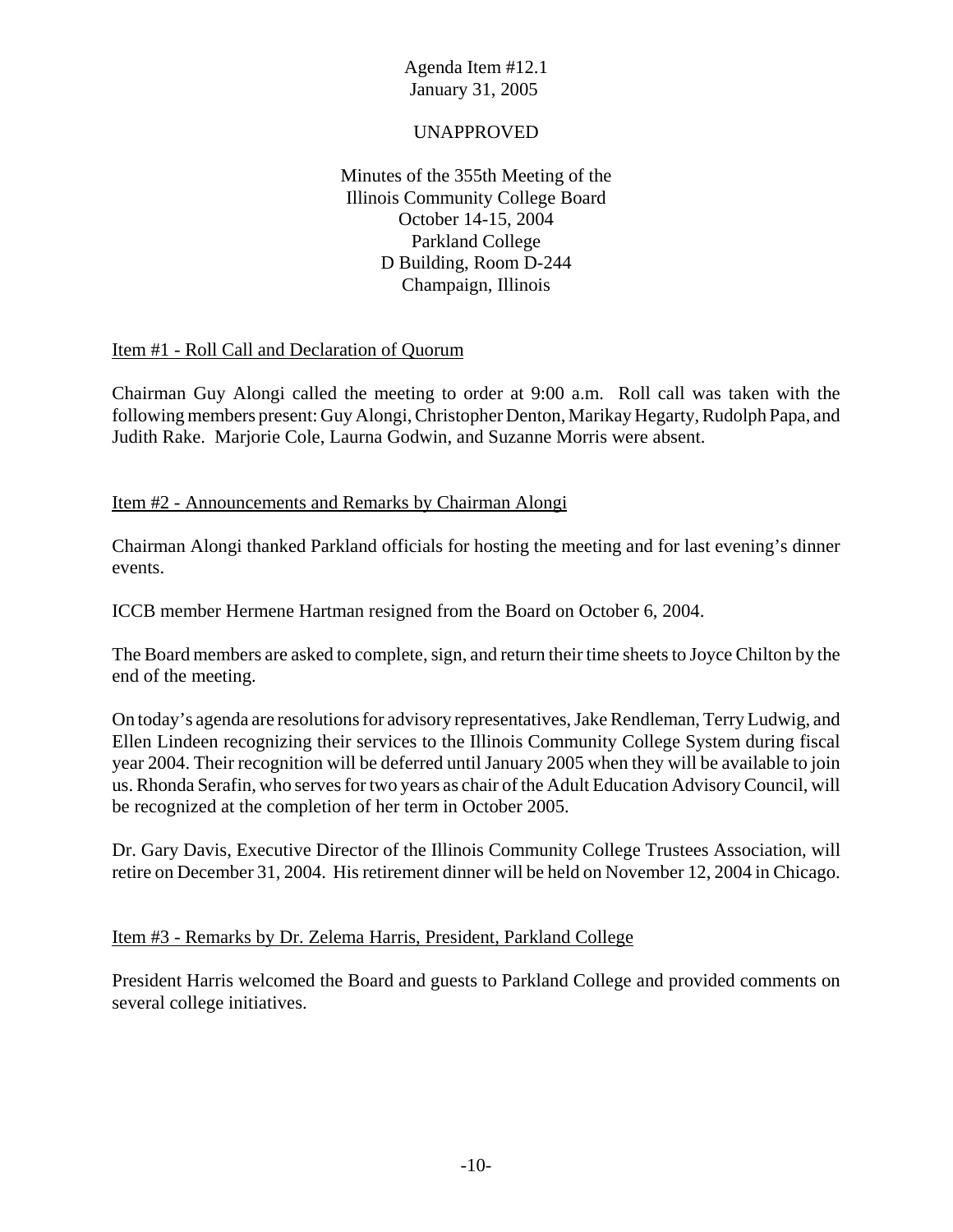## Item #4 - Recognition of A. James Berkel for his Service as a Member of the Illinois Community College Board

Chairman Alongi reported that former Board member A. James Berkel is unable to join us today or in January 2005 to be recognized for his service as a member of the Illinois Community College Board. Mr. Berkel served from 1999 until his resignation in August 2004. The Board hereby recognizes Mr. Berkel with grateful appreciation for his outstanding service as a member of the Illinois Community College Board.

#### Item #5 - Recognition of Advisory Organizations for their Service to the Illinois Community College Board.

This item was deferred until January 31, 2005.

#### Item #6 - Awards for Excellence Presentation

#### Item #6.1 - Learning-Centered Instruction

Awards for Excellence in Learning-Centered Instruction were presented to William Rainey Harper College, Moraine Valley Community College, and Parkland College.

## Item #6.2 - Workforce Development

Awards for Excellence in Workforce Development were presented to Black Hawk College, College of DuPage, and Parkland College.

#### Item #7 - Committee Reports

#### Item #7.1 - Adult Education Transition Committee

Judith Rake reported on the Adult Education and Family Literacy Funding Framework activities following the ICCB's September 17, 2004 adoption of recommendations of the Adult Education Funding Study Task Force.

The Adult Education and Family Literacy Advisory Council's first meeting for fiscal year 2005 will be held on October 25, 2004. Rhonda Serafin, the current chair of the Council, will continue her term during this fiscal year.

Ms. Rake also reported that proposals have been received for the GED Pretest Study project. Finalists will be announced in October.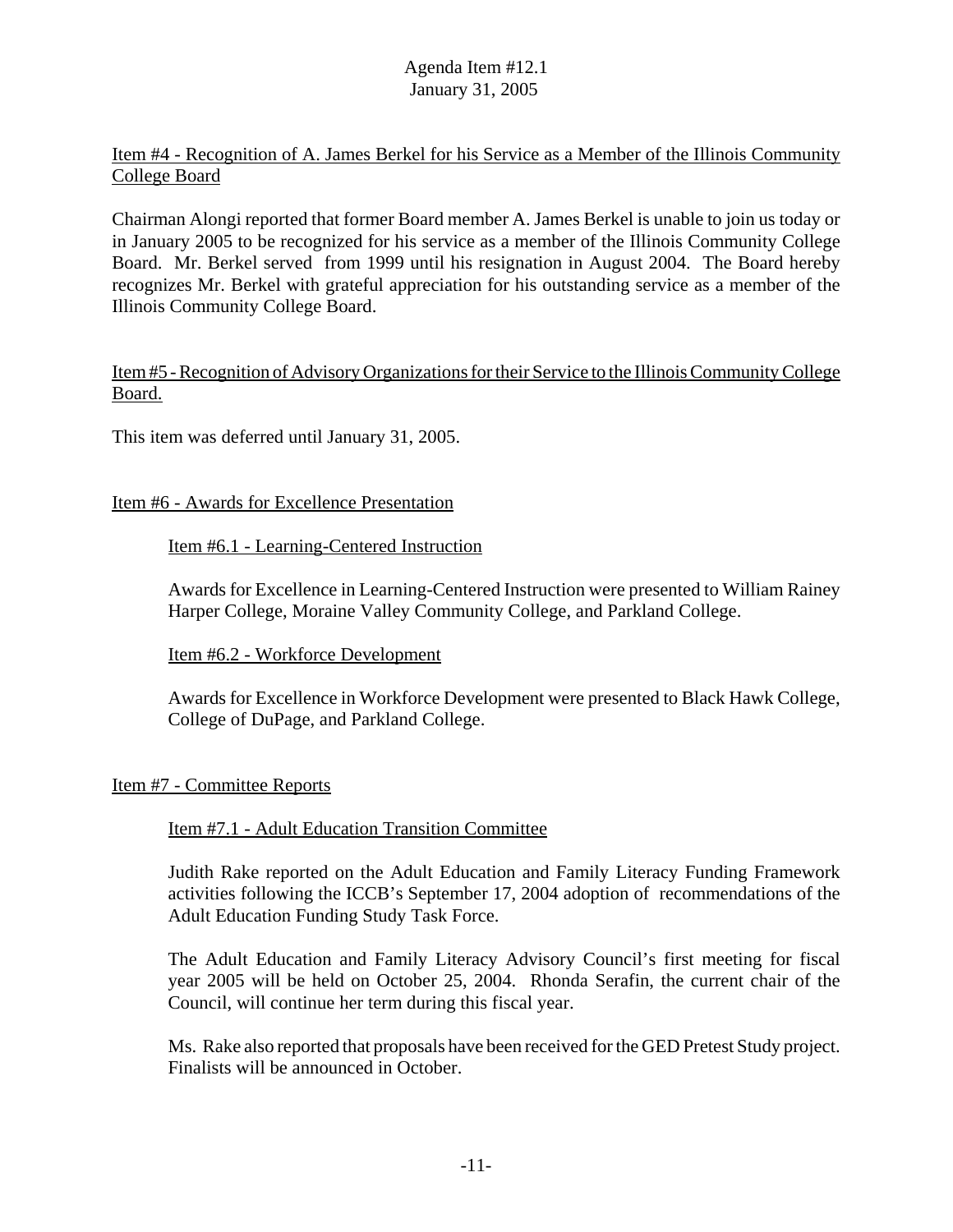The Board was briefed on the fiscal year 2005 Adult Education and Family Literacy Funding Allocations. Programs received approximately the same amount of funds for fiscal year 2005 as they did for fiscal year 2004.

Illinois was selected to participate as a part of an ESL Content Standards Project sponsored by the U.S. Department of Education. A kick-off meeting was held on October 7-8, 2004 in Washington D.C.

Illinois was one of six states chosen to participate in the STAR (Student Achievement in Reading) project sponsored by the U.S. Department of Education. An ICCB staff member participated in two days of training in Washington, D.C.

The ICCB is representing Illinois along with 11 other states participating in the STAIT-Tech 21 (State Technical Assistance for the User of Information Technologies) project sponsored by the National Center for Adult Literacy and the National Adult Education Professional Development Center. The ICCB Adult Education team participated in an opening session for the project on September 27, 2004.

#### Item #7.2 - Budget and Finance Committee

Rudolph Papa reported the Committee met this morning and reviewed fiscal year 2004 and 2005 financial statements. State General Funds, Special State Funds, Federal Funds, and Bond Financed Funds were reviewed in detail. Mr. Papa commended Ellen Andres on her duties as Chief Operating Officer.

Marikay Hegarty made a motion, which was seconded by Judith Rake, to accept the committee's review of the financial statement. The motion was approved by unanimous voice vote. Student advisory vote: Yes.

The committee also discussed the ICCB Staff Salary Study. Information will be gathered from other centrally located colleges and state agencies for comparison with the ICCB.

## Item #8 - President/CEO Report

Geoff Obrzut thanked the Board for its support of staff salary increases and conveyed staff appreciation.

President Zelema Harris and officials of Parkland College were thanked for their hospitality last evening with dinner and a presentation. Appreciation was also expressed to the college for hosting today's ICCB meeting.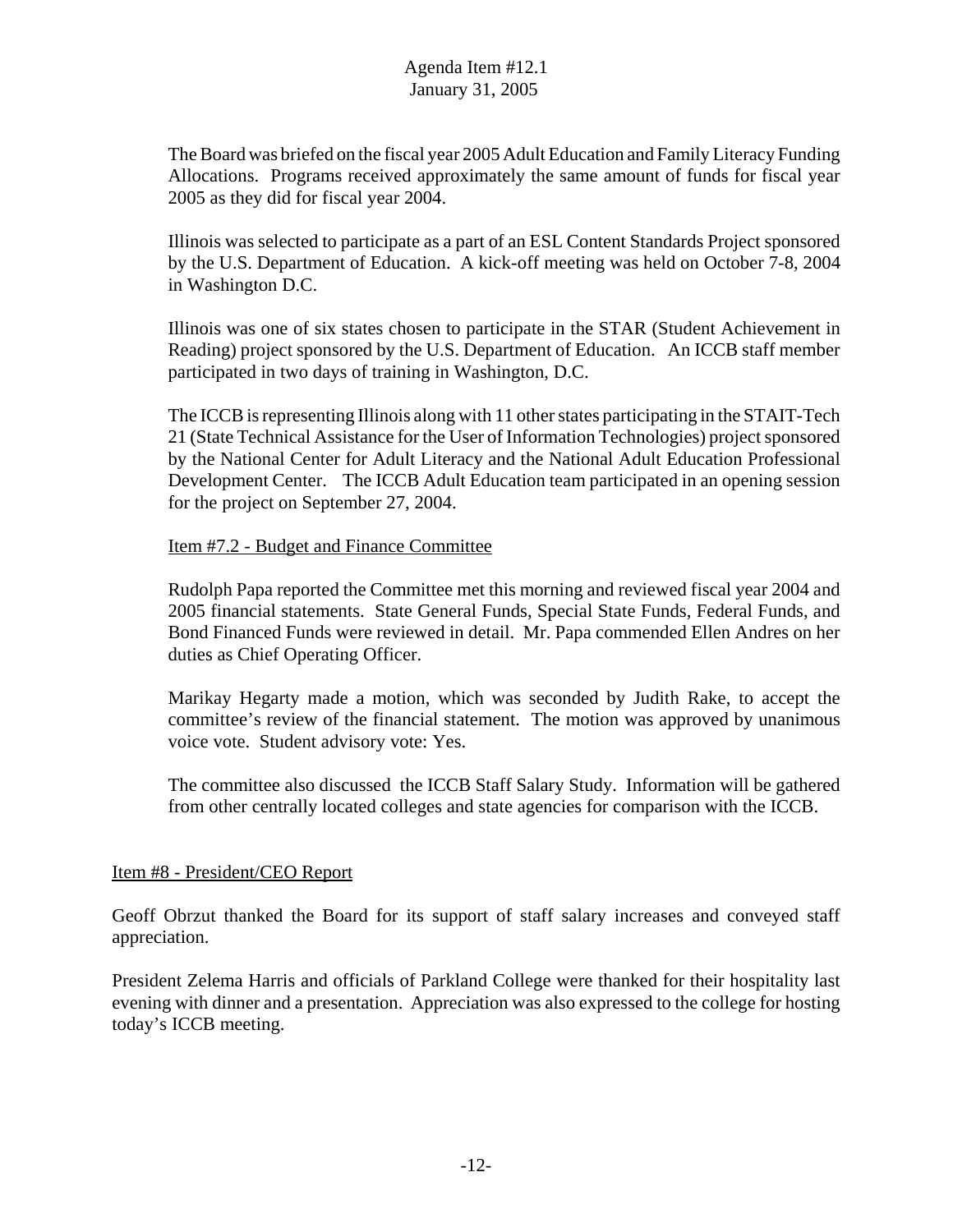Marjorie Cole and Suzanne Morris are absent today due to illnesses of their mothers. The Board and staff wish them both well.

On October 6, 2004, Hermene Hartman resigned as a member of the Illinois Community College Board.

Members of the Illinois Community College Board and staff have all successfully completed the Governor's Ethics Training program.

Mr. Obrzut distributed a legal opinion stating that when Board members are communicating via email, the number of members in communication should be less than a quorum.

Heartland Community College was congratulated for its Workforce Development Center groundbreaking event on Friday, October 8, 2004.

An article in the October 12 edition of the *Chicago Tribune* addressed worker wages and low income families and Illinois' standing in this area. This article reinforces the importance of the Illinois Community College System's role in the offering of adult education programs.

#### Item #9 - Advisory Organizations

#### Item #9.1 - Presidents Council

Dr. Keith Miller reported that the community college system's equalization formula continues to be addressed by a committee composed of the fiscal year 2004 Finance Advisory Committee plus invited guests. The Presidents Council appreciates the efforts being taken.

At the September meeting, the Presidents Council hired a full-time lobbyist. Mr. Ed Duffy was selected for this position.

 The Presidents Council is communicating with the Illinois Community College Trustees Association to discuss a future organizational structure. Consideration is being given to whether these organizations should combine into one or remain as two organizations.

The Presidents Council is conducting its annual Fall Retreat at Rend Lake on October 14-15, 2004.

#### Item #9.2 - Illinois Community College Faculty Association

Kent Sickmeyer, a Kaskaskia faculty member, reported the Faculty Association will hold its Teaching and Learning Conference on November 18-19, 2004 at the Springfield Renaissance Hotel. Board members received conference programs and will also receive personal invitations. Dr. Norton Grubb, UC-Berkeley, will serve as keynote speaker. ICCB member Rudolph Papa was an honored guest last year.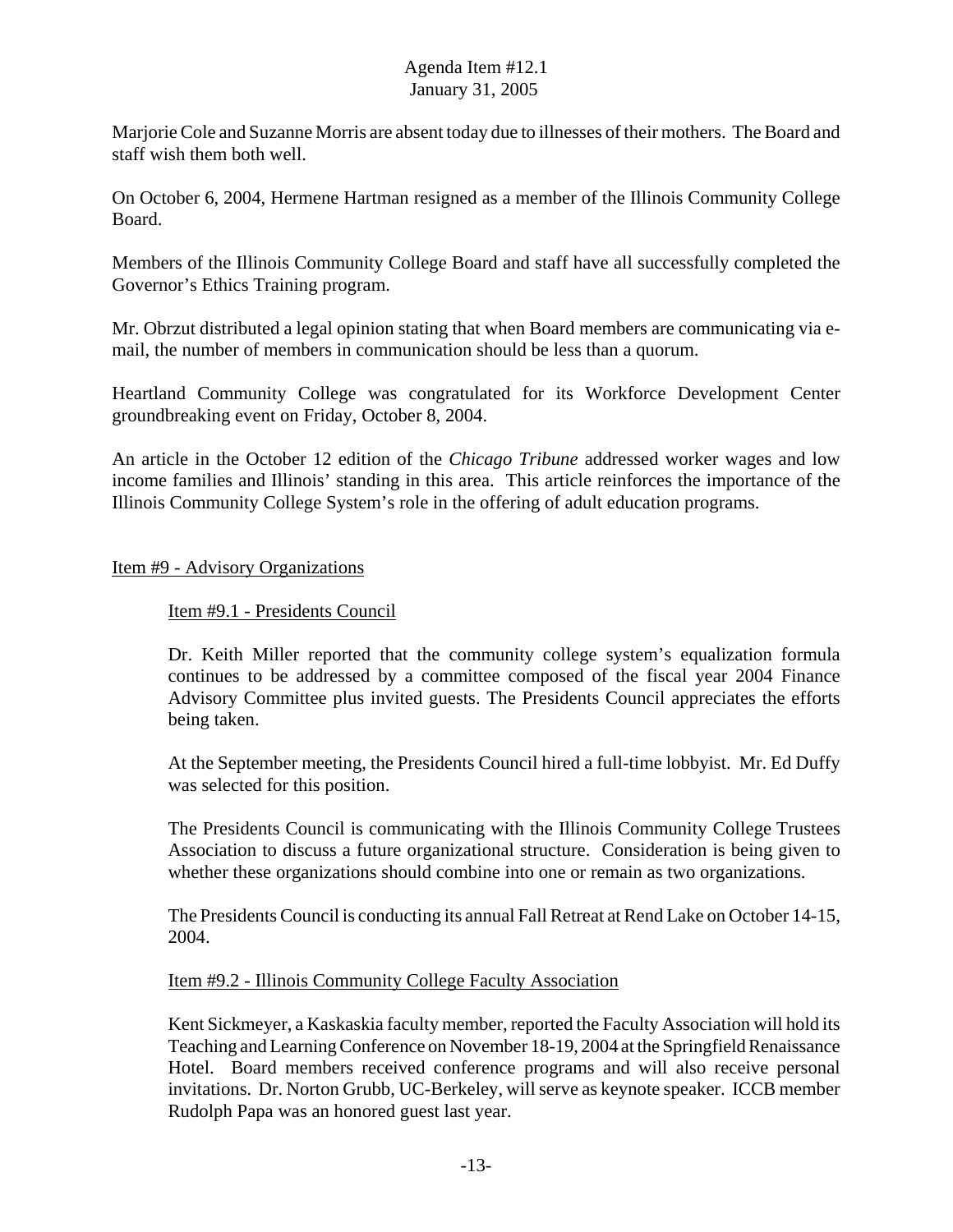#### Item #9.3 - Student Advisory Committee

Christopher Denton reported this year's SAC met for the first time on September 10, 2004. The SAC Chair and Vice Chair were elected, and Chairs of each of the subcommittees were appointed.

A report was made on the activities of the various subcommittees.

SAC member Steven Lee of the College of Lake County was called to active duty and is currently serving in Iraq. At the November meeting of SAC, members will assemble care packages to send to Steven and his unit.

#### Item #9.4 - Illinois Community College Trustees Association

Kim Villanueva reported Executive Director Gary Davis is retiring on December 31, 2004. Michael Monaghan was selected to become the new ICCTA Executive Director on January 1, 2005.

The Trustees Association appreciates the system's efforts to resolve funding concerns.

The Trustees look forward to working with the ICCB in the coming year to address important initiatives for the Illinois Community College System.

## Item #9.5 - Adult Education and Family Literacy Advisory Council

Rhonda Serafin reported on activities of the Council. During the summer, efforts have been made to improve the Council by adding six new positions, increasing membership from 24 to 30. Two new members are from community colleges, two are from community-based organizations, and two are from Regional Offices of Education or school districts.

Decisions have also been made on subcommittees for this year's Council. The five areas identified are curriculum and instruction; support services; workforce coordination; and policy studies, research, accountability; and professional development, training and marketing. Council members will be asked to study priorities in each of these areas.

The Council appreciates the opportunity to work with the ICCB on system initiatives.

The Council is meeting four times this coming fiscal year, and the first meeting is scheduled for October 25, 2004.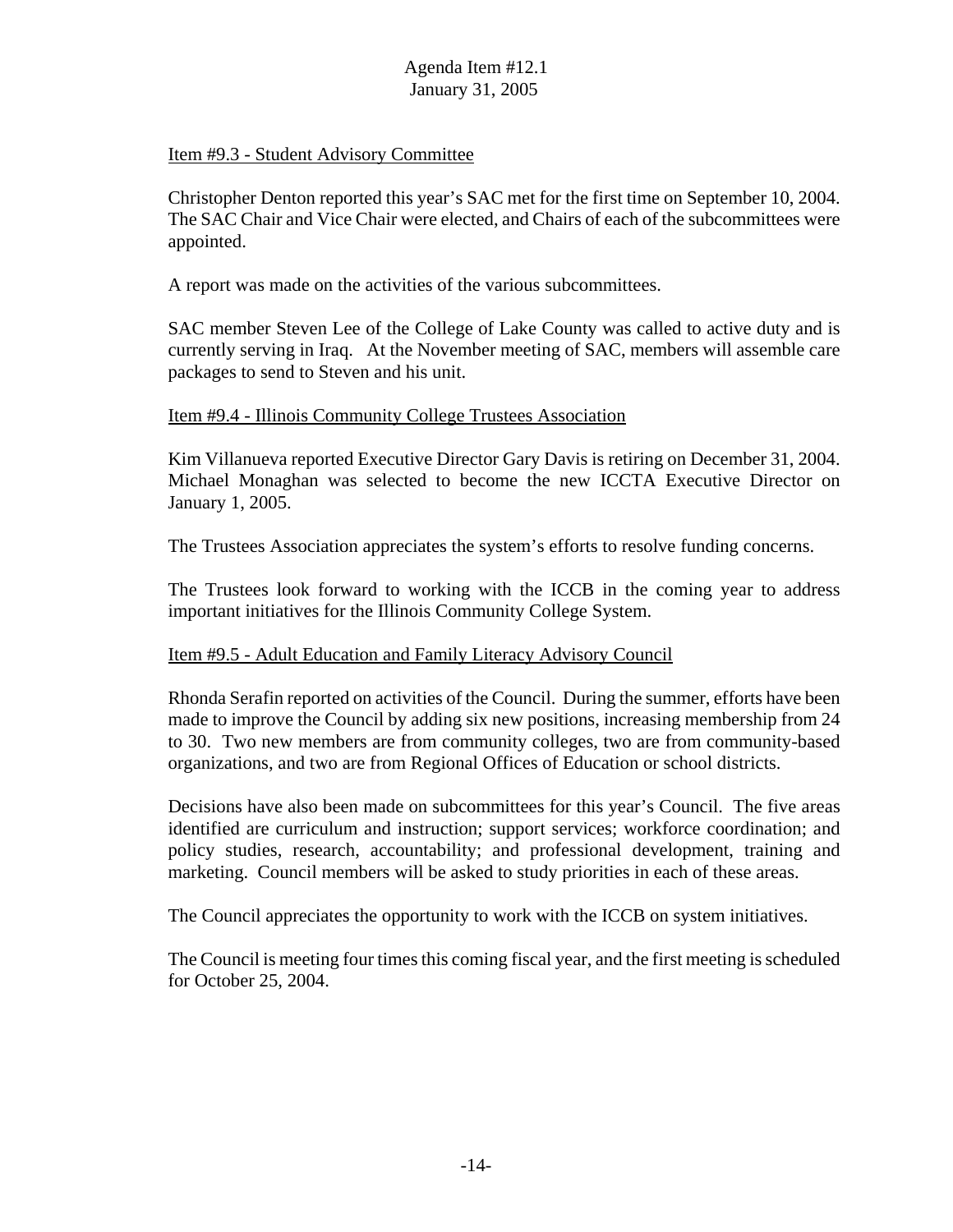#### Item #10 - Consent Agenda

Rudolph Papa made the following motion, which was seconded by Marikay Hegarty:

#### Item #10.1 - Minutes of the September 17, 2004 Meeting

The Illinois Community College Board hereby approves the minutes of the September 17, 2004 meeting, as recorded.

#### Item #10.2 - Revised Calendar for Fiscal Year 2005 and Fiscal Year 2006

The Illinois Community College Board hereby adopts the following fiscal year 2005 and fiscal year 2006 calendar of meetings.

#### Fiscal Year 2005

| July 16, 2004    | (Subject to Call)                                                                           |  |  |  |  |
|------------------|---------------------------------------------------------------------------------------------|--|--|--|--|
| September 17     | 9:00 a.m. - ICCB Office, Lincoln Land Community College, Springfield<br>(Work Session)      |  |  |  |  |
| October 15       | 9:00 a.m. - Parkland College, Champaign<br>(Business Session)                               |  |  |  |  |
| December 3       | (Subject to Call)                                                                           |  |  |  |  |
|                  | January 31, 2005 9:00 a.m. - ICCB Office, 401 E. Capitol, Springfield<br>(Business Session) |  |  |  |  |
| February 18      | 9:00 a.m. - Southeastern Illinois College, Harrisburg<br>(Business Session)                 |  |  |  |  |
| May 20           | 9:00 a.m. - ICCB Office, 401 East Capitol Avenue, Springfield<br>(Business Session)         |  |  |  |  |
| June 17          | 9:00 a.m. - Hyatt Regency McCormick Place, Chicago<br>(Business Session)                    |  |  |  |  |
| Fiscal Year 2006 |                                                                                             |  |  |  |  |
| July 15, 2005    | (Subject to Call)                                                                           |  |  |  |  |
| September 16     | 9:00 a.m. - ICCB Office, Lincoln Land Campus, Springfield<br>(Business Session)             |  |  |  |  |
| November 18      | 9:00 a.m. - Shawnee Community College, Ullin<br>(Business Session)                          |  |  |  |  |
| December 2       | (Subject to Call)                                                                           |  |  |  |  |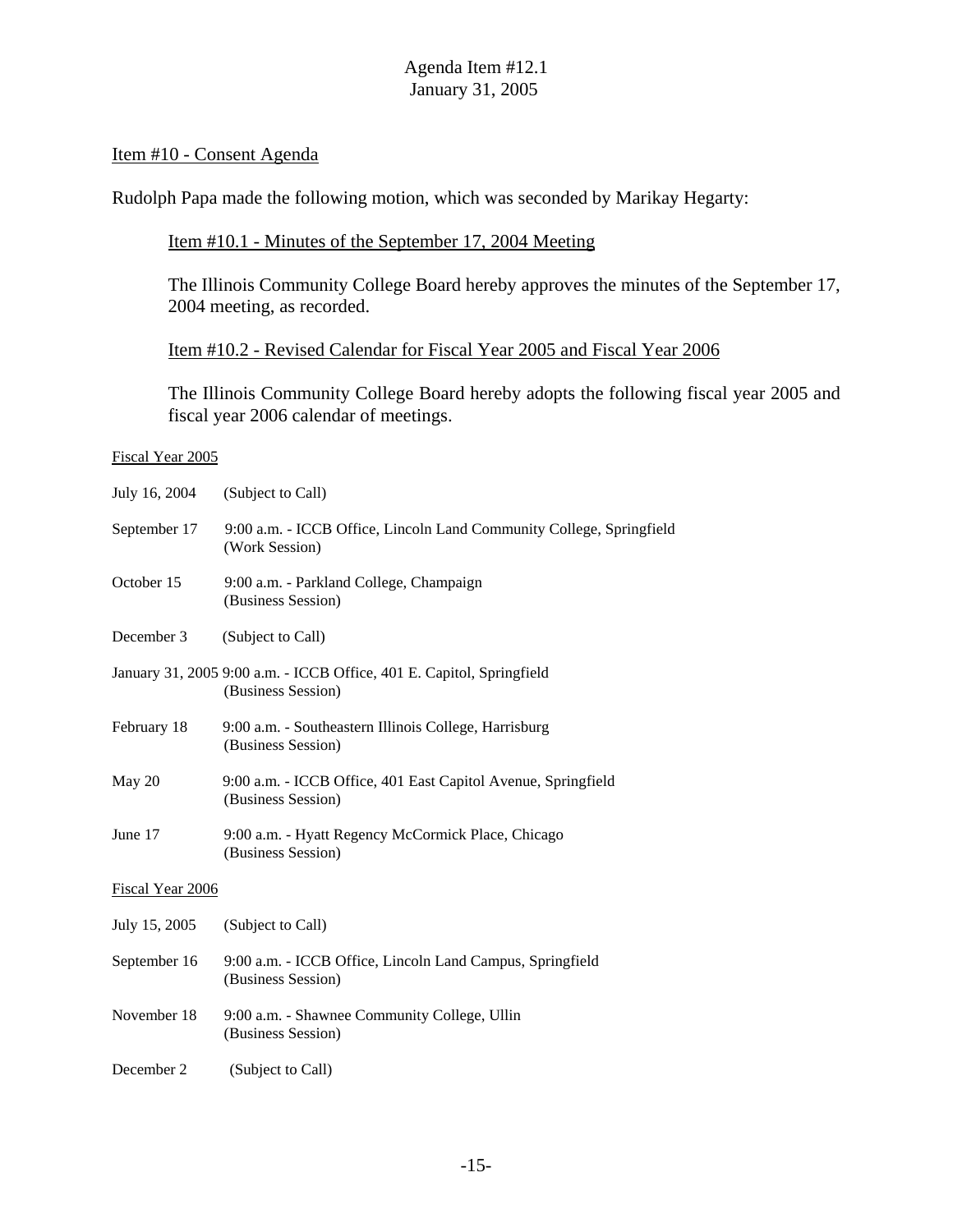- January 20, 2006 9:00 a.m. ICCB Office, James R. Thompson Center, Chicago (Business Session)
- March 17 9:00 a.m. Lake Land College, Mattoon (Business Session)
- May 19 9:00 a.m. ICCB Office, 401 East Capitol Avenue, Springfield (Business Session)
- \*June 9:00 a.m. (Day and location to be determined) (Business Session)

\* June meetings of the ICCB are held in conjunction with the ICCTA and the Presidents Council

#### Item #10.3 - New Units of Instruction

The Illinois Community College Board hereby approves the following new units of instruction for the community colleges listed below:

## **PERMANENT PROGRAM APPROVAL**

Heartland Community College

• Paraprofessional Educator A.A.S. degree (64 semester credit hours)

#### Highland Community College

< Auto Body Repair A.A.S. degree (66 semester credit hours)

Illinois Central College

< CISCO Networking Specialist A.A.S. degree (68 semester credit hours)

#### John A. Logan College

< Interpreter Preparation A.A.S. degree (65 semester credit hours)

#### Lake Land College

Paraprofessional Educator A.A.S. degree (66 semester credit hours)

#### Moraine Valley Community College

< Integrated Systems Technology A.A.S. degree (63 semester credit hours)

#### Item #10.4 - Certification of Eligibility for Special Tax Levy (Chapter 122, Paragraph 3-14.3

The Illinois Community College Board hereby certifies that the following community college districts were (1) eligible to receive equalization grants either in fiscal year 2004 or fiscal year 2005 and (2) had combined educational and operations and maintenance purposes tax rates less than 24.89 cents per \$100 of equalized assessed valuation and are, therefore, eligible to levy at a combined educational and operations and maintenance purposes rate up to and including 24.89 cents per \$100 of equalization assessed valuation in accordance with the provisions of Section 3-14.3 of the Public Community College Act: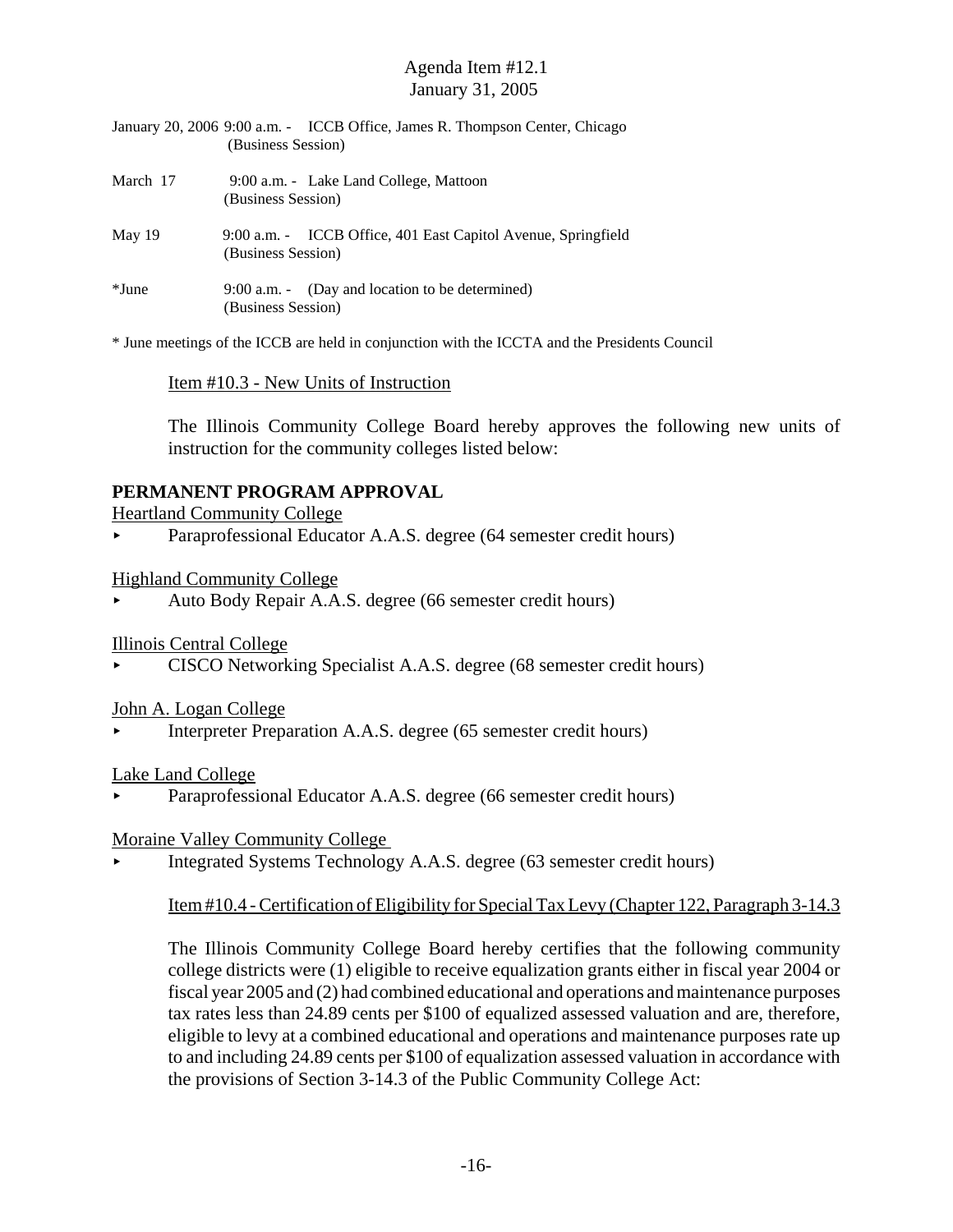Black Hawk College City Colleges of Chicago Heartland Community College Illinois Valley Community College Kankakee Community College Lake Land College Moraine Valley Community College Prairie State College Carl Sandburg College South Suburban College Southwestern Illinois College John Wood Community College

Item #10.5 - Appointments to the Baccalaureate Access Task Force

The Illinois Community College Board hereby authorizes its President/CEO, with concurrence of the Board Chair, to appoint a Baccalaureate Access Task Force to examine the issue of baccalaureate access and make recommendations to the Illinois Community College Board and the Illinois Board of Higher Education on what the Illinois community college position should be related to the baccalaureate degree access.

Item #10.6 - Revised ICCB Floating Holiday Schedule

The Illinois Community College Board hereby adopts the following list of holidays that the office will be closed: New Year's Day; Martin Luther King's Birthday; Presidents Day; Memorial Day; Fourth of July; Labor Day; Thanksgiving Day; Friday after Thanksgiving; and Christmas Day.

The motion was approved by unanimous voice vote. Student advisory vote: Yes.

#### Item #11 - Status of Fiscal Year 2006 Illinois Community College Board Budget

Don Wilske provided the Board with an update of the Fiscal Year 2006 budget for the Illinois Community College System.

The "Big Picture" meeting will be held on Wednesday, November 3, 2004, at the ICCB office.

The Illinois Community College System's capital budget was not acted upon by the General Assembly last year, but will be listed on the agenda during this year's veto session.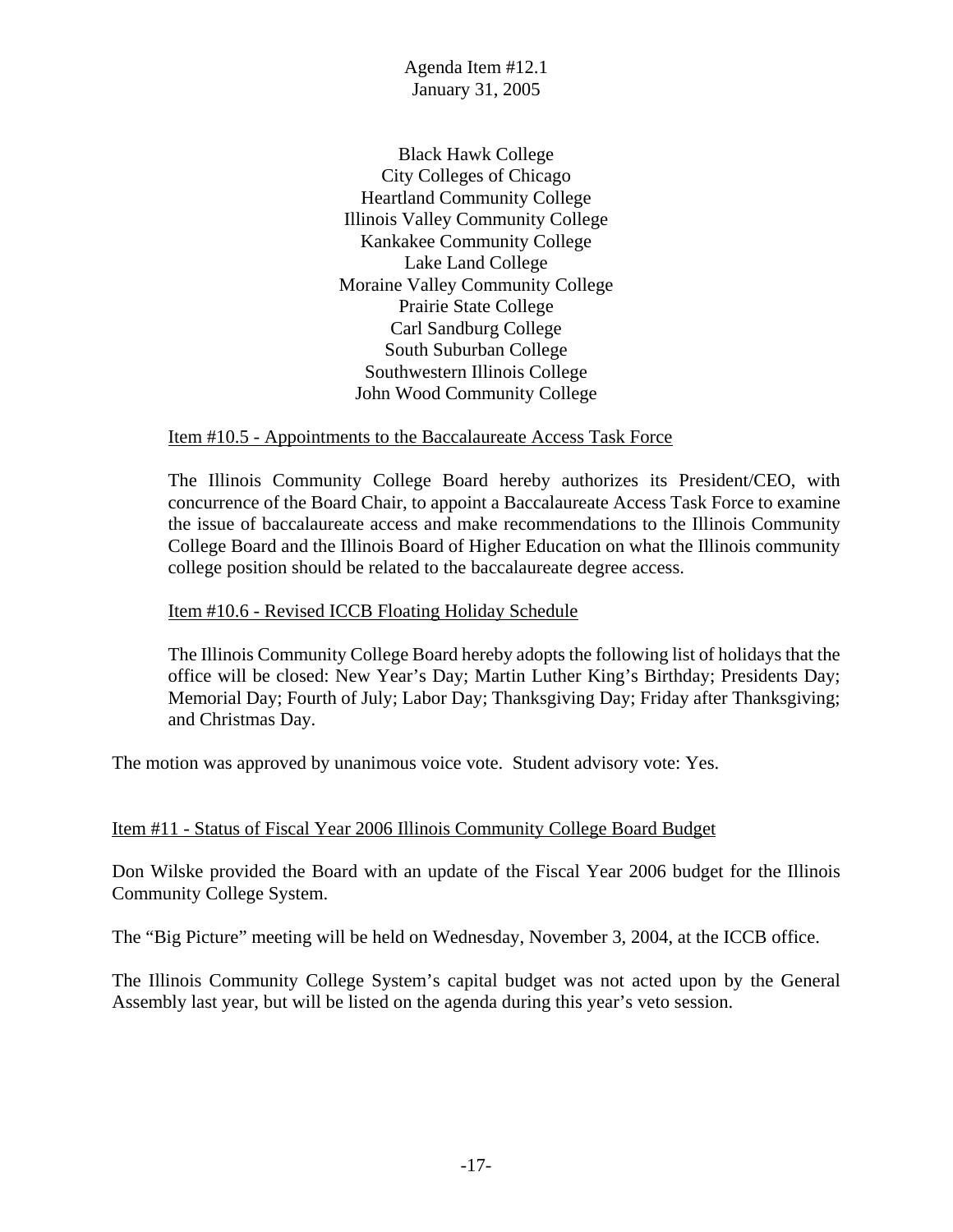#### Item #12 - Status of Finance Advisory Committee Review of Equalization Formula

Geoff Obrzut reported that the October 7, 2004 equalization meeting was very positive. A fair system formula is expected to be agreed upon in the near future.

Don Wilske provided the Board with an update on the progress of the task force. The next meeting of the task force is scheduled for November 4, 2004.

#### Item #13 - Illinois Community College Accountability

Item #13.1 - Follow-Up Study of Fiscal Year 2003 Career and Technical Education Graduates

Dr. Scott Parke reported on the results of the study's fiscal year 2003 graduates. Marikay Hegarty made the following motion, which was seconded by Judith Rake:

The Illinois Community College Board hereby adopts the following recommendations from the *Follow-up Study of Fiscal Year 2003 Career and Technical Education Graduates* report.

- 1. Recommendation: To recognize and promote student success. College officials are encouraged to continue implementing, developing, and refining computerized automated degree and certificate audit systems.
- 2. Recommendation: Colleges are encouraged to offer graduates who when surveyed were not able to locate a position in their field of study additional assistance in their job search activities. Although some economic signs are improving, the current economy presents individuals in the job market with challenges and some graduates may require more assistance than usual in locating suitable employment.
- 3. Recommendation: Colleges with follow-up study response rates below recommended levels should put forth additional effort to increase response rates for the coming year. Recommended response rate levels are 50 percent for programs with 30 or more completers and 60 percent for those with fewer graduates.
- 4. Recommendation: Illinois community colleges are encouraged to continue actively partnering at the local level to address nursing shortages and other emerging workforce needs through the Illinois Critical Skills Shortage Initiative.

The motion was approved by unanimous voice vote. Student advisory vote: Yes.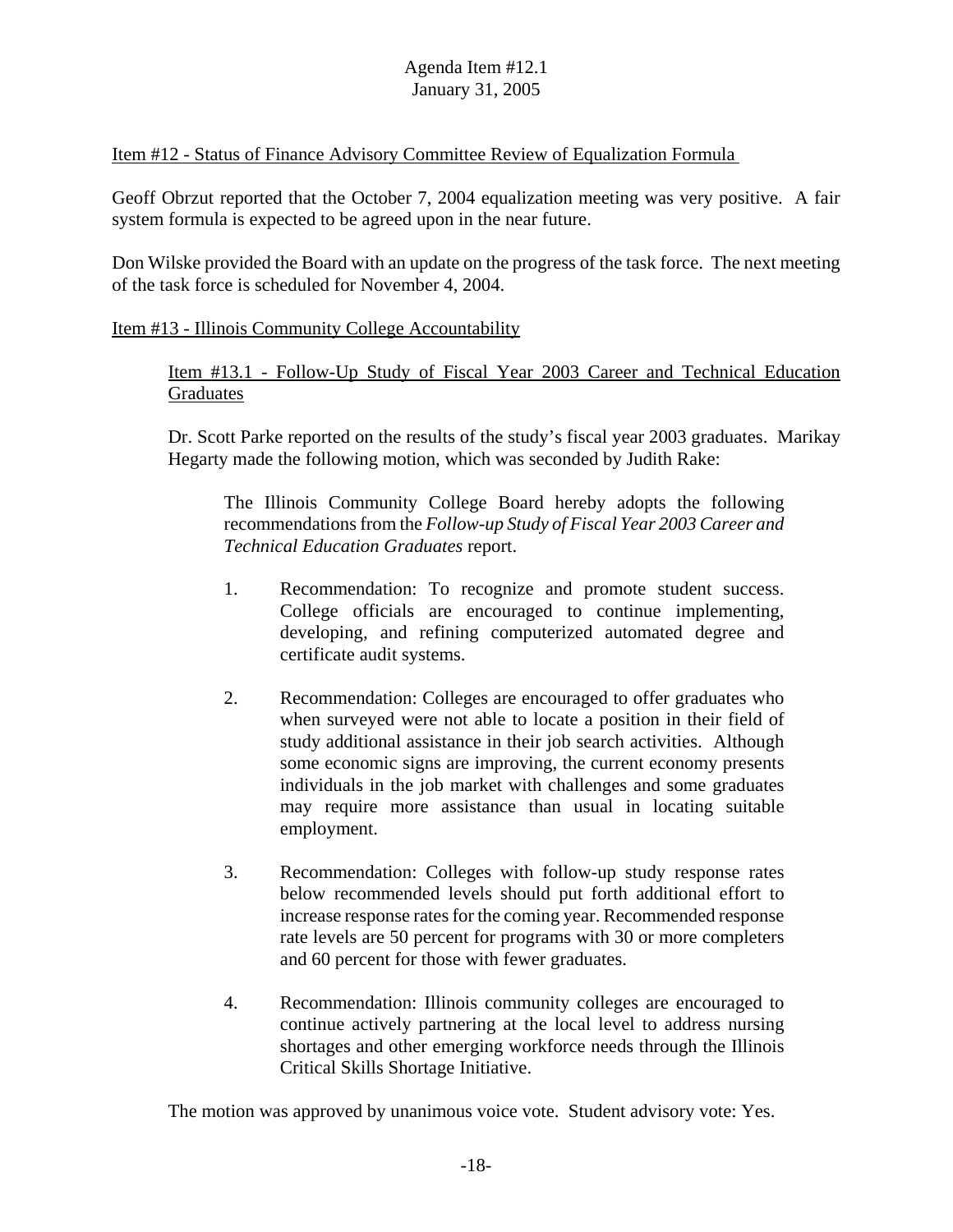# Item #13.2 - Accountability and Productivity in the Illinois Community College System - Fiscal Year 2004

Carol Lanning reported on accountability and productivity in the Illinois Community College System during fiscal year 2004. The annual program review process is to ensure that the colleges continue to provide high levels of quality programs and services while remaining cost effective.

## Item #13.3 - Performance Report - Fiscal Year 2004

Virginia McMillan reported on the fiscal year 2004 *Performance Report* for the Illinois Community College System. In the fiscal year 1999 *Results Report*, goals were set forth in the *Illinois Commitment* to ensure that colleges meet particular needs of district citizens.

New performance indicators were adopted by the Illinois Board of Higher Education in 2002, and this year's *Results Report* reflects this information. The 2004 report will be presented to the IBHE as the community college system's Performance Report.

## Item #14 - Presentation from the Illinois Community College System Foundation

The Foundation's Executive Director Ray Hancock commended the Illinois Community College Board for its work and remarked on his involvement with the Board for over 30 years.

Dr. Hancock's presentation included that the ICCB and its staff are largely responsible for the establishment of the Illinois Community College System Foundation. The Foundation was created in the early 1990's and the staff actually operated the Foundation for a number of years. In 1996, the Illinois Attorney General requested a separation between the two.

The purpose of the Foundation is to support the entire system, mostly with fundraising and developmental type activities. The Foundation owns and operates the Illinois Community College System office at 401 East Capitol Avenue, Springfield.

The Foundation currently administers two scholarships, Illinois Health Improvement and Illinois Fire Protection. Additional funding is being pursued from business and industry, and efforts are made not to infringe on local community college district fundraising activities.

The Foundation has a Board of Directors. Mission and Goals have been established to accommodate the future of the Illinois Community College System.

Dr. Hancock distributed preliminary materials on a partnership the Foundation has established with McKendree College to provide scholarships valued at \$10,000 per year (\$20,000 over two years) to two outstanding students from every community college in Illinois.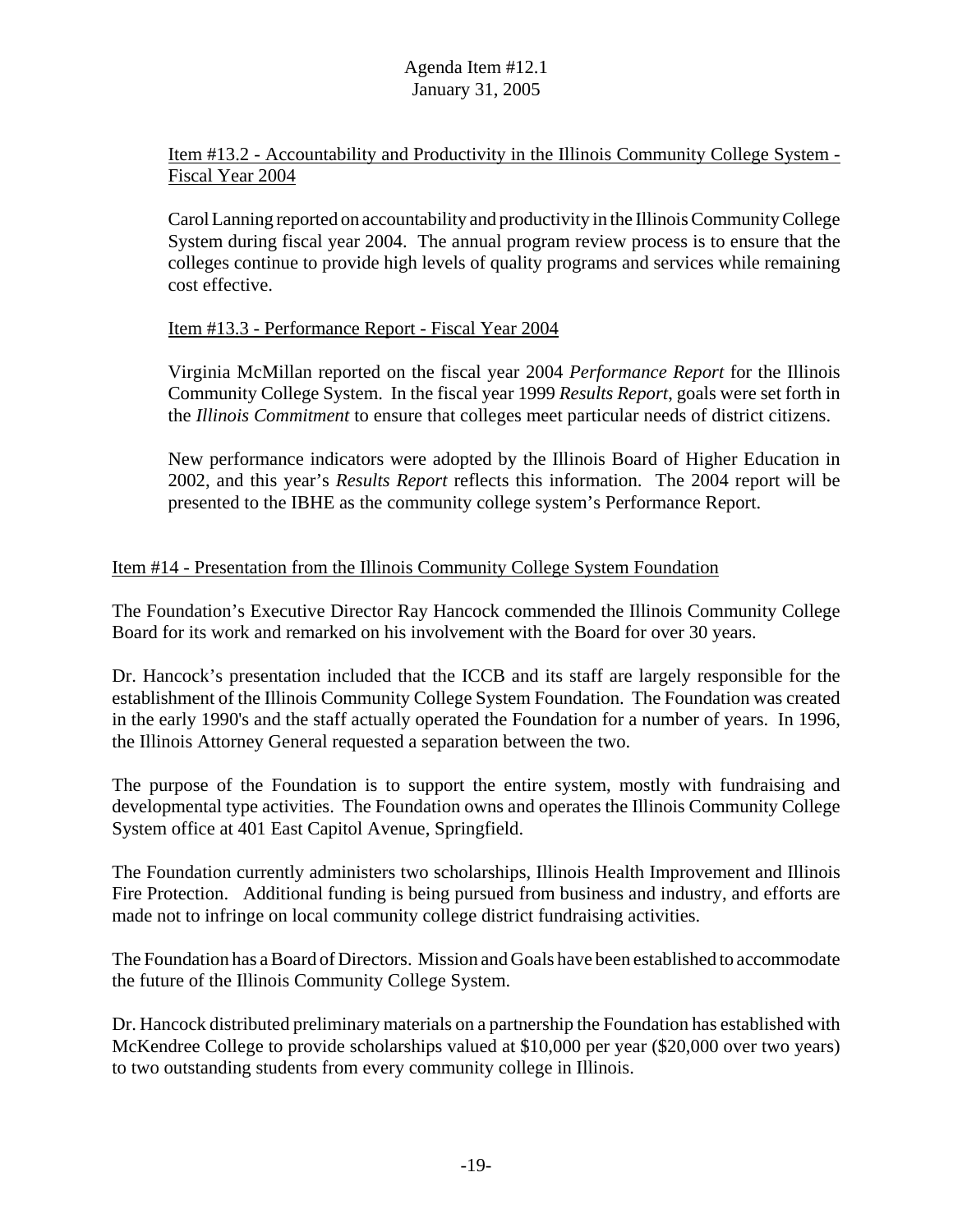#### Item #15 - Information Items

Item #15.1 - Fiscal Year 2004 Financial Statements (Final Expenditures)

Financial Statements were provided for Board information.

Item #15.2 - Fiscal Year 2005 Financial Statements

Financial Statements were provided for Board information.

Item #16 - Other Business

As the ICCB representative, Judith Rake provided background information on the Board's membership with the Midwestern Higher Education Commission. Ms. Rake reported on the Commission's September 30, 2004 meeting in Chicago. Its national meeting is in November in Kansas City and she plans to attend.

#### Item #17 - Adjournment

Judith Rake made a motion, which was seconded by Marikay Hegarty, to adjourn the meeting at 12:00 noon. The motion was approved by unanimous voice vote. Student advisory vote: Yes.

 $\overline{a}$ 

Guy H. Alongi Geoffrey S. Obrzut Chairman President/CEO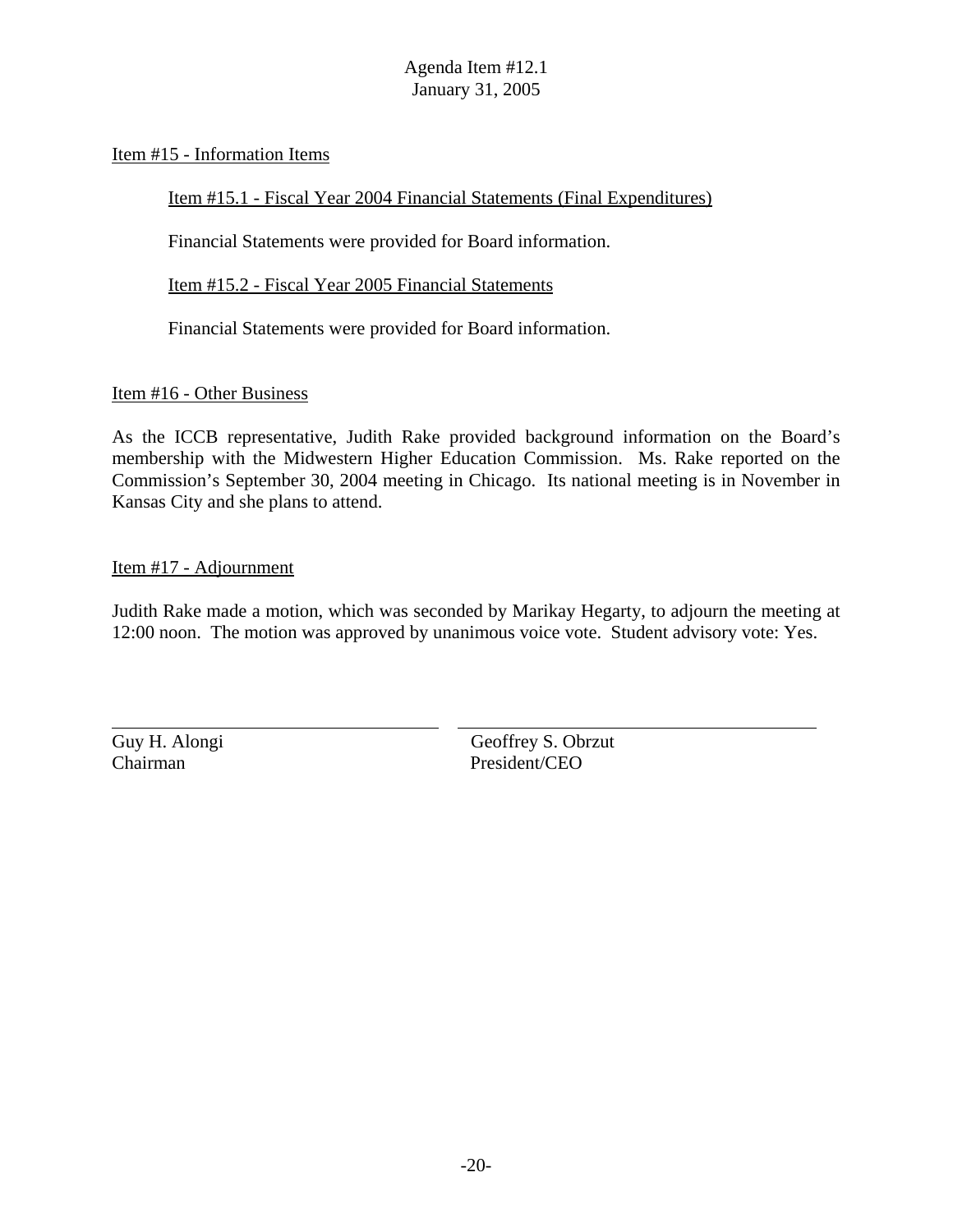## UNAPPROVED

Minutes of the 357th Special Meeting of the Illinois Community College Board **via Telephone Conference Call**  November 15, 2004 Illinois Community College Board Office 401 East Capitol Avenue Springfield, Illinois

## Item #1 - Roll Call and Declaration of Quorum

Chairman Guy Alongi called the meeting to order at 10:00 a.m. Roll call was taken with the following members present: Guy Alongi, Marjorie Cole, Christopher Denton, Laurna Godwin, Marikay Hegarty, Suzanne Morris, and Judith Rake. Rudolph Papa was absent.

#### Item #2 - Announcements and Remarks by Guy Alongi, Chair

Chairman Alongi reported that the next meeting of the ICCB was moved from Friday, January 21, to Monday, January 31, 2005 in Springfield. Southeastern Illinois College will host the February 18, 2005 meeting of the ICCB in Harrisburg, Illinois.

## Item #3 - Recommendations of the ICCB Finance Advisory Committee in Regard to Equalization Funding for the Illinois Community College System

Geoffrey Obrzut provided background information on the Committee's work to develop recommendations for an equalization funding formula for the Illinois Community College System.

Mr. Obrzut also reported that the funding formula was reviewed by the Presidents Council on November 12 and by the Illinois Community College Trustees Association on November 13.

On November 12, the presidents approved the funding recommendations by voice vote with one dissenting voice vote cast by Prairie State College President Paul McCarthy. Dr. McCarthy's concern was the formula's impact for Prairie State College. Mr. Obrzut will work with Dr. McCarthy to address his concern.

On November 13, the trustees voted unanimously in support of the formula. There were no dissenting votes.

The ICCB Student Advisory Committee, Illinois Community College Faculty Association, and Adult Education and Family Literacy Advisory Council all support the funding recommendations.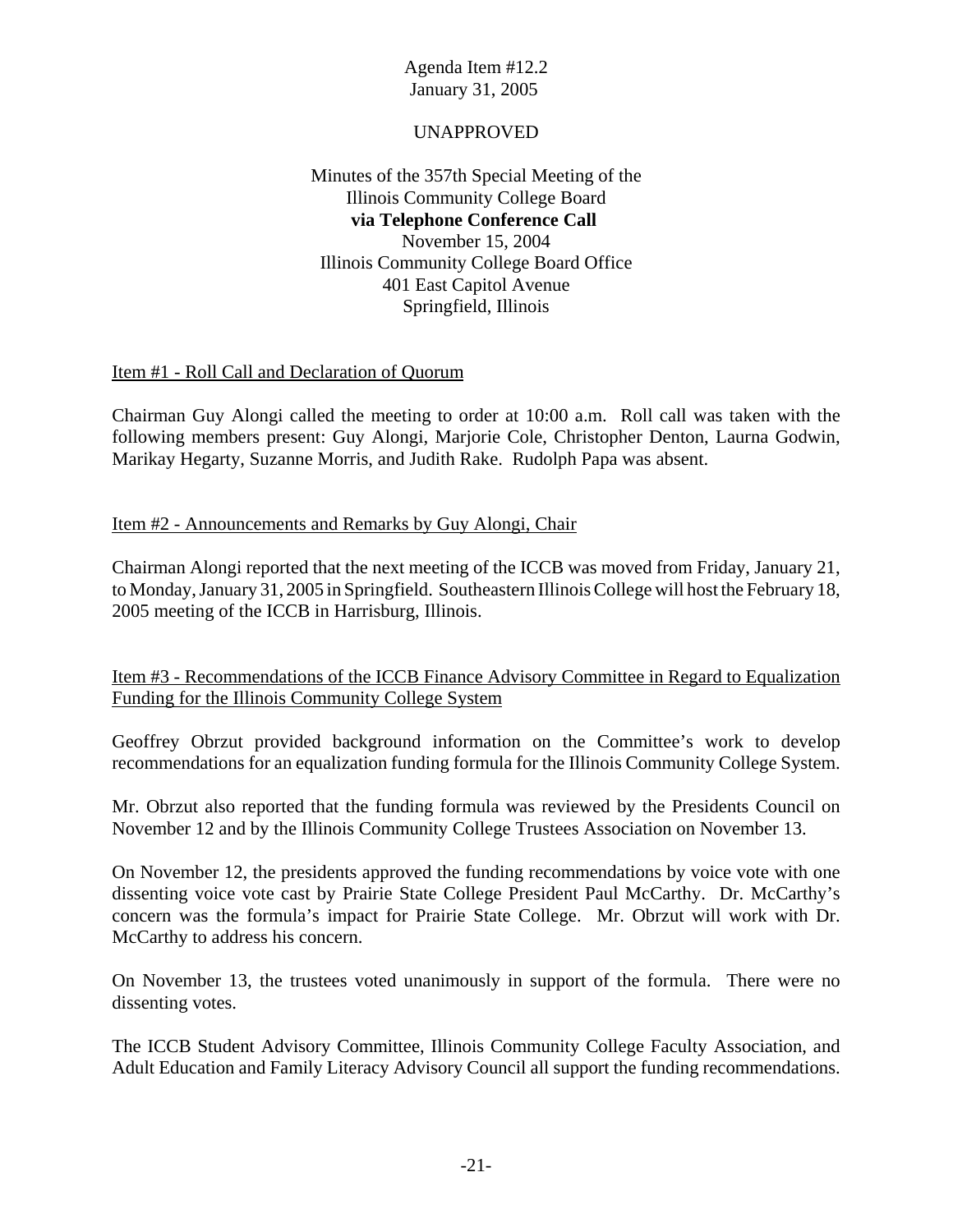Laurna Godwin made the following motion, which was seconded by Judith Rake:

 The Illinois Community College Board hereby approves the Recommendations of the ICCB Finance Advisory Committee in Regard to Equalization Funding for the Illinois Community College System as follows:

To provide equitable funding for all community college students in the state, the Committee offers five recommendations. The first four recommendations are interdependent and should be considered as a package.

- 1. The current *Equalization* formula calculating need based on Equalized Assessed Valuations (EAV) and credit hour production should not be changed.
- 2. The concept of tax base equalization will be enhanced by adding a new funding component, *Foundation Funding (Property Tax Extension). Foundation Funding (Property Tax Extension)* should be implemented in fiscal year 2006. The purpose of *Foundation Funding (Property Tax Extension)* is to assure that colleges have comparable resources to support the education of students in their respective districts. A college would receive the higher of the current *Equalization* or the new *Foundation (Property Tax Extension)* formula calculated amount.

The calculation for *Foundation (Property Tax Extension)* funding is simple and straightforward and like the current *Equalization* formula is productivity-based. Colleges that are below the average in per credit hour production of local revenue would receive state funds to bring them up to the statewide average.

3. Additional resources are required for *Foundation (Property Tax Extension)* funding. The Committee assumes that the \$15 million allocated for City Colleges of Chicago in fiscal year 2005 will become permanent as part of the overall base for equitable funding. The Committee recognizes that fiscal year 2006 equalization needs (including foundation needs) will increase and require additional funds beyond the \$15 million to finance this change. The extent of this estimate for fiscal year 2006 cannot be determined exactly at this time but based on scenarios examined in fiscal year 2005, the Committee believes the amount will be approximately \$10.8 million. The amount will be determined as fiscal year 2006 data components are finalized. Using current year data, 4-5 colleges (PTELL and non-PTELL) districts qualify for *Foundation (Property Tax Extension)* funding*.* The number of qualifying institutions will fluctuate from year-to-year.

An overarching concern of the Committee is the need for additional resources to support *Foundation (Property Tax Extension)* funding; reallocations from other programs would be detrimental to the community college system. The Committee believes that it is important for all community colleges to work together to seek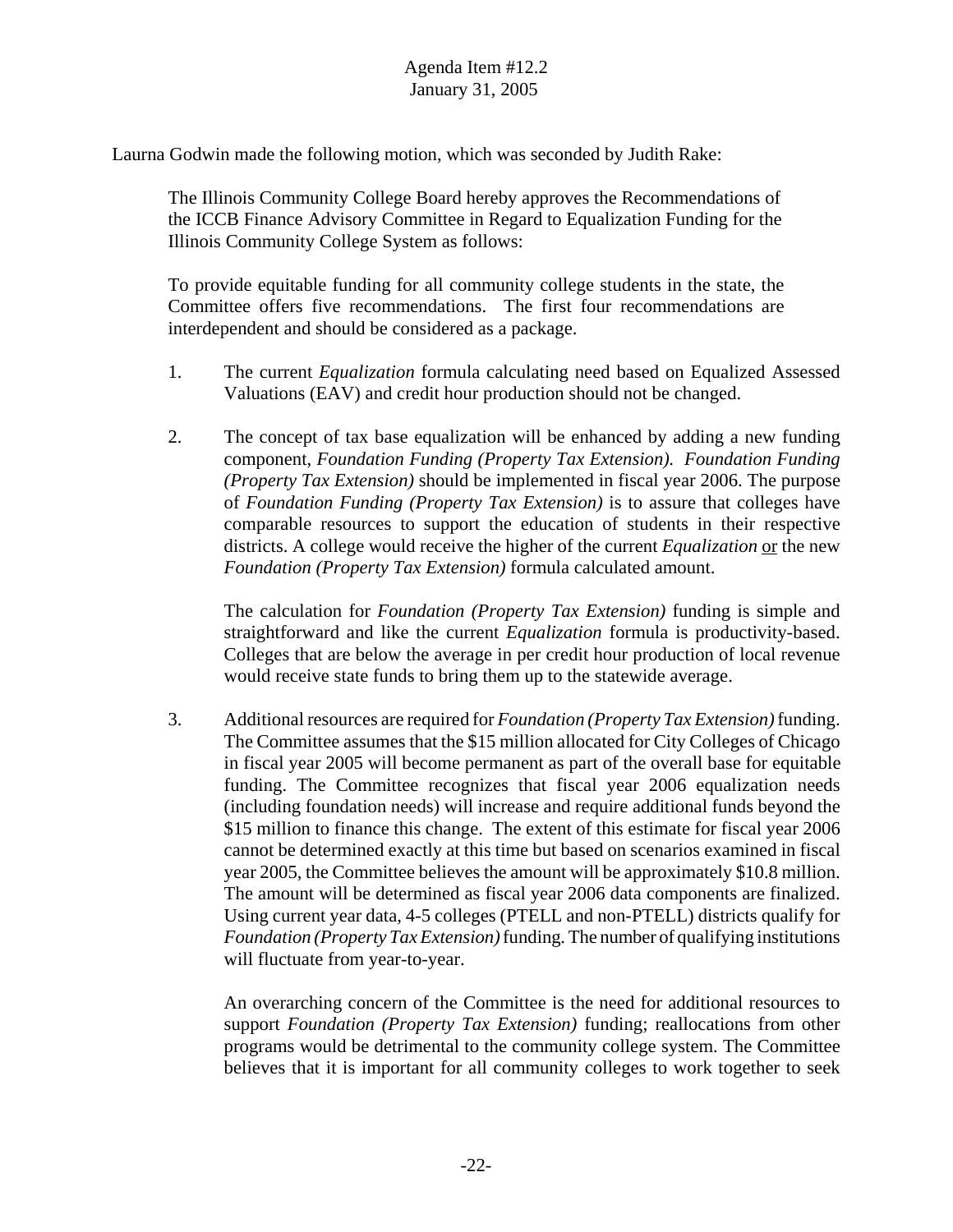resources to fund the program and also move forward in seeking resources for other important programs, including student credit hour grants, special initiatives, fullyfunding equalization, Adult Education and Family Literacy and Career and Technical Education.

- 4. *Foundation (Property Tax Extension)* funding should be funded at the same relative percentage as *Equalization.* For example, if Equalization is funded at 90 percent of the total calculated need, then *Foundation (Property Tax Extension)* should be funded at 90 percent.
- 5. It is recommended that the following changes be made to PTELL legislation:
	- a) Modify the legislation so that it is indexed to the Employment Cost Index (EPI) or 5 percent, whichever is lower. Current legislation is indexed to the Consumer Price Index; the Employment Cost Index reflects more accurately the expenditure patterns of colleges, and
	- b) Modify the PTELL legislation to exclude protection, health, and safety operating and bond tax levies from the tax cap limitation.

The motion was approved by roll call vote. Voting aye were Marjorie Cole, Laurna Godwin, Marikay Hegarty, Suzanne Morris, Judith Rake, and Guy Alongi. Student advisory vote: Yes. There were no dissenting votes.

## Item #4 - Adjournment

At 10:19 a.m., Marjorie Cole made a motion, which was seconded by Marikay Hegarty, to adjourn the meeting. The motion was approved by unanimous voice vote. Student advisory vote: Yes.

 $\overline{a}$ 

Guy H. Alongi Geoffrey S. Obrzut Chairman President/CEO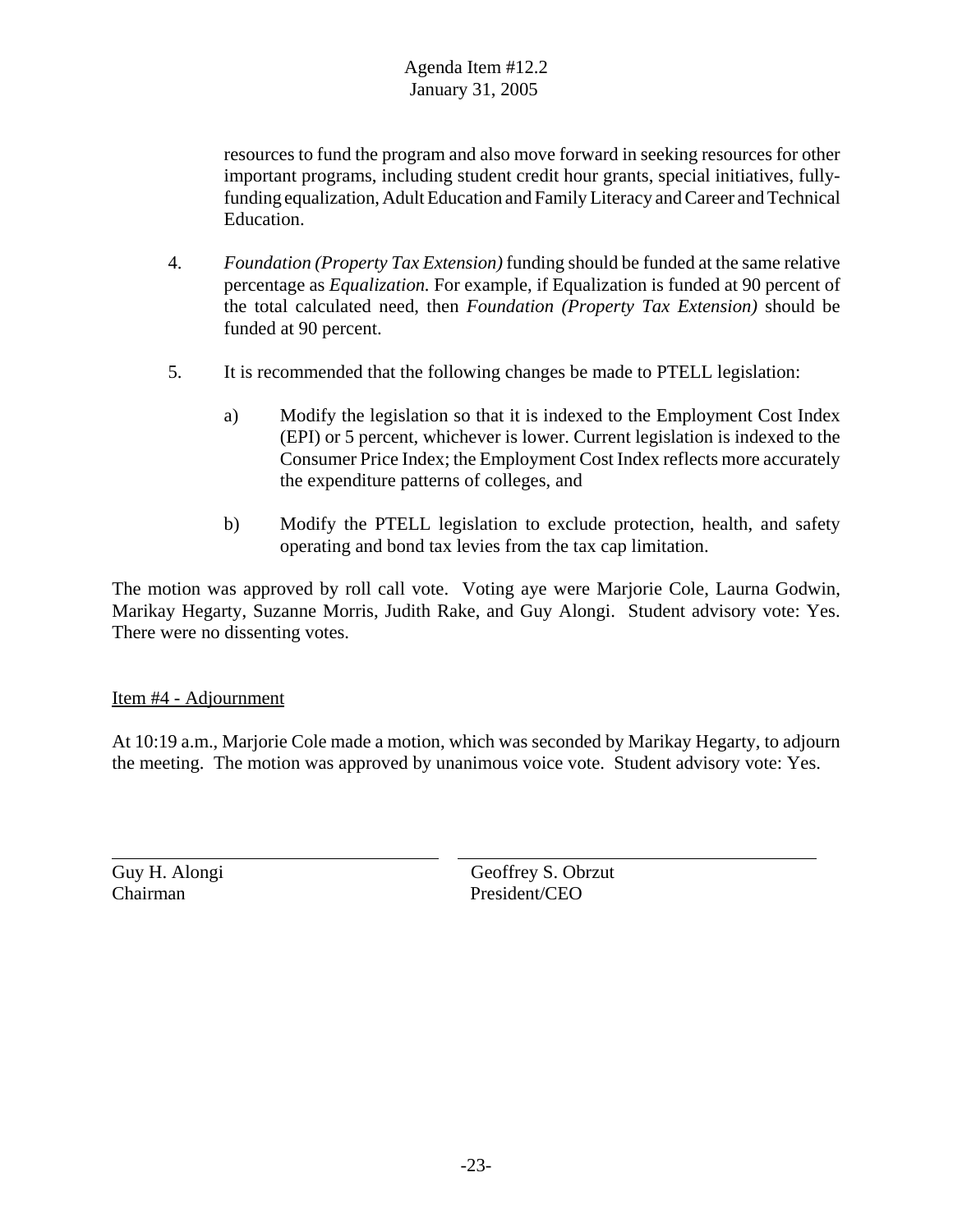## Illinois Community College Board

#### **REVIEW OF EXECUTIVE SESSION MINUTES**

The Illinois Open Meeting Act requires public bodies to review, at least twice a year, minutes of executive sessions to determine if the content of such minutes continue to require confidentiality or if they may be made available for public inspection.

The last review of executive session minutes was held on June 18, 2004, and the next Board review of executive session minutes will take place on June 17, 2005.

#### **RECOMMENDED ACTION**

It is recommended that the following motion be adopted:

The Illinois Community College Board hereby determines that minutes of its executive sessions held on June 14, 2002, September 20, 2002, October 18, 2002, January 17, 2003, May 15, 2003, November 13-14, 2003, November 18, 2003, December 8, 2003, June 18, 2004 and September 17, 2004 be made available for public inspection upon request. All other executive sessions minutes had been made available for public inspection.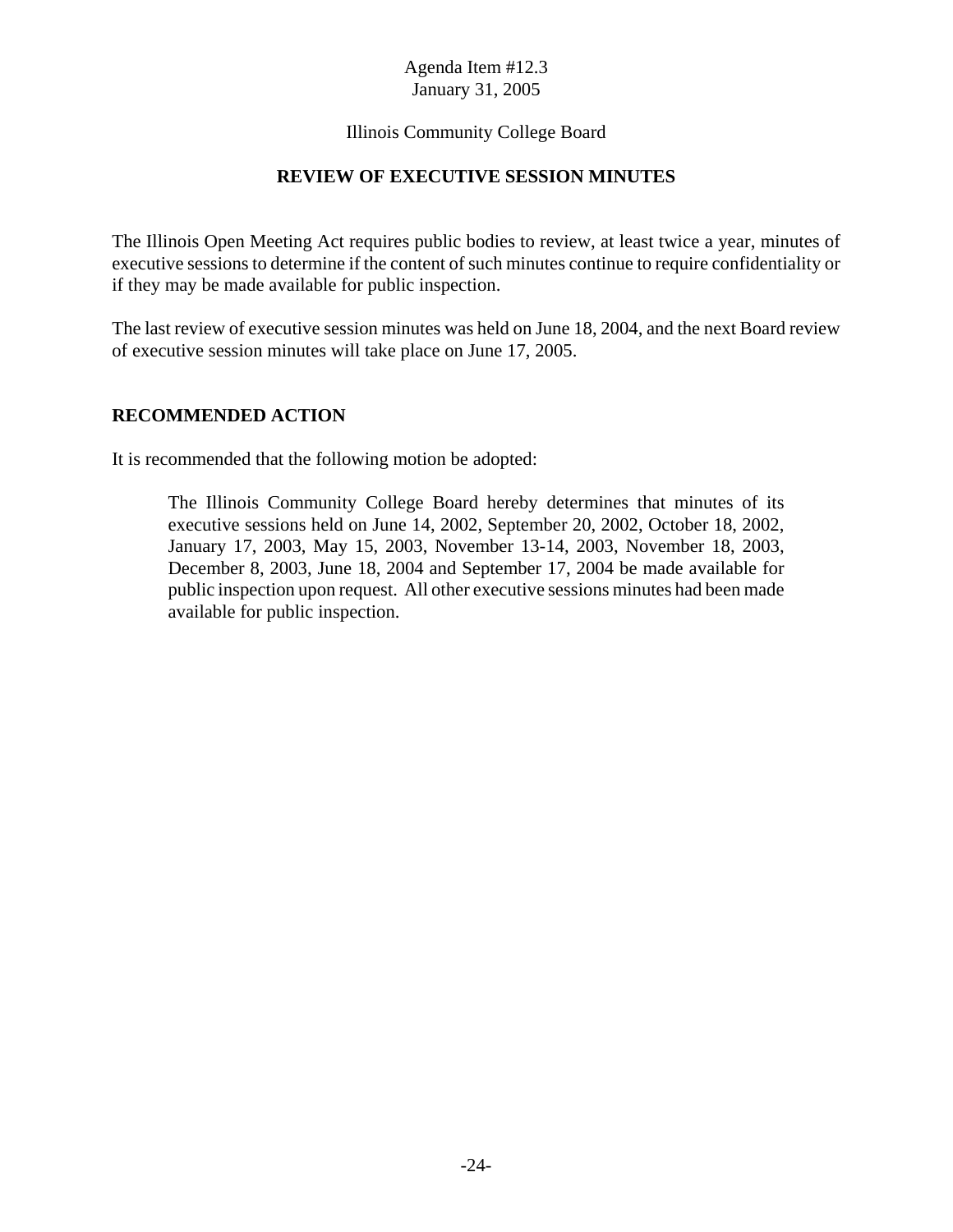# Illinois Community College Board

# **NEW UNITS OF INSTRUCTION**

The Illinois Community College Board is requested to approve new units of instruction for the following community colleges:

## **RECOMMENDED ACTION**

It is recommended that the following motion be adopted:

 The Illinois Community College Board hereby approves the following new units of instruction for the community colleges listed below:

## **PERMANENT PROGRAM APPROVAL**

Illinois Central College

Paraprofessional Educator A.A.S. degree (65 semester credit hours)

Joliet Junior College

< Industrial Welding Technology A.A.S. degree (64 semester credit hours)

Kankakee Community College

< Emergency Management Specialist Certificate (15 semester credit hours)

#### College of Lake County

- < A.A.T. degree in Secondary Mathematics (62 semester credit hours)
- < Electronic Systems Technology A.A.S. degree (60 semester credit hours)

#### Lewis & Clark Community College

< Computer Graphics Certificate (40 semester credit hours)

John A. Logan College

- < A.A.T. degree in Secondary Mathematics (64 semester credit hours)
- < Associate in Fine Arts (A.F.A.) degree (65 semester credit hours)

Moraine Valley Community College

< A.A.T. degree in Secondary Mathematics (62 semester credit hours)

#### Parkland College

Paraprofessional Educator A.A.S. degree (62 semester credit hours)

#### Sauk Valley Community College

Microcomputer Applications A.A.S. degree (64 semester credit hours)

#### Southeastern Illinois College

< A.A.T. degree in Secondary Mathematics (63 semester credit hours)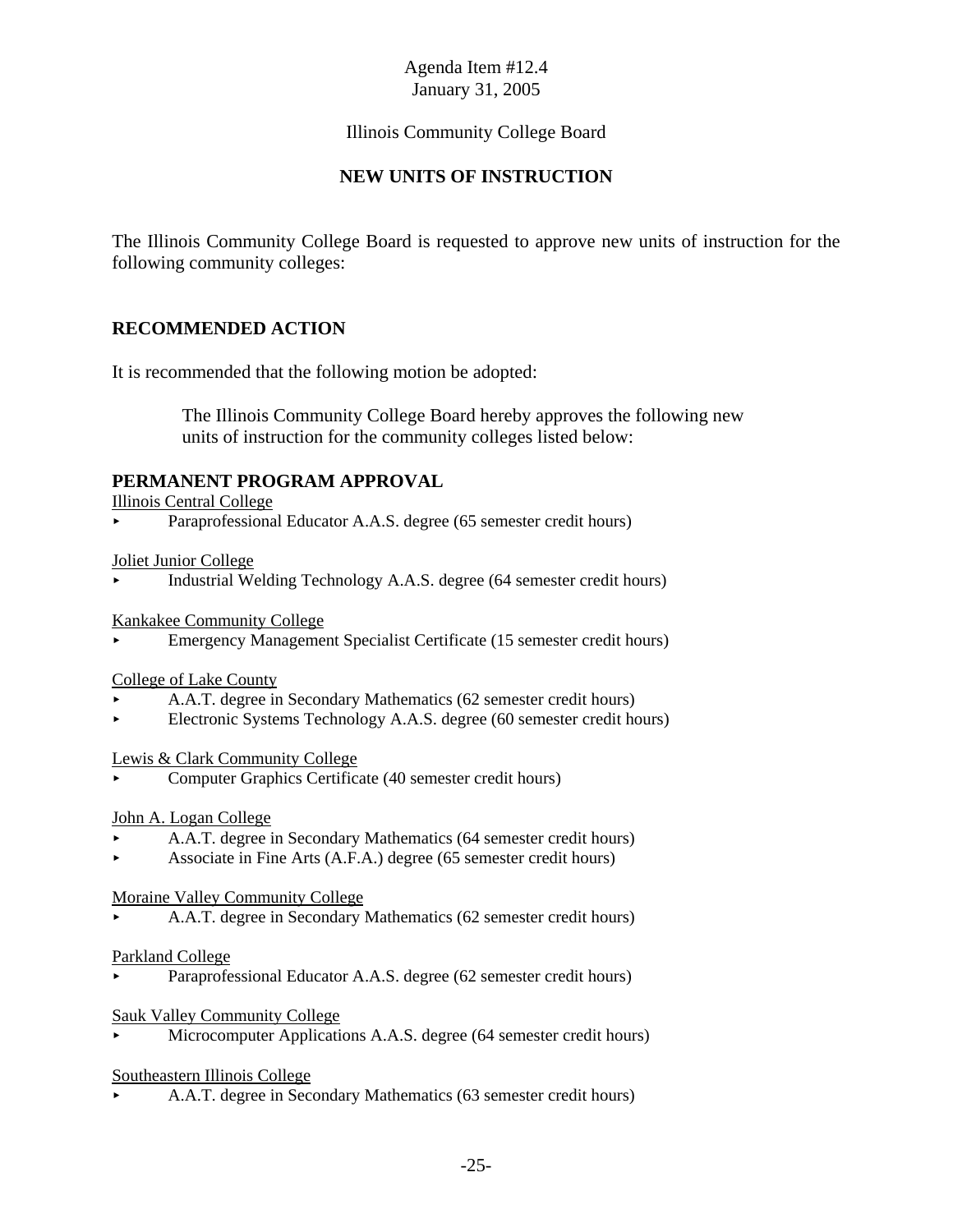# **BACKGROUND**

**Illinois Central College** and **Parkland College** have submitted applications to offer the Associate in Applied Science (A.A.S.) degree "Paraprofessional Educator" Statewide Model Curriculum. The 62-64 semester credit hour model curriculum consists of coursework including 18-22 credit hours of general education, 22-28 credit hours of career and technical course requirements, and 16-28 credit hours of related career and technical electives. Proposals submitted by these colleges meet the model guidelines endorsed by the Illinois Community College Board on May 16, 2003. The Board indicated in its action at that time that colleges meeting these guidelines would be granted approval without further Board action required. Proposals will be recommended at the next available meeting of the Illinois Board of Higher Education.

**Southeastern Illinois College, Moraine Valley Community College, College of Lake County, and John A. Logan College** have submitted proposals to offer the Associate of Arts in Teaching ( A.A.T.) Secondary Mathematics Statewide Model Curriculum. The 60-64 semester credit hour model curriculum consists of 37-41 credit hours of general education, 3-9 credit hours of professional education coursework, and 9-15 credit hours in major content-area coursework. Proposals submitted by these colleges meet the model guidelines endorsed by the Illinois Community College Board and the Board of Higher Education. Proposals will be recommended at the next available meeting of the Illinois Board of Higher Education.

**Joliet Junior College** is seeking approval to offer a 64 semester credit hour Associate of Applied Science (A.A.S.) degree in "Industrial Welding Technology". This program will prepare individuals for employment in industrial welding maintenance, structural or pipe welding occupations. The curriculum consists of 15 semester credit hours of required general education coursework, 31 semester credit hours of required career and technical education coursework, and 18 semester credit hours of related technical electives. The career and technical component includes coursework in basic, flat & horizontal, vertical and overhead shielded metal arc welding, oxygen acetylene welding, cutting and brazing, gas tungsten arc welding (mild steel, aluminum and stainless steel), gas metal arc welding, flux cored arc welding, precision machine tool technology, non-destructive testing, blueprint reading, physical metallurgy and occupational safety. Furthermore, the weldingspecific courses were developed according to American Welding Society (AWS) standards and completion of several groupings of courses will prepare students for optional AWS certification in various types of welding. Assessment of student learning will be accomplished through a performance-based test covering broad categories of welding such as shielded metal arc welding, oxygen acetylene welding, gas tungsten arc welding and gas metal arc welding. Performance will be evaluated by program faculty.

Labor market information provided by the college supports the interest in and need for educational ladder opportunities for students in existing welding certificate programs offered by the college. Within the district employment of welders is anticipated to grow faster than the average employment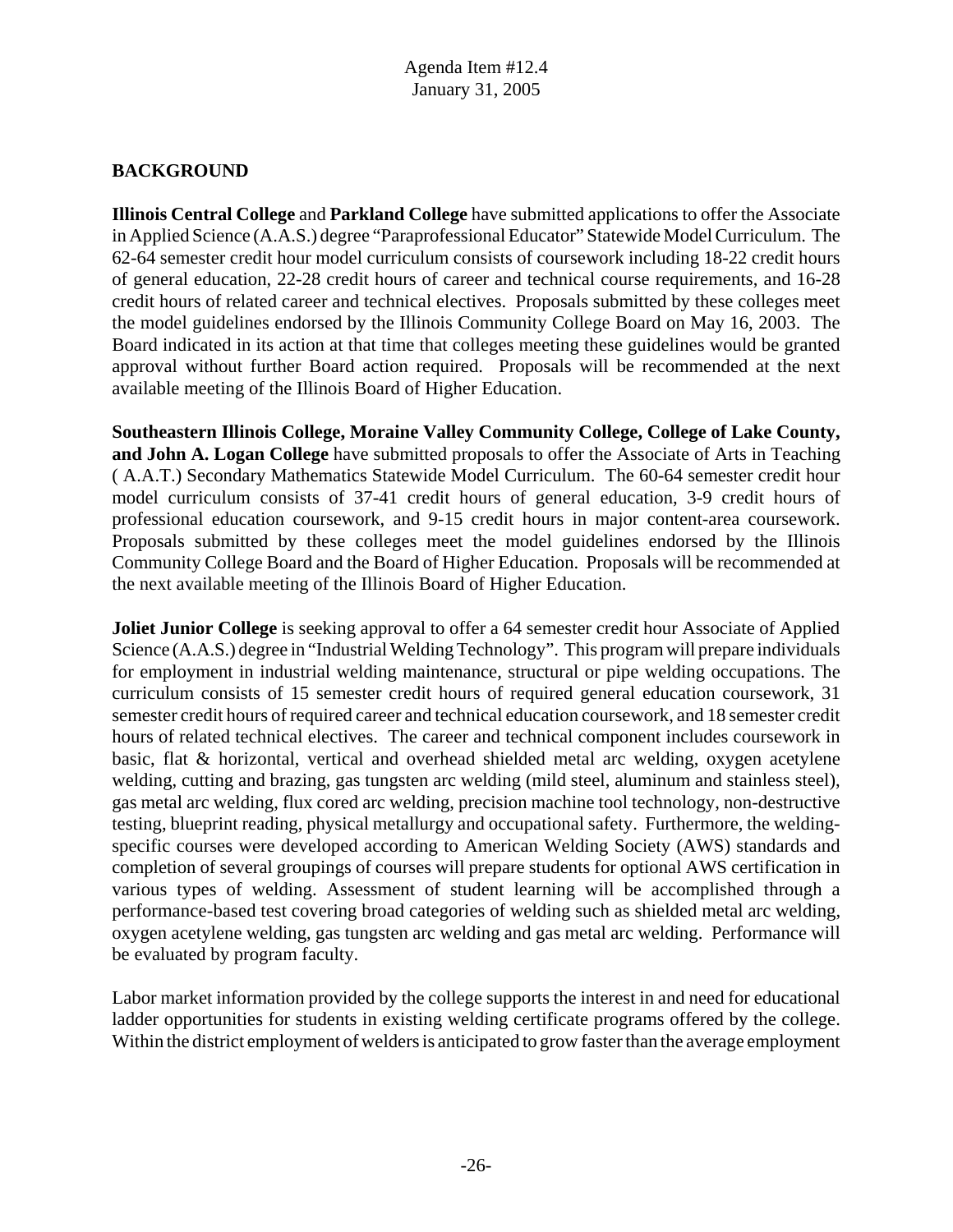for all occupations district wide through 2012, according to the Illinois Department of Employment Security. The college anticipates an enrollment of 10 part-time and five full-time students the first year, increasing to 15 part-time and 10 full-time by the third year. Two existing full-time and six existing part-time faculty will be required for the program during the first year. No new costs will be incurred to implement the program. The college anticipates a cost of approximately \$30,000 during the third year of program operation to upgrade and provide maintenance for equipment.

**Kankakee Community College** is seeking approval to offer a 30 semester credit hour "Emergency Management Specialist" certificate program. This program will provide cross-training opportunities for individuals currently employed in emergency response occupations with skills related to emergency management and homeland security. The primary target audience for this certificate will be existing fire service, law enforcement and local/state/federal employees. The curriculum consists of coursework in introductory emergency management, emergency management policy and planning, incident management systems, public awareness and community relations, hazardous assessment and mitigation, sociology of disaster recovery, and six semester credit hours in exercise design and evaluation. The curriculum was designed based on competencies identified by the Office of Federal Emergency Management Agency (FEMA) for emergency management personnel.

In addition, labor market information provided by the college supports the interest in and need for a formalized training program in emergency management. While this is a new and emerging occupational area both nationally and statewide, many current emergency response managers are looking for formalized education and training in policy, planning, assessment and exercise design. KCC has developed this curriculum to meet the direct needs of district emergency response personnel. The college anticipates an enrollment of six full-time and six part-time students the first year, increasing to 12 full-time and 12 part-time students by the third year. The program will require one existing full-time and eight new part-time faculty the first year. Costs of implementing this program will be approximately \$16,650 the first year, \$16,400 the second year, and \$16,300 the third year.

**College of Lake County** is seeking approval to offer a 60 semester credit hour Associate of Applied Science (A.A.S.) degree program in "Electronic Systems Technology". This program will prepare students for employment as technicians who install, repair, and maintain a wide range of electronic systems, including industrial control systems, radio/television/satellite communication systems, personal computers, and consumer home audio and video entertainment systems. The program is available to all Lake County district students, however the college has specifically partnered with the Great Lakes Naval Base to provide this educational ladder opportunity for graduates of its Navy A Schools program. The curriculum consists of 15 semester credit hours of required general education coursework, 41 semester credit hours of required career and technical education coursework, and four semester credit hours of related technical electives. The career and technical coursework includes AC and DC theory and fundamentals, electronic lab technology, industrial control systems, applied analog and communication circuits, digital electronics, microwave systems and measurements, systems control theory, digital communications, electrical machinery, applied mathematics and either electronic systems or radar systems. Assessment of student learning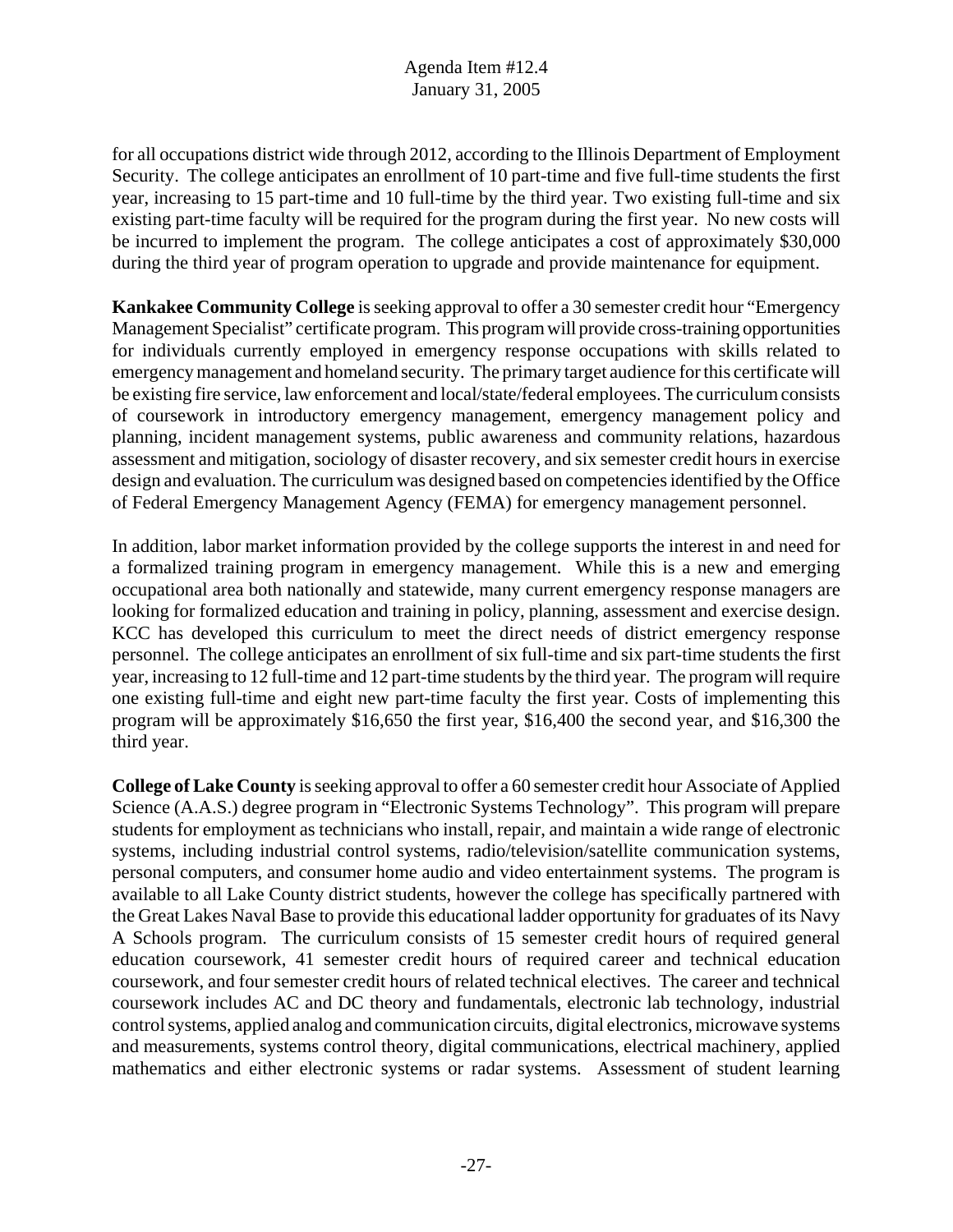objectives will be accomplished through both a comprehensive written final exam administered and a cumulative final project both administered through EST 212 Systems Control Theory. Projects will be evaluated by program faculty and advisory committee members.

Labor market information provided by the college supports the need for a formalized training program in electronic technology within the college's district and statewide. Growth in the employment of "electronics technicians" is expected to grow slightly faster than the average for all occupations within the college's district through 2012, according to the Illinois Department of Employment Security. The college anticipates an enrollment of 10 full-time and 30 part-time students each year for the first three years. The program will require two new part-time, four existing full-time and six existing part-time students the first year. Costs of implementing this program will be approximately \$4,800 the first year, \$2,100 the second and third years.

Lewis & Clark Community College is seeking permanent approval to offer a 40 semester credit hour "Computer Graphics" certificate program. This program was approved on a temporary basis April 30, 2002, for a period of three years. The college identified enrollments, completions and placements as benchmarks for this program. According to information provided by the college they surpassed their projected benchmarks in all three areas. The college has revised the original curriculum to maintain currency with the field, including the addition of digital photography, marketing electronic portfolios and computer animation courses as technical electives. The college indicates that while the majority of their students are already employed in information technology or a related field, students that enter this program with the intent of gaining employment after completion have been quite successful. The college furthermore made several recommendations for this program such as adding affordable 3D software, developing an introductory video course, developing an advanced Photoshop course, and increasing the flexibility of course offerings to better accommodate part-time students. *Based on a review of the college's request, staff recommend permanent approval of this program.*

**John A. Logan College** is seeking approval to offer an Associate in Fine Arts Degree with an option for students planning to obtain a baccalaureate major in music. In comparison to the Associate in Arts (A.A.), this degree features less general education and more music instruction to better accommodate the unique sequencing of coursework that occurs in this discipline. The proposed degree requirements fall within acceptable limits as defined by ICCB Rules and the IAI Music Major Articulation Panel. All courses that comprise the degree are IAI approved. Students seeking admission to this degree program will be required to meet admissions criteria equivalent to other transfer degree programs.

The College is clearly equipped to offer art instruction. Classrooms and laboratories provide adequate space and up-to-date equipment and technology for existing course offerings. Since the proposed program is composed entirely or almost entirely of courses already offered by the college, there is no need for additional space, equipment or instructional materials. Full-time faculty hold master's degrees and are accomplished and active musicians. An evaluation process is in place for full-time instructors.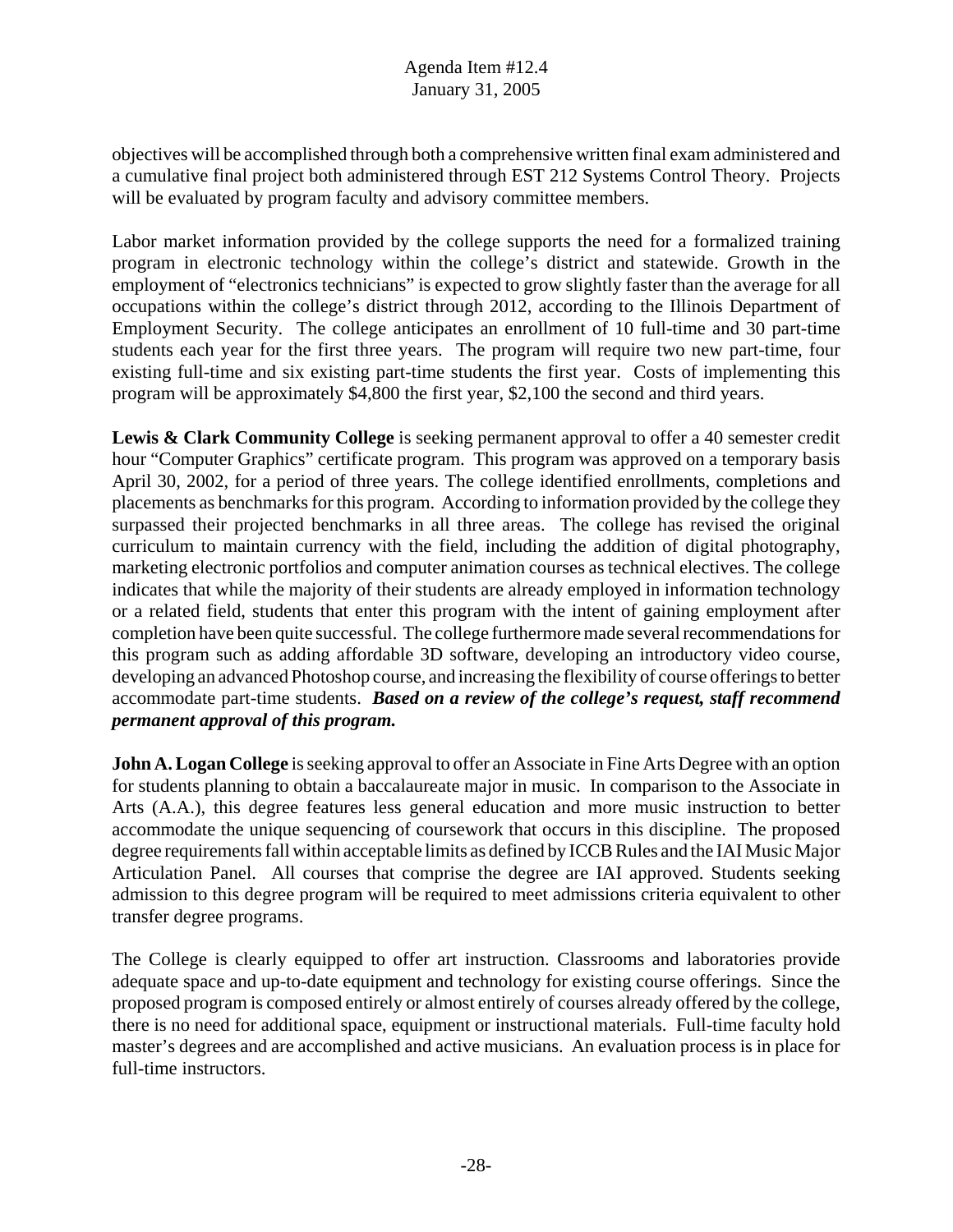**Sauk Valley Community College** is seeking approval to offer a 64 semester credit hour "Microcomputer Applications" Associate of Applied Science (A.A.S.) degree program. This program will prepare individuals for employment in a variety of field utilizing microcomputer applications specialists. Graduates of this program will be skilled in a broad variety of software packages including word processing, spreadsheets, databases, presentations, web browsers and operating systems. The curriculum consists of 19 semester credit hours of general education coursework, 38 semester credit hours of required career and technical coursework, and seven semester credit hours of related career and technical electives. The career and technical component includes introduction to microcomputer applications, word processing applications, database applications and management systems, spreadsheet applications, desktop publishing, presentation graphics, operating systems, systems design, special topics/issues in computer information systems, and financial/managerial accounting, in addition to a related work-based learning seminar and internship. Assessment of student learning objectives will be accomplished through the completion and evaluation of students' cumulative final project through the course CIS 260 Systems Design Practicum. Students will select a final project reflective of their training and future career interests. Projects will be evaluated by program faculty and advisory committee members to the program.

Labor market information provided by the college supports the interest in and need for additional educational ladder opportunities for students within the college's district. Currently the college offers several related certificate training programs in microcomputer applications. The college anticipates an enrollment of seven full-time and 19 part-time students the first year, increasing to 12 full-time and 26 part-time students by the third year. The program will require three existing fulltime faculty the first year. No new costs will be incurred for the implementation of this program, as faculty, equipment, software and recently updated instructional materials are already in place.

# **INFORMATION ITEM - BASIC CERTIFICATE APPROVAL**

Following is a list of basic certificates that have been approved on behalf of the Illinois Community College Board by the President/CEO since the last Board meeting:

#### **Permanent Program Approval**

Elgin Community College

- **Microsoft Office Specialist Word Preparation Certificate (3.5 semester credit hours)**
- Microsoft Office Specialist Powerpoint Preparation Certificate (3.5 semester credit hours)
- $\blacktriangleright$  Microsoft Office Specialist Excel Preparation Certificate (3.5 semester credit hours)
- Microsoft Office Specialist Access Preparation Certificate (3.5 semester credit hours)
- **Montessori Early Childhood Certificate (15 semester credit hours)**
- < Montessori Infant/Toddler Certificate (15 semester credit hours)

Lewis & Clark Community College

< Computer Graphics Certificate (22 semester credit hours)

#### Lincoln Trail College

< Computer Security Certificate (15 semester credit hours)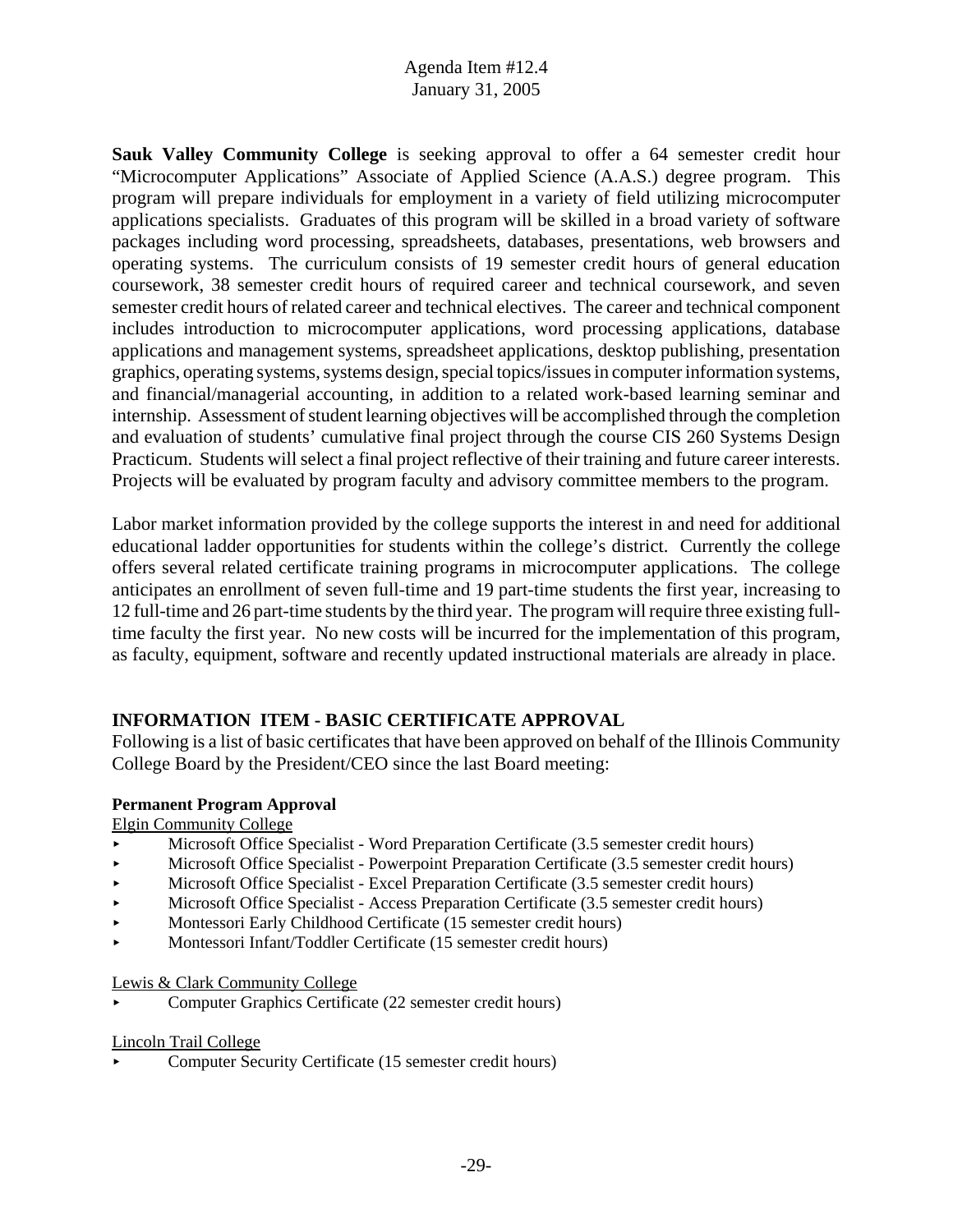Oakton Community College

• CISCO Certified Network Associate Certificate (16 semester credit hours)

Sauk Valley Community College

< EMT-Intermediate Certificate (15 semester credit hours)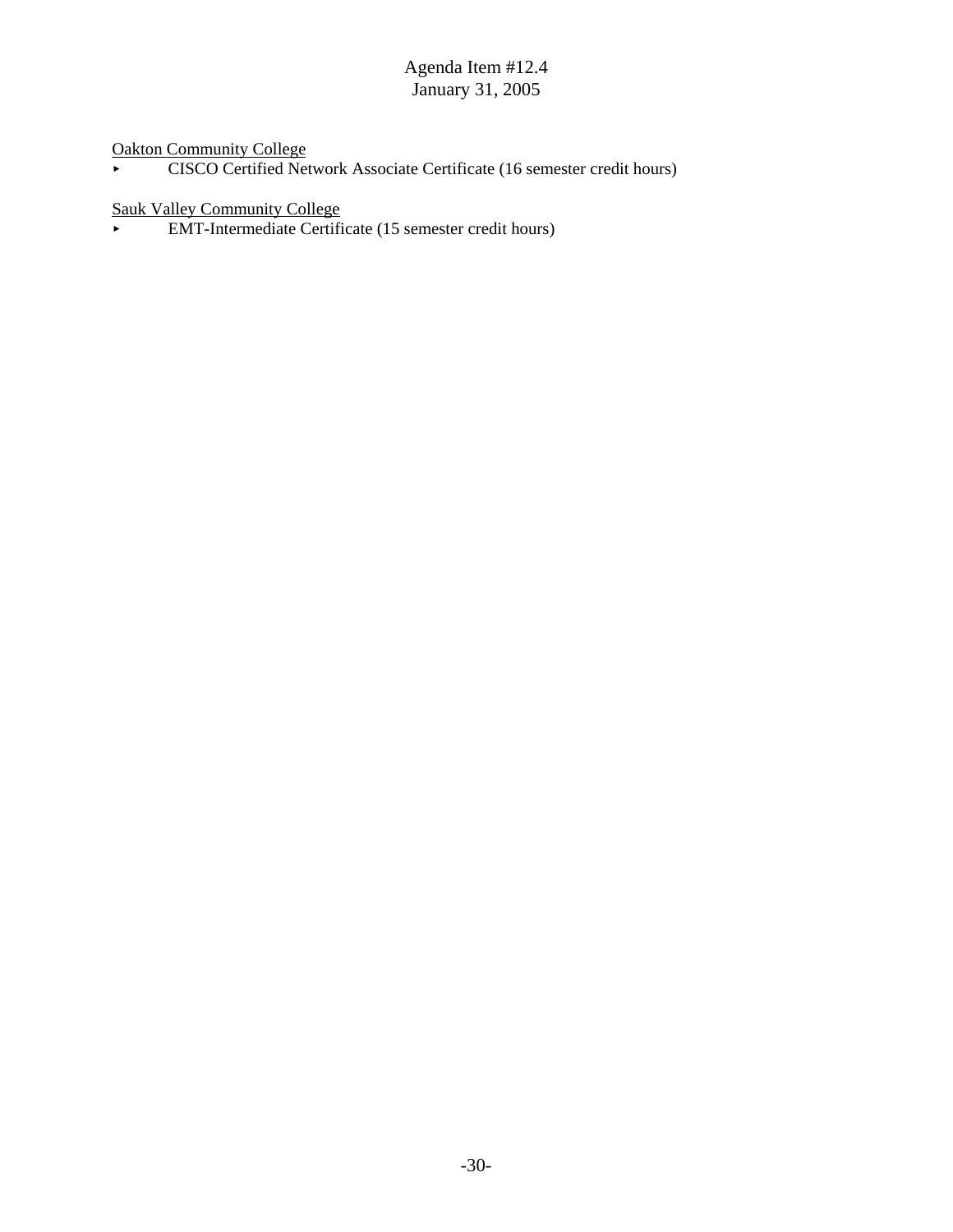#### Illinois Community College Board

# **PROPOSED AMENDMENTS TO ILLINOIS COMMUNITY COLLEGE BOARD RULES CONCERNING MIDTERM CERTIFICATION OF STUDENTS FOR STATE FUNDING**

*(Final Approval)*

A major driver of funding within the Illinois Community College funding formula is credit hours generated by students attending classes. Credit hours are reported in the instructional credit hour claim report as SU and SR records. Illinois Community College Board (ICCB) administrative rules 1501.501 (Definitions) and 1501.507 (Credit Hour Grants) define and outline requirements for submission of the SU/SR claims. These rules have been modified from time to time to reflect changing requirements. However, the whole midterm certification concept has been predicated on hard copy midterm class lists and hard copy instructor signatures on those midterm class lists. Technology has changed significantly in the past ten years and provides some opportunities for designing operational efficiencies into the colleges processes. Many districts have been exploring the possibilities of using electronic methods to obtain instructor signatures on their midterm class lists and final grade sheets. ICCB rules have not changed since their inception with regard to the manner in which the districts obtain the signature of the instructor. These proposed rule changes would allow districts to modify their practices and procedures to design systems that would eliminate the need for districts to physically distribute midterm class lists or final grade sheets to instructors, collect the signed forms, and store multiple pieces of paper in a file cabinet.

The following proposed rule modifications were presented to the Board and the system in the February 20, 2004 agenda for review and comment and again in the June 18, 2004 agenda for initial approval. No opposition to the proposed changes has been received. The item is, therefore, presented for the Board's final approval to be forwarded to the Joint Committee on Administrative Rules.

#### **RECOMMENDED ACTION**

It is recommended that the following motion be adopted:

The Illinois Community College Board hereby adopts and approves the following amendments to the *Administrative Rules of the Illinois Community College Board* and authorizes its President/CEO to process these amendments in accordance with the Illinois Administrative Procedures Act.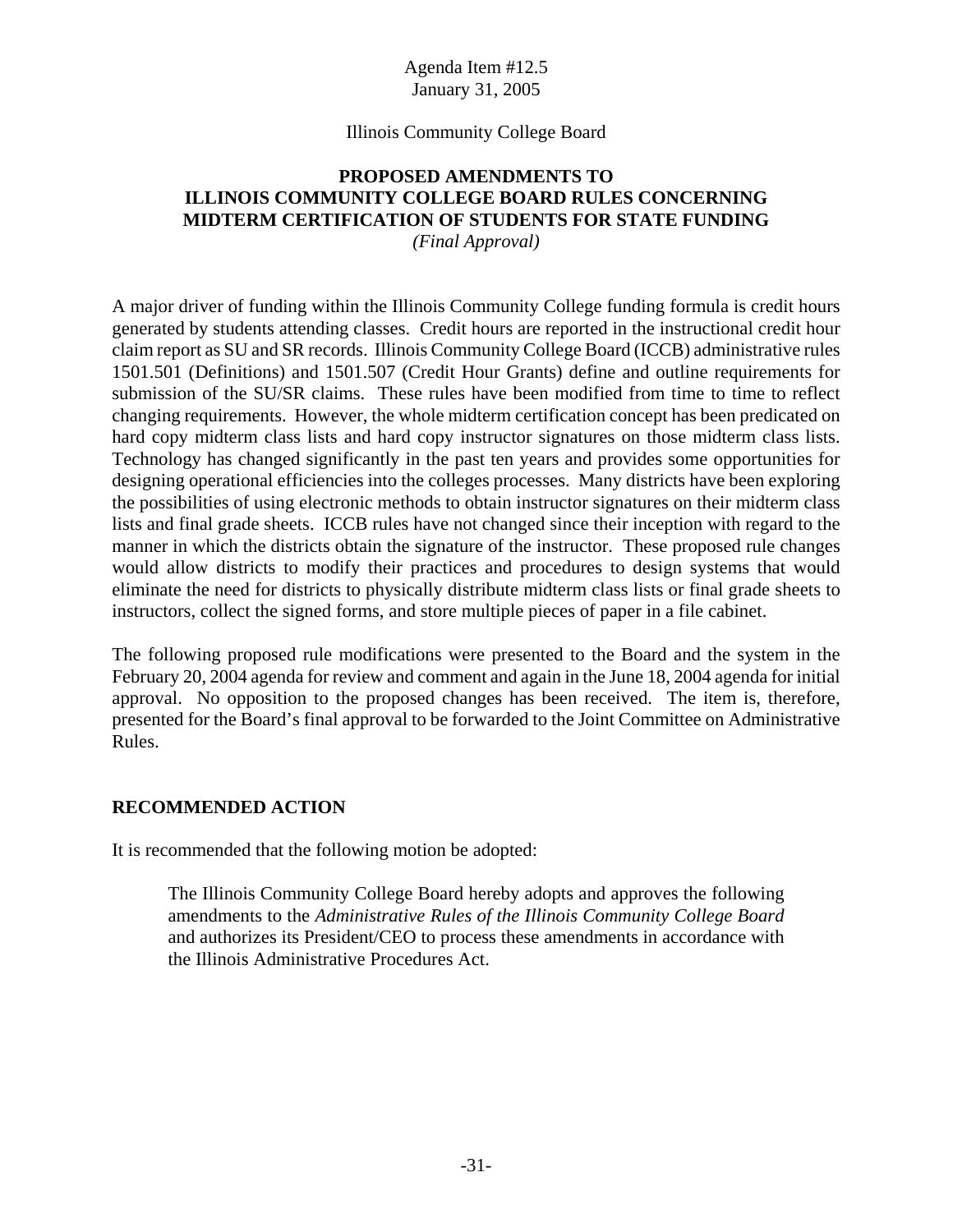# **SUBPART E: FINANCE**

#### **Section 1501.501 Definition of Terms**

Annual Financial Statement. The "annual financial statement", which is required to be published by a district, consists of two parts:

an annual financial report, which includes a statement of revenues and expenditures along with other basic financial data; and

an annual program report, which provides a narrative description of programs offered, goals of the district, and student and staff data.

Attendance at Midterm Mid-term. A student is "in attendance at midterm mid-term" in a course if the student is currently enrolled in and actively pursuing completion of the course.

Auditor. An auditor is a person who enrolls in a class without intent to obtain academic credit and whose status as an auditor is declared by the student, approved by college officials, and identified on college records prior to the end-of-registration date of the college for that particular term.

Capital Renewal Grants. Capital renewal grants are State grants allocated proportionally to each community college district based on the latest fall on-campus nonresidential gross square feet of facilities as reported to the ICCB. Such grants are to be utilized for miscellaneous capital improvements such as rehabilitation, remodeling, improvement, and repair; architect/engineer services; supplies, fixed equipment, and materials; and all other expenses required to complete the work.

Lincoln's Challenge Scholarship Grants. The Lincoln's Challenge Program is administered by the Illinois Department of Military Affairs. Upon successful completion of that program, students qualify for a scholarship to a community college. The Lincoln's Challenge Scholarship Grant is a special appropriation received by the ICCB from the Governor and the General Assembly. These scholarships provide an opportunity for graduates of Lincoln's Challenge to transition easily into higher education by enrolling in one of the 48 public community colleges. The scholarship grants can be used to cover the cost of education, which includes tuition, books, fees, and required educational supplies.

Midterm Class List Certification. As part of the verification that a student's credit hours are eligible for State funding, the college shall establish a process for certifying students in attendance at the midterm. The district shall file with the ICCB a document outlining the process (including but not limited to specific steps and/or procedures, steps for obtaining an electronic midterm certification signature, etc.) it follows as part of that certification and the district shall file an amended process anytime changes are made, but not less than once every five years.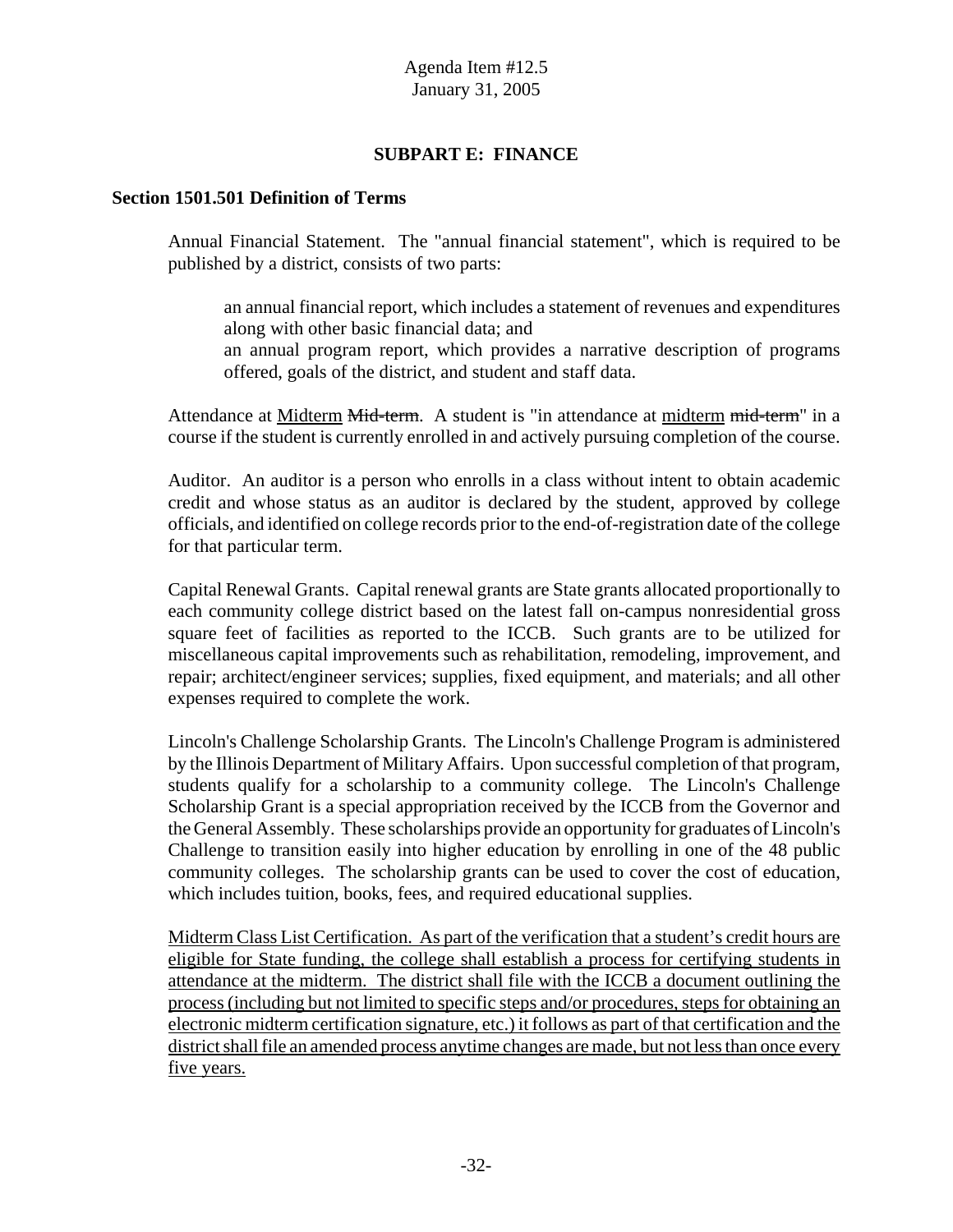Midterm Certification Signature. The college may either obtain and maintain midterm class lists manually signed and dated by faculty or accept electronic signature of the faculty. If the college chooses to accept an electronic signature of faculty, then the college must include in the midterm class list certification process a written summary explaining what steps are in place that assure:

- 1) Appropriate administrative and operational controls are in place to ensure faculty only have access to midterm class lists they teach;
- 2) Appropriate controls are in place to only allow an electronic signature at the midpoint of the class during a specified period (i.e., one or two weeks before and one or two weeks after the midpoint of the class);
- 3) Each faculty member's identity is authenticated and attributed to the midterm certification signature;
- 4) The integrity of the electronically signed midterm class list of each course section has been secured and verified; and
- 5) The college has the capability of generating signed printed midterm class lists that support the ICCB SU/SR credit hour claim submission.

A final grade sheet electronic signatures process, if adopted, should be implemented in the same manner as the electronic midterm certification signature.

Residency - Applicability-Verification of Status. As part of verification that its credit hours are eligible to receive ICCB grants, each community college district shall adopt a process for verifying the residency status of its students and shall file a description of this process with the ICCB by July 1, 1990. The process shall include the methods for verifying residency as defined in the general provisions, special State provisions, and district provisions of this Section. Each district shall file descriptions of any revisions to its process with the ICCB prior to their implementation.

Residency - General Provisions. The following provisions apply both to State and district residency definitions:

To be classified as a resident of the State of Illinois or of the community college district, each student shall have occupied a dwelling within the State or district for at least 30 days immediately prior to the date established by the district for classes to begin.

The district shall maintain documentation verifying State or district residency of students.

Students occupying a dwelling in the State or district who fail to meet the 30-day residency requirement may not become residents simply by attending classes at a community college for 30 days or more.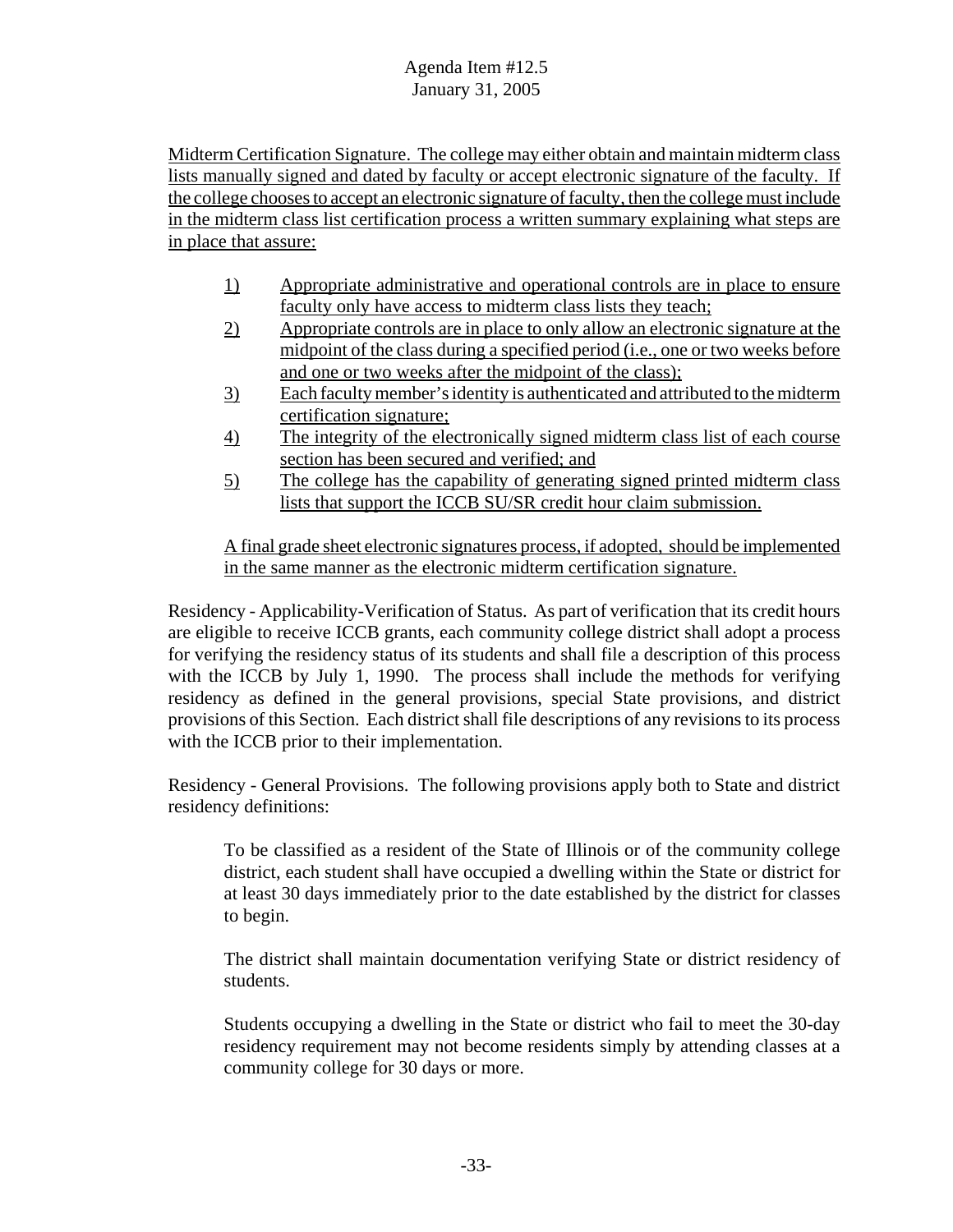Students who move from outside the State or district and who obtain residence in the State or district for reasons other than attending the community college shall be exempt from the 30-day requirement if they demonstrate through documentation a verifiable interest in establishing permanent residency.

Residency - District Provisions. Students shall not be classified as residents of the district where attending even though they may have met the general 30-day residency provision if they are:

federal job corps workers stationed in the district;

inmates of State or federal correctional/rehabilitation institutions located in the district;

full-time students attending a postsecondary educational institution in the district who have not demonstrated through documentation a verifiable interest in establishing permanent residency; and

students attending under the provisions of a chargeback or contractual agreement with another community college.

Residency - Special State Provisions. Students shall be classified as residents of the State without meeting the general 30-day residency provision if they are:

federal job corps workers stationed in Illinois;

members of the armed services stationed in Illinois;

inmates of State correctional/rehabilitation institutions located in Illinois; or

employed full time in Illinois.

Special Initiatives Grants. Special initiatives grants provide funds for conducting special initiatives activities.

Special Initiatives Activities. Special initiatives activities are defined each year in a request for proposal process. All colleges will have the opportunity to apply for funds to conduct such approved special initiatives activities. Special initiatives activities are based upon criteria as specified in terms outlined in a grant agreement between the college and the ICCB.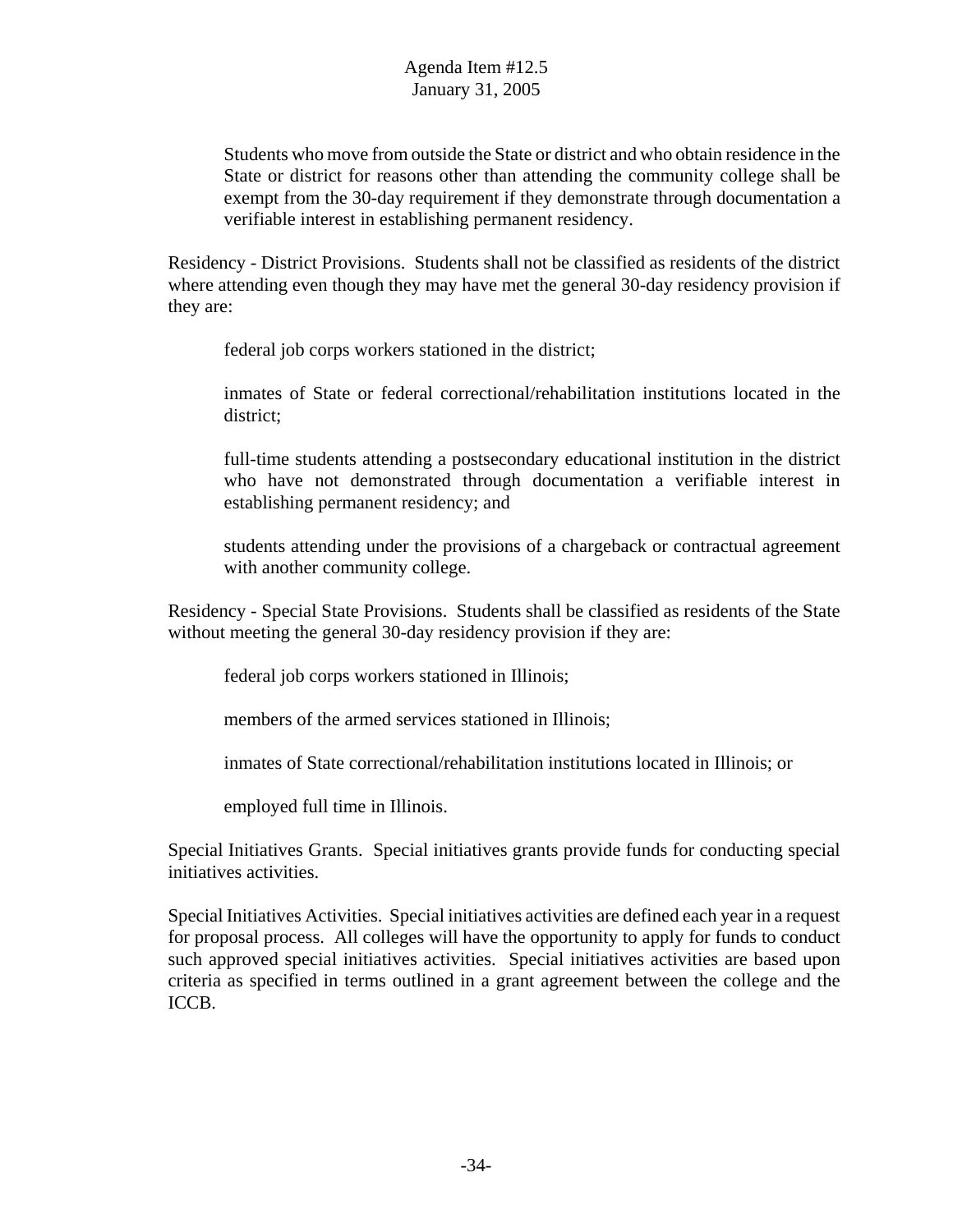#### **Section 1501.507 Credit Hour Claims**

- a) Claims. Claims for credit hours shall be submitted within 30 days after the end of each term in a format used by the ICCB.
- b) Course Requirements. Courses which produce credit hours eligible for ICCB grants shall satisfy the following requirements:
	- 1) Courses shall be offered for the number of credit hours for which they are approved by the ICCB.
	- 2) Courses which have variable credit hours shall be claimed in specified increments only up to the maximum credit value approved for the course.
	- 3) Course data shall be posted to the permanent academic record of each student claimed.
	- 4) Courses shall be a part of units of instruction which have been approved by the ICCB, or the courses must be authorized extensions of existing units of instruction.
	- 5) Courses shall have specific written objectives.
	- 6) A course outline shall be available for review by any student or citizen.
	- 7) Courses shall have a method of evaluating student performance which follows the adopted college grading system.
	- 8) Courses shall follow the adopted college policies on student tuition.
	- 9) The following categories of physical education courses shall be the only ones to produce eligible credit hours:
		- A) Elective physical education courses;
		- B) Required courses for majors and minors in physical education, recreational leadership, and related programs;
		- C) Physical education courses in teacher education programs as required by the State Teachers Certification Board.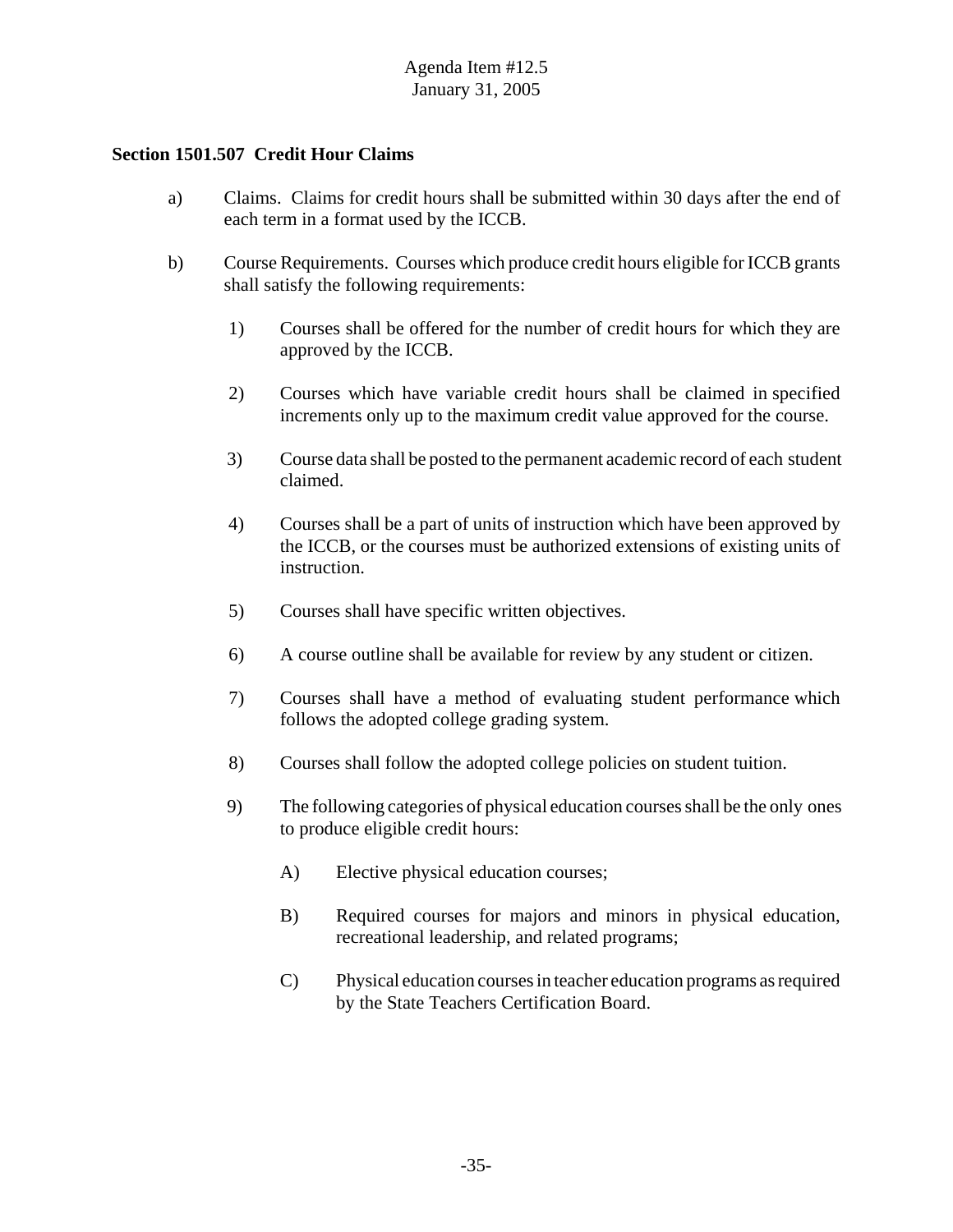- 10) Courses shall produce a maximum rate of one semester credit hour or equivalent per week. Requests for exceptions to this requirement may be submitted to the ICCB. The criteria utilized by the ICCB for exceptions shall include:
	- A) documentation of need for an intensified or accelerated schedule;
	- B) student population identified with testing and/or screening to indicate special needs and/or competencies;
	- C) how courses are instructed, including schedule of classes, study time allotted for students, method of instruction and how students are evaluated;
	- D) time period of instructional activity and projected termination date;
	- E) procedures to evaluate the accelerated instructional activity.
- 11) Courses offered by the college for high school students during the regular school day at the secondary school shall be college-level and shall meet the following requirements:
	- A) State Laws and Regulations and Accreditation Standards. All State laws, ICCB regulations, accreditation standards specified by the North Central Association, and local college policies that apply to courses, instructional procedures and academic standards at the college apply to college-level courses offered by the college on campus, at off-campus sites, and at secondary schools. These policies, regulations, instructional procedures and academic standards apply to students, faculty and staff associated with these courses.
	- B) Instructors. The instructors for these courses shall be selected, employed and evaluated by the community college. They shall be selected from full-time faculty and/or from adjunct faculty with appropriate credentials and demonstrated teaching competencies at the college level.
	- C) Qualification of Students. Students accepted for enrollment in college-level courses must have appropriate academic qualifications, a high level of motivation and adequate time to devote to studying a college-level course. The students' course selections shall be made in consultation with high school counselors and/or principals and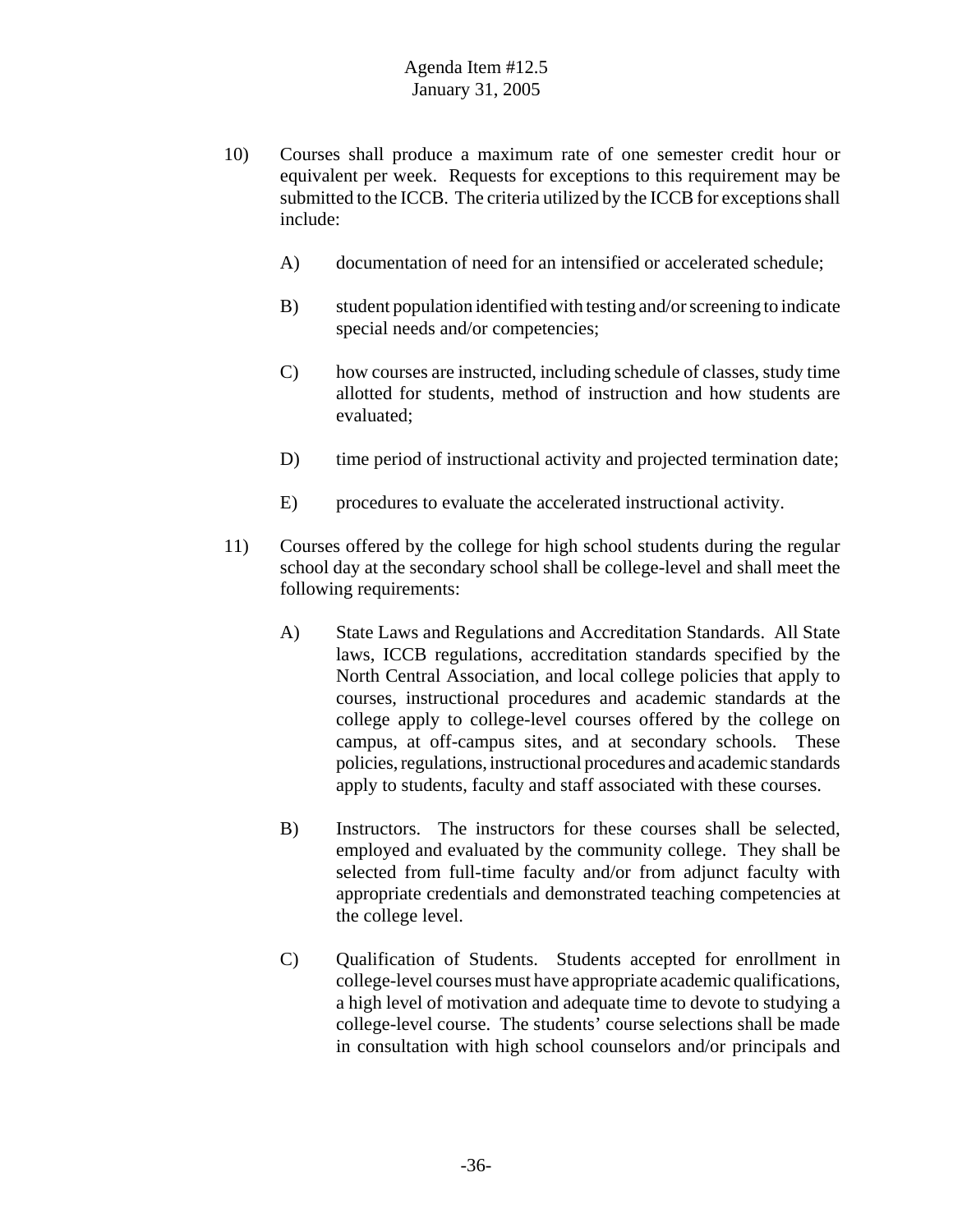ordinarily are restricted to students in the junior and senior years of high school. The students shall meet all college criteria and follow all college procedures for enrolling in courses.

- D) Placement Testing and Prerequisites. Students enrolling in collegelevel courses must satisfy course placement tests or course prerequisites when applicable to assure that they have the same qualifications and preparation as other college students.
- E) Course Offerings. Courses shall be selected from transfer courses that have been articulated with senior institutions in Illinois or from the first-year courses in ICCB approved associate in applied science degree programs.
- F) Course Requirements. The course outlines utilized for these courses shall be the same as for courses offered on campus and at other offcampus sites and shall contain the content articulated with colleges and universities in the State. Course prerequisites, descriptions, outlines, requirements, learning outcomes and methods of evaluating students shall be the same as for on-campus offerings.
- G) Concurrent Credit. The determination of whether a college course is offered for concurrent high school and college credit shall be made at the secondary level, according to the school's policies and practices of the district.
- c) Student Requirements. The following requirements shall apply to students who generate credit hours eligible for ICCB grants:
	- 1) Students shall be certified by their instructors as being in attendance at midterm by including a certification statement on the midterm class roster, signed and dated by the instructor.
	- 2) Students who complete a course with a passing grade by the end of the term and who were not certified as being in attendance at midterm by the instructor shall be considered as having been in attendance at midterm.
	- 3) Students enrolled in variable entry/variable exit classes or short-term classes of less than eight weeks may be certified by their instructors as having been in attendance at midterm by including a certification statement on the final class roster, signed and dated by the instructor.
	- 4) Students shall be residents of the State of Illinois.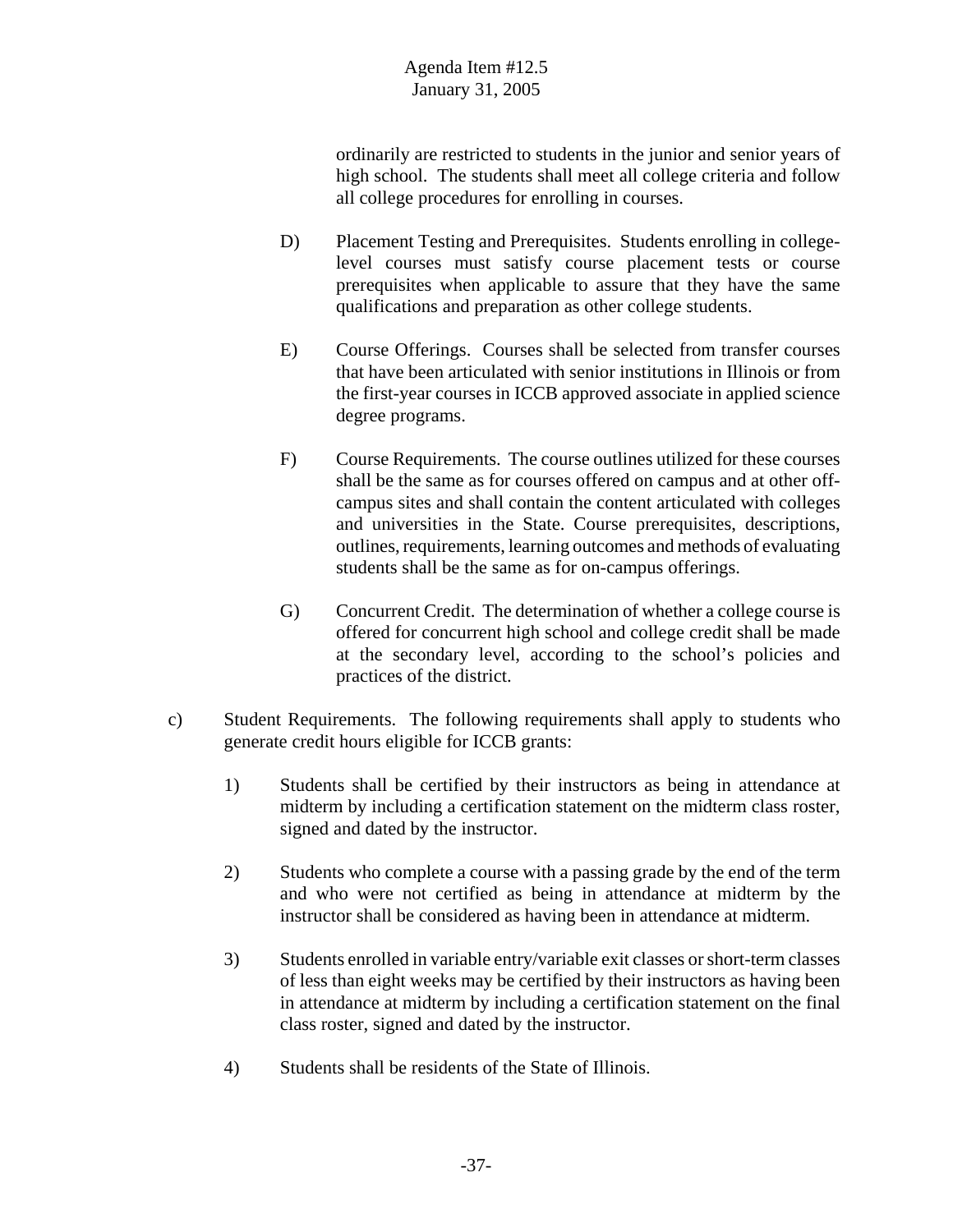- 5) Auditors or visitors in a course shall not produce eligible credit hours.
- 6) Students who repeat enrollment in a course shall produce credit hours eligible for ICCB grants when one of the following conditions is met:
	- A) If the student completed the course the first time of enrollment with less than a grade of C (or equivalent) and if the student was claimed for funding, the student may enroll and be claimed in the course one additional time, or
	- B) If the student enrolled in the course previously and withdrew before completing the course, and if the student was claimed for funding, the student may enroll and be claimed in the course one additional time, or
	- C) If a student completed the course previously and was claimed for funding, the student may be claimed for retaking the course if the student uses his/her option to retake the course tuition free under the college's educational guarantee program, or
	- D) If the last time the student completed the course was at least four years previously, the student may be claimed for funding if the student repeats the course to upgrade his/her skills in that area, or
	- E) If a course has been approved by the ICCB to be repeated, the student may repeat the course and be claimed as often as approved by the ICCB.
- d) Exceptions. The following credits will not be eligible for ICCB funding:
	- 1) Credit by examination;
	- 2) Military service credit for physical education;
	- 3) Transfer of credit earned at other institutions or in the armed forces;
	- 4) Proficiency examinations;
	- 5) Advanced placement credits;
	- 6) Other methods of program acceleration which do not include instruction.
- e) Midterm class list certification requirements
	- 1) The midterm class lists' primary purpose shall be for certification of students' credit hours for State funding eligibility or ineligibility.
	- 2) The process must rely on the course section's instructor's assessment of the students' pursuit of successful completion at the midpoint of the class as indicated by that instructor's midterm certification signature.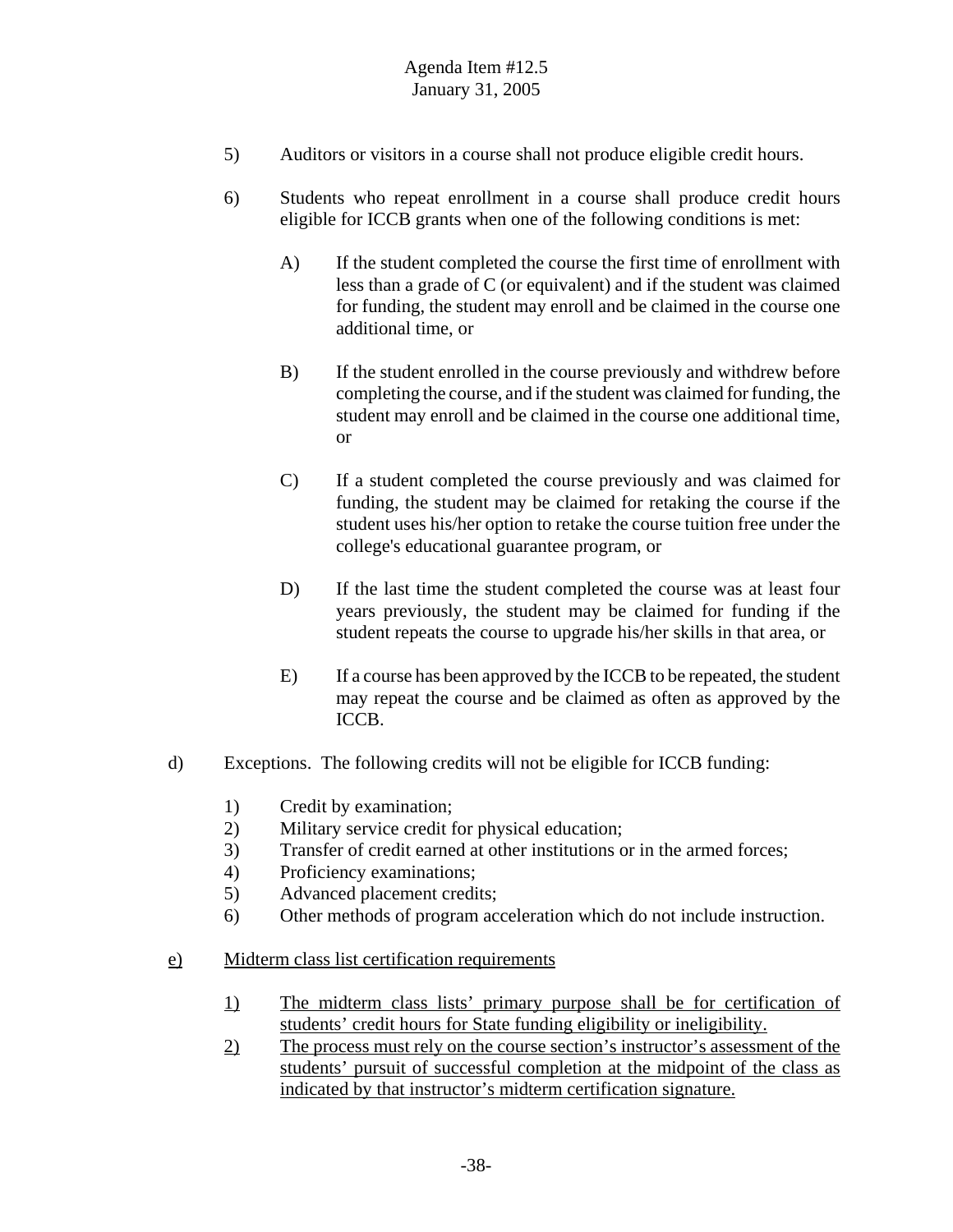- 3) The college shall document and communicate district requirements to faculty each semester.
- 4) The college must be able to provide, upon request, a hardcopy midterm class list print out of each course section, submitted on the ICCB SU/SR credit hour claim, containing either a manual faculty signature or an authenticated electronic faculty signature for either ICCB or external audit purposes.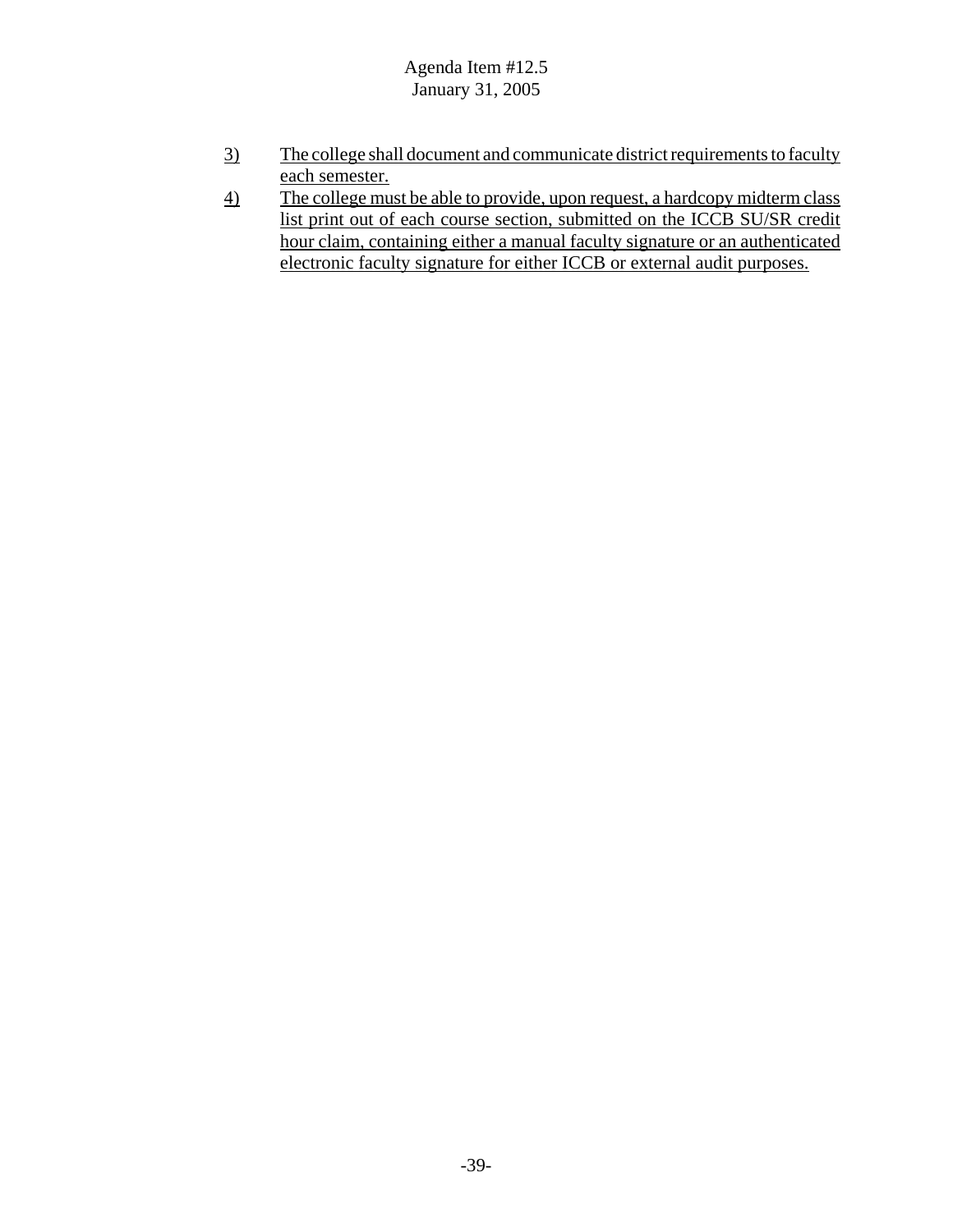#### Illinois Community College Board

# **STUDENT ENROLLMENTS AND COMPLETIONS IN THE ILLINOIS COMMUNITY COLLEGE SYSTEM FISCAL YEAR 2004**

The externally attached annual report on student enrollments and completions in the Illinois Community College System is based on fiscal year 2004 data for students as provided by the colleges at the close of the fiscal year. For comparison with past enrollments and completions, summary data for the four previous fiscal years (2000-2003) are also presented. Detailed tables comparing fiscal year 2003 and fiscal year 2004 credit headcount, full-time equivalent (FTE) enrollments, and graduates by college are included. Additionally, the report contains information on the characteristics of students participating in noncredit courses. The following background material includes highlights from the report.

**BACKGROUND.** Annual student enrollment and completion (A1) data are reported for all students who are officially enrolled at the college in credit coursework at any time during the fiscal year. An A1 record is also submitted for the small number of individuals who graduate but are not officially enrolled during the fiscal year. As in last year's report, completions are reported only for collegiate-level programs. Advancements in adult education and English as a Second Language programs are excluded but will be provided in the 2005 edition of *Data and Characteristics of the Illinois Public Community College System*. Noncredit student information is not a part of the A1 database. Fiscal year 2004 is the sixth year that community colleges have submitted annual noncredit course enrollment data (N1) on an individual student basis to supply both demographic and course specific information on the wide range of noncredit instruction the colleges provide. Between fiscal years 1994 and 1998, only aggregate noncredit enrollment data were gathered through the use of a yearly survey. For fiscal year 2004 the N1 database was exclusively used for noncredit information.

## **Overview of Student Enrollments**

- < The Illinois community college system recorded a total of 959,018 students in credit and noncredit courses in fiscal year 2004, a decrease of 1.2 percent since fiscal year 2003.
- redit-generating students accounted for 72.9 percent of the overall fiscal year 2004 headcount.
- $\blacktriangleright$  During fiscal year 2004, the 48 public community colleges in Illinois enrolled 698,707 students in instructional credit courses. This is a slight increase of 0.8 percent from the previous year. The full-time equivalent (FTE) enrollment was 245,184, an increase of 2.6 percent since fiscal year 2003.
- Statewide, 26,363 noncredit course sections were conducted during fiscal year 2004.
- $\blacktriangleright$  For fiscal years 2003 to 2004, the number of individuals receiving instruction through noncredit course offerings decreased 6.1 percent to 260,374 students.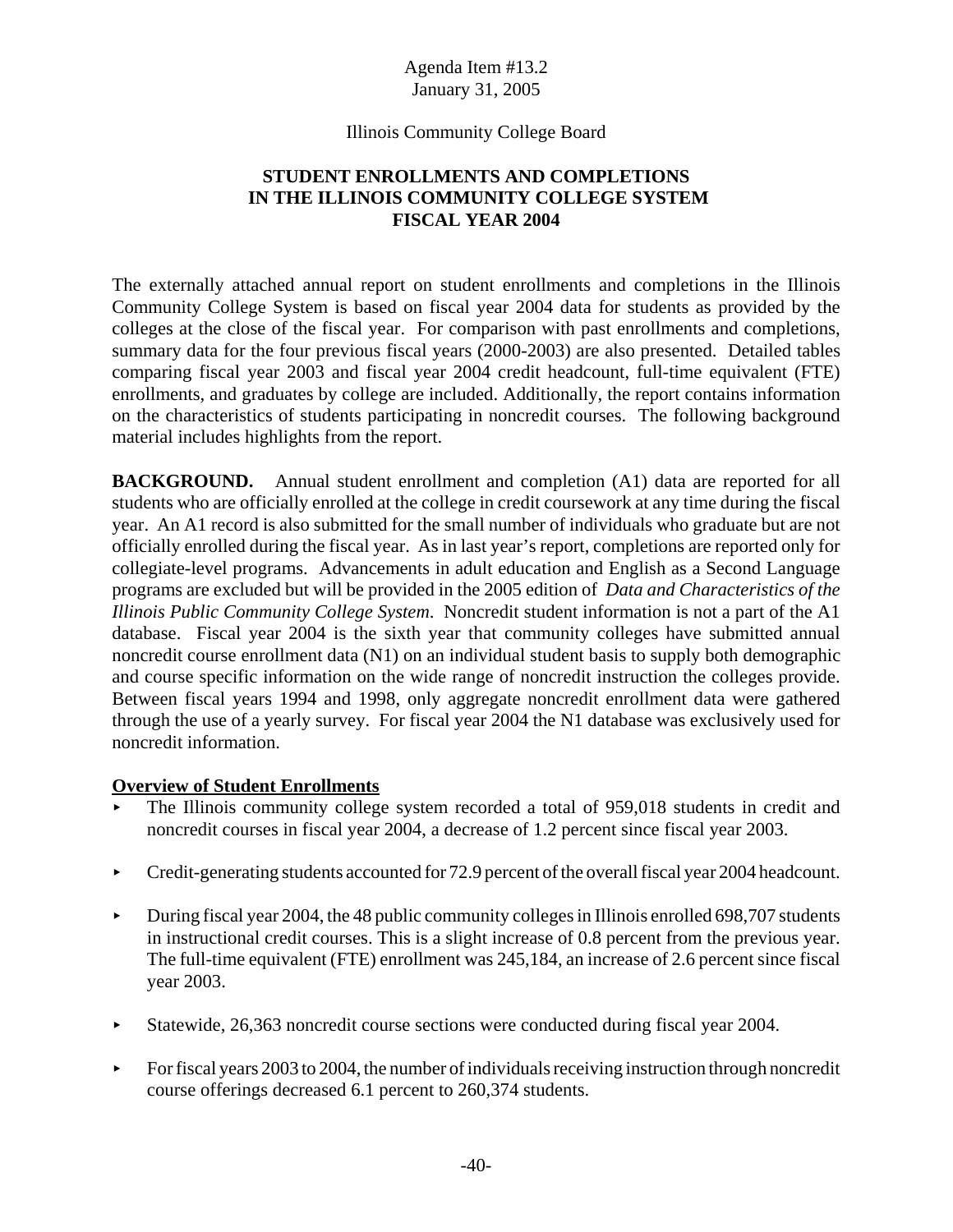< Statewide, 31,484 students of all 959,081, enrolled in both credit and noncredit courses during fiscal year 2004 (A1 and N1). While there is some overlap, these data suggest that credit and noncredit courses are meeting largely different student and community needs.

**Credit Enrollments**. Students enrolled in courses that are eligible for state credit hour reimbursement grants include baccalaureate/transfer, career and technical education, vocational skills, remedial/developmental, adult basic education, adult secondary education and English as a Second Language. These courses must meet state standards as defined by the ICCB.

- Females comprised 55.9 percent of the fiscal year 2004 student population enrolled in creditgenerating programs.
- < Representation of minority (non-white) students remained virtually unchanged from 2003 at 35.7 percent. Black student representation rose slightly from the previous year to 14.6 percent. Representation of Hispanic students decreased slightly to 15.8 percent. Asian representation remained constant at 4.5 percent. Foreign/non-resident alien participation dropped slightly at 0.5 percent.
- $\blacktriangleright$  The median age of credit-generating students was 26.3during fiscal year 2004, slightly younger than the previous year. Likewise, the average age decreased slightly to 30.9 years.
- < Baccalaureate/transfer remained the largest credit instructional program area enrolling 37.7 percent of fiscal year 2004 Illinois community college system students. Enrollments in baccalaureate/transfer programs increased 1.9 percent from last year.
- Statewide, career and technical education credit program enrollments accounted for more than one-quarter of all credit students (27.3 percent). Enrollments in career and technical education programs increased 2.1 percent from the previous year.
- Although 37.7 percent of the fiscal year 2004 credit student population was enrolled in the baccalaureate/transfer area, only 29.5 percent of all students indicated an intent to transfer.
- $\blacktriangleright$  Students enrolled in adult education courses in community colleges comprised 18.1 percent of the credit generating students. Enrollment in adult education decreased by 3.9 percent over fiscal year 2003.
- $\triangleright$  Of the students in adult education, approximately 58.3 percent were enrolled in English as a Second Language (ESL) courses. This is down from 58.7 percent in fiscal year 2003.
- $\blacktriangleright$  More than one-half (52.0 percent) of the fiscal year 2004 credit students enrolled in Illinois community colleges indicated that they were not pursuing a degree, but attending only to complete one or several courses. Participation in college with a focus on taking courses instead of degree or certificate completion decreased by 2.7 percent over last year.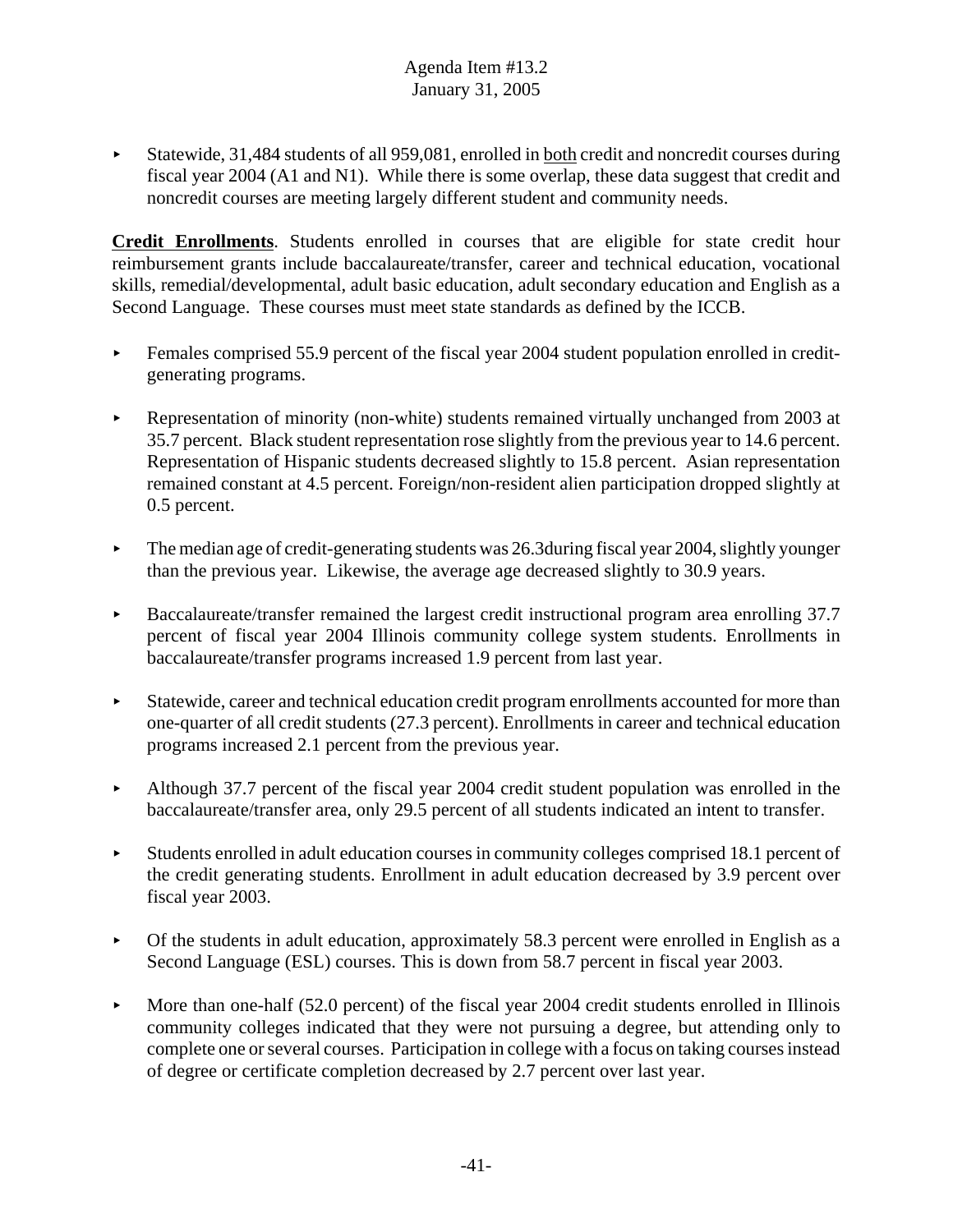- Nearly three out of four credit students attended on a part-time basis during both the fall  $(70.9$ percent) and spring (72.9 percent) semesters in fiscal year 2004.
- < Over 18 percent of the credit-generating students are known to already have earned some type of college certificate or degree. This includes 38,090 who earned a bachelor's degree or higher which is an increase of 370 over last year.
- $\blacktriangleright$  Illinois community college students were enrolled in 7,355,508 credit hours throughout fiscal year 2004 and earned 76.3 percent of those hours.
- Accumulated credit hours were available for 69.6 percent of the fiscal year 2004 student population. About one-third (33.4 percent) had accumulated 30 or more college-level hours (sophomore level).
- < Cumulative grade point average data were reported for nearly two-thirds (66.4 percent) of the fiscal year 2004 students. Over 46 percent (46.4) held an A-B average.

**Noncredit Enrollments.** Noncredit courses are not eligible for state credit hour reimbursement grants and include those designed for and funded by special groups such as a specific business or industry as well as those offered for social and personal development for the general public. Noncredit course enrollment figures in the report for fiscal year 2004 come from the Noncredit Course Enrollment Database (N1).

- < Fiscal year 2004 unduplicated noncredit headcount decreased 6.1 percent over last year. The duplicated headcount or "seat count" was 7.9 percent lower than the previous year. Fewer students took fewer classes.
- $\blacktriangleright$  Reasons for the recent declines in noncredit activity and participation vary by locality. Part of the reason for these declines may be traced to the economy. State and national economies have been in a recessionary period over the last two years. Some individuals and businesses have fewer discretionary funds and are searching for ways to cut their expenses. Additionally, selected colleges may still be encountering some resistence from participants in noncredit courses about providing complete information to create the Noncredit Course Enrollment Data submission (N1). Likewise, noncredit coursework is offered by multiple entities within each college. Reporting may be more complete from some entities within the college than others. Records were not added to the noncredit database unless the category of activity information was supplied – business/industry contract; professional/vocational development; personal/social development; and youth programs. The noncredit database requires detailed reporting.
- Female students accounted for 57.1 percent of 2004 noncredit enrollments for which gender data were reported.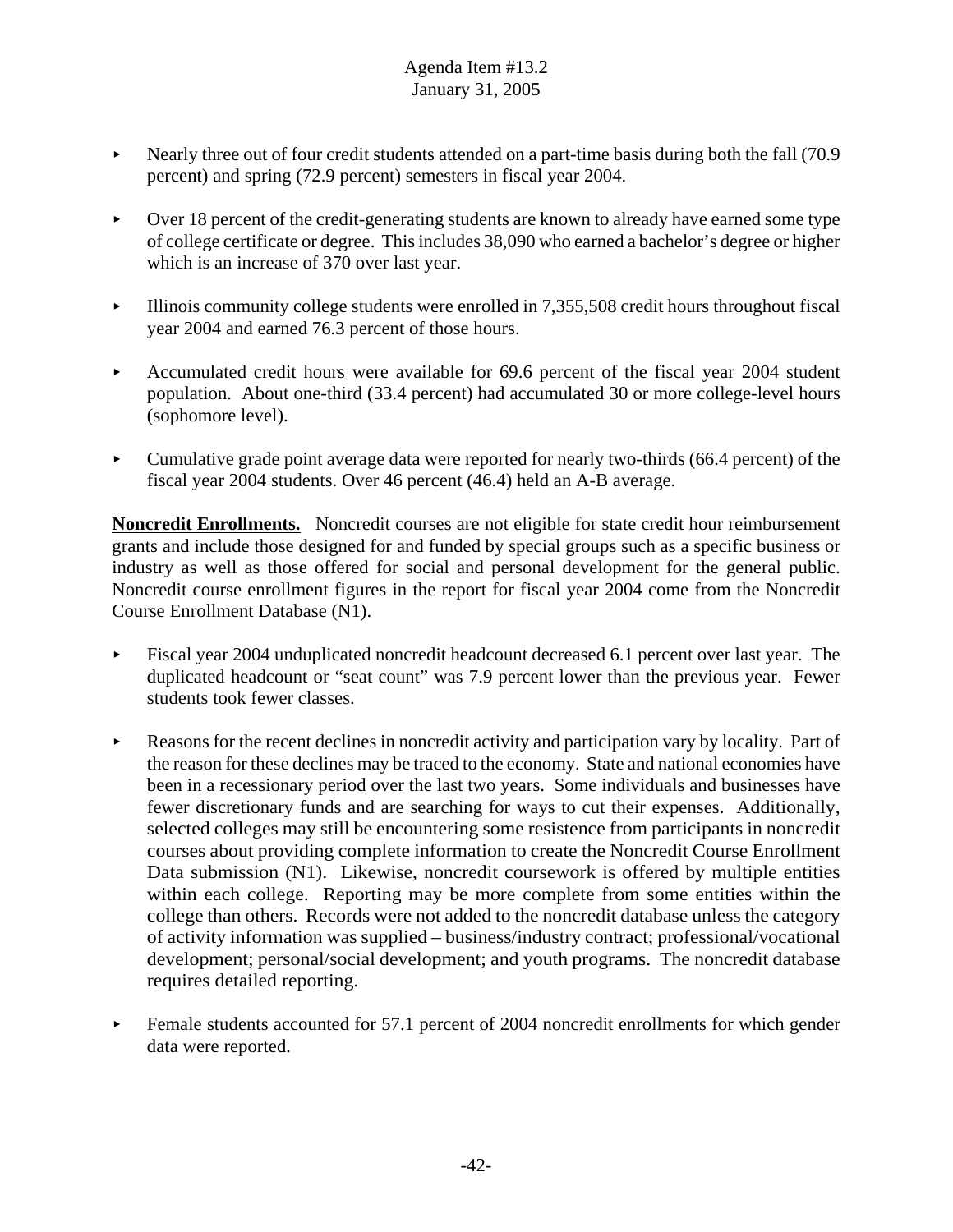- $\blacktriangleright$  Minority students accounted for 24.6 percent of individuals enrolled in noncredit programs who supplied racial/ethnic data.
- < Just over one-half (50.1 percent) of the noncredit students were 40 years of age or above, based on the individuals who supplied this information.
- $\blacktriangleright$  Fifty-four percent of the noncredit offerings (duplicated) were in the personal and social development category of activity. Nearly 30 percent of the noncredit coursework was dedicated to developing workplace skills: professional/vocational (20.6 percent) and business and industry contractual training (9.2 percent). The remaining 16.2 percent helped serve the needs of youth in the community (i.e., academic enrichment activities, athletic skills building, etc.).
- < Across all categories of activity, eight programs (two-digit CIP) had over 8,000 noncredit students enrolled. Combined, these program areas accounted for 65.2 percent of the students enrolled in noncredit courses for which CIP data were reported. Thirty-eight percent of the enrollments were in work-related programs: business management (19.2 percent), transportation workers (10.1 percent), health professions (4.7 percent) and computer information systems (4.0 percent).
- $\blacktriangleright$  Instructional site information shows that 61.2 percent of the noncredit courses offered in fiscal year 2004 were held on college main campuses.

## **Overview of Student Completions**

- < A total of 47,986 collegiate-level degrees and certificates were awarded to students at Illinois community colleges in fiscal year 2004, 5.9 percent more than in fiscal year 2003.
- Baccalaureate/transfer degrees were earned by  $14,022$  students during the fiscal year 2004. This was up 3.1 percent from a year ago. Baccalaureate/transfer degrees accounted for 29.2 percent of all completions.
- $\blacktriangleright$  Nearly 69 percent of all fiscal year 2004 collegiate degrees and certificates were earned through completion of career and technical education programs.
- $\blacktriangleright$  Students successfully completed 33,080 career and technical education degrees and certificates in Illinois community colleges during fiscal year 2004, a 7.2 percent increase from the previous year.
- Approximately 26.4 percent of the career and technical education award recipients in fiscal year 2004 earned associate in applied science degrees.
- $\blacktriangleright$  Females accounted for 57.0 percent of all completions during fiscal year 2004. A similar proportion was reflected in the career and technical education program areas. In the baccalaureate/transfer programs females accounted for 61.2 percent of the completions.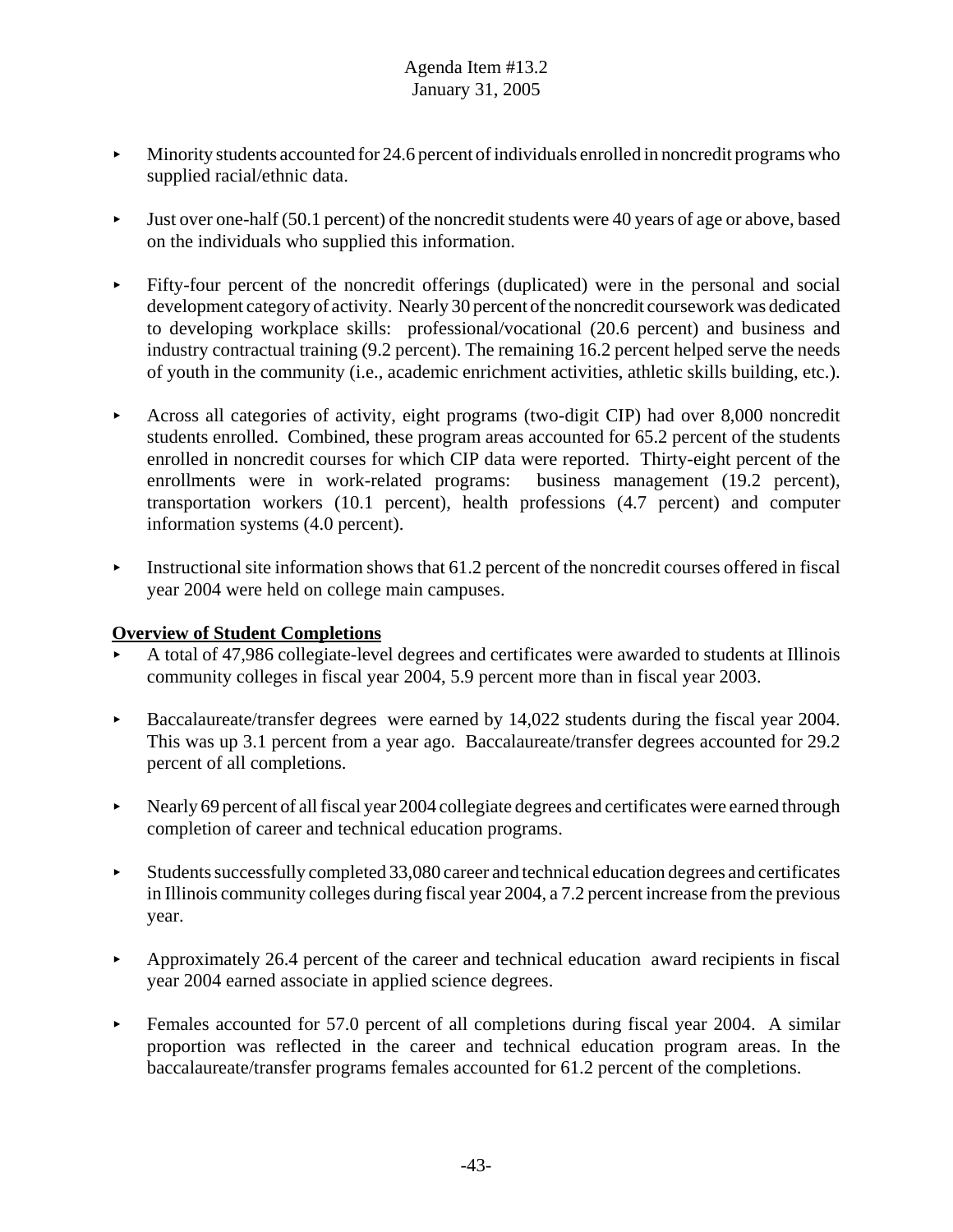- $\blacktriangleright$  The largest number (9,546) of male completers of a specific degree or certificate was in the category of career and technical education certificates of less than one year program. Males made up the majority of those receiving these certificates (50.8 percent).
- $\blacktriangleright$  Although small in number (103), the Associate in Engineering Science program had the highest proportion of male graduates (81.6 percent).
- Minority students earned nearly 30 percent of the collegiate-level degrees and certificates granted in the Illinois community college system during fiscal year 2004. Black students achieved 15.1 percent, Hispanic students earned 8.2 percent, and Asians earned 5.7 percent of the degree and certificates.
- $\blacktriangleright$  Minorities accounted for nearly 20 percent of the total baccalaureate/transfer degree recipients. Black students accounted for 8.6 percent, 6.8 percent were Hispanic, and 3.2 percent were of Asian origin.
- $\blacktriangleright$  More than four times as many minority graduates completed career and technical education degrees and certificates (11,242) than baccalaureate/transfer degrees (2,724).
- $\blacktriangleright$  Among the largest minority groups, Black students completed 3,312 more collegiate-level programs than Hispanic students.
- $\blacktriangleright$  Approximately 12.3 percent of the students who were awarded degrees and certificates during fiscal year 2004 were less than 21 years of age. The age groups with the largest percentages of graduates were the 21 to 24 (30.7 percent), 25 to 30 (18.4 percent), and 40 to 55 year olds (18.4 percent).
- In general, the proportion of career and technical education graduates increased as age advanced.
- Nearly three-quarters of the students who successfully completed baccalaureate/ transfer degrees in fiscal year 2004 indicated an intent to transfer to a four-year institution.
- < Nearly 22 percent of fiscal year 2004 AAS degree graduates indicated their goal was to only complete one or several courses or finish a certificate, *not* to earn an associate degree. This demonstrates that students sometimes alter their goals as they progress through the community college system.

Community colleges as a whole experienced a moderate increase in completions (5.9 percent). Remarkably, this is the fifth consecutive year of increase in the number of community college system graduates. Of the 47,986 completions during fiscal year 2004, 49.3 percent were associate degrees, and 50.7 percent were certificates. Fiscal year 2004 was the first time that certificates awarded outnumbered associate degrees. The incidence of more associate degrees being awarded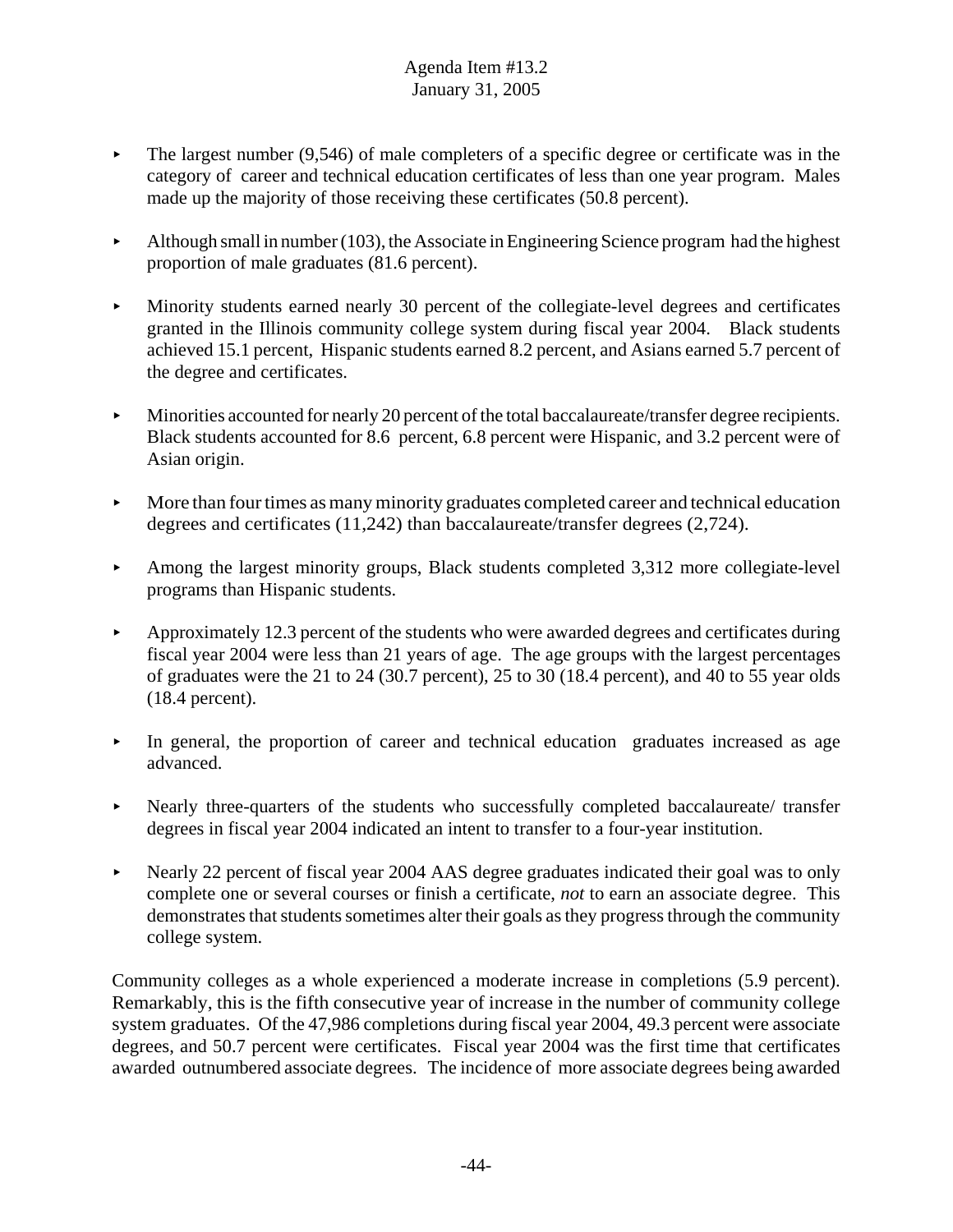than certificates persisted over the previous five fiscal years, despite the fact that by definition acquiring a certificate always involves a shorter program of study. The reason for this reversal is partly due to the additional efforts to encourage students to obtain the certificates they earn once they have completed the required coursework.

In an era of increased accountability, fully capturing and reporting graduates through the Annual Enrollment and Completion Submission (A1) is becoming increasingly important. At the same time, it is recognized that there are individuals served by community colleges who attend with an exclusive interest in completing particular courses to provide specific skills for success in their chosen field. Fiscal year 2004 data show that 52.0 percent of all students identify themselves as not pursuing a formal award. Approximately 34.4 percent of the career and technical education students reported attending to complete one or several courses. Yet, there are individuals attending community colleges who meet certificate and sometimes degree requirements but either do not recognize that they have done so or do not file the necessary paperwork to receive their formal academic award. To promote student success, each achievement should be recognized as it is accomplished.

Systemwide over the past two years, in conjunction with a Postsecondary Perkins initiative, community colleges have been undertaking projects to develop, implement, or expand upon local computerized automated degree and certificate audit systems. These efforts will continue through the next fiscal year. Results of these systemwide efforts are contributing to positive results as the number of certificates awarded has nearly doubled over the past five fiscal years. Over the same time period, the system has seen an increase of nearly 38 percent in the total number of certificates and degrees awarded. Computerized certificate and degree audits are useful in recognizing student accomplishments and helping students reach their goals. The implementation of automated degree audits has an up-front cost and requires an ongoing commitment to keep these computerized systems updated as degree and certificate requirements can change frequently and the list of permitted electives tends to be extensive. Yet, investing in processes that promote student success and student outcomes are a priority for community colleges.

Overall, the large number of students served through credit and/or noncredit courses affirms that the Illinois Community College System continues to adapt to the evolving educational needs of the communities each college serves. Recognizing and encouraging student progress and outcomes is a priority. Student completions are being captured more fully. Ongoing efforts to promote degree and certificate completion for students with an interest in earning a formal academic award is paying dividends for students, area employers, and the colleges. The number of community college system graduates has increased for each of the past five years.

## **INFORMATION ONLY**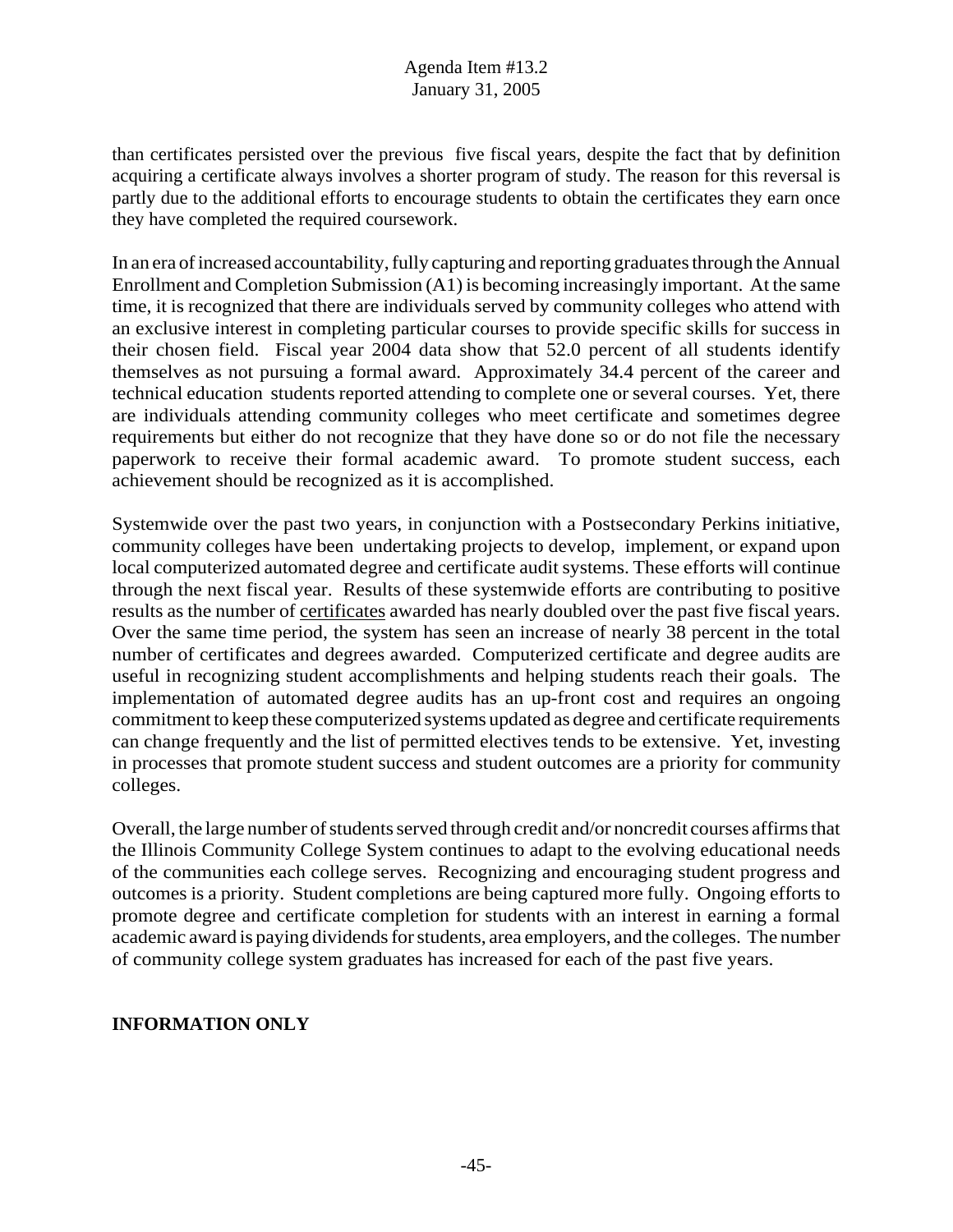#### Illinois Community College Board

# **PROPOSED AMENDMENTS TO ILLINOIS COMMUNITY COLLEGE BOARD RULES CONCERNING ILLINOIS COMMUNITY COLLEGES ONLINE (ILCCO) PROGRAM SHARING**

*(Future Consideration)*

Three years following input from a systemwide task force on online learning, the Illinois Community College Board established Illinois Community Colleges Online (ILCCO), a program designed to encourage the development and use of online delivery of courses and programs in community colleges. A federal grant was obtained to assist in the development costs of the new initiative. Up to this time, much of the activity on ILCCO has been the delivery of shared courses. However, from the beginning, one of the major objectives of the initiative was to expand the delivery of community college degree and certificate programs by allowing students who live in one district that does not have a specific program to access a program from another community college district in the state through computerized delivery. ILCCO, working as a consortium of colleges allows goal is to allow a student to achieve this through a seamless path from his/her own community college. The proposed rule change expands the Illinois Community College Board administrative rules for cooperative agreements to allow one college to award a degree or certificate offered by another community college through cooperative agreement. The degree or certificate could only be offered through the online cooperative agreement. If that agreement was no longer in effect, the college would not be approved to award the degree or certificate on its own.

The proposed amendment is offered for discussion purposes at this time and will be presented in February for initial approval.

## **SUBPART C: PROGRAMS**

#### **Section 1501.307 Cooperative Agreements and Contracts**

- d) Interdistrict Cooperative Agreements for Instruction. A community college district may enter into interdistrict contractual arrangements with another community college district to enable its students at attend the other district's program(s)/course(s) upon approval by the ICCB.
	- 1) Criteria for the approval of interdistrict agreements for instruction shall be:
		- A) accessibility of instruction to students
		- B) labor market need
		- C) comprehensiveness of available programs for students
		- D) cost-effectiveness in providing instructional programs
		- E) impact on regional and statewide programs
		- F) impact on programs at neighboring community college districts